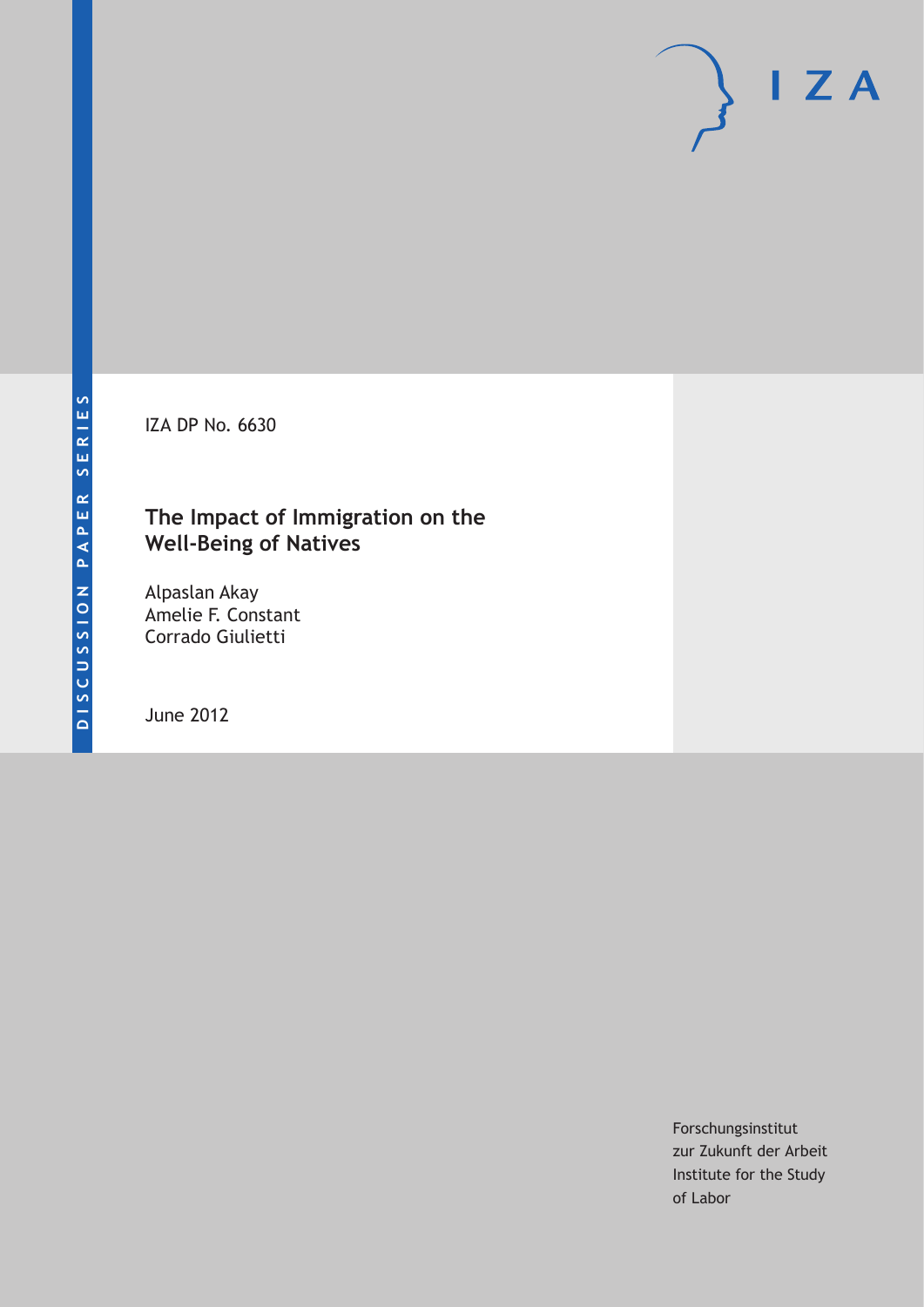# **The Impact of Immigration on the Well-Being of Natives**

### **Alpaslan Akay**  *IZA*

# **Amelie F. Constant**

*DIWDC, George Washington University and IZA* 

### **Corrado Giulietti**

*IZA* 

Discussion Paper No. 6630 June 2012

IZA

P.O. Box 7240 53072 Bonn Germany

Phone: +49-228-3894-0 Fax: +49-228-3894-180 E-mail: [iza@iza.org](mailto:iza@iza.org)

Any opinions expressed here are those of the author(s) and not those of IZA. Research published in this series may include views on policy, but the institute itself takes no institutional policy positions.

The Institute for the Study of Labor (IZA) in Bonn is a local and virtual international research center and a place of communication between science, politics and business. IZA is an independent nonprofit organization supported by Deutsche Post Foundation. The center is associated with the University of Bonn and offers a stimulating research environment through its international network, workshops and conferences, data service, project support, research visits and doctoral program. IZA engages in (i) original and internationally competitive research in all fields of labor economics, (ii) development of policy concepts, and (iii) dissemination of research results and concepts to the interested public.

IZA Discussion Papers often represent preliminary work and are circulated to encourage discussion. Citation of such a paper should account for its provisional character. A revised version may be available directly from the author.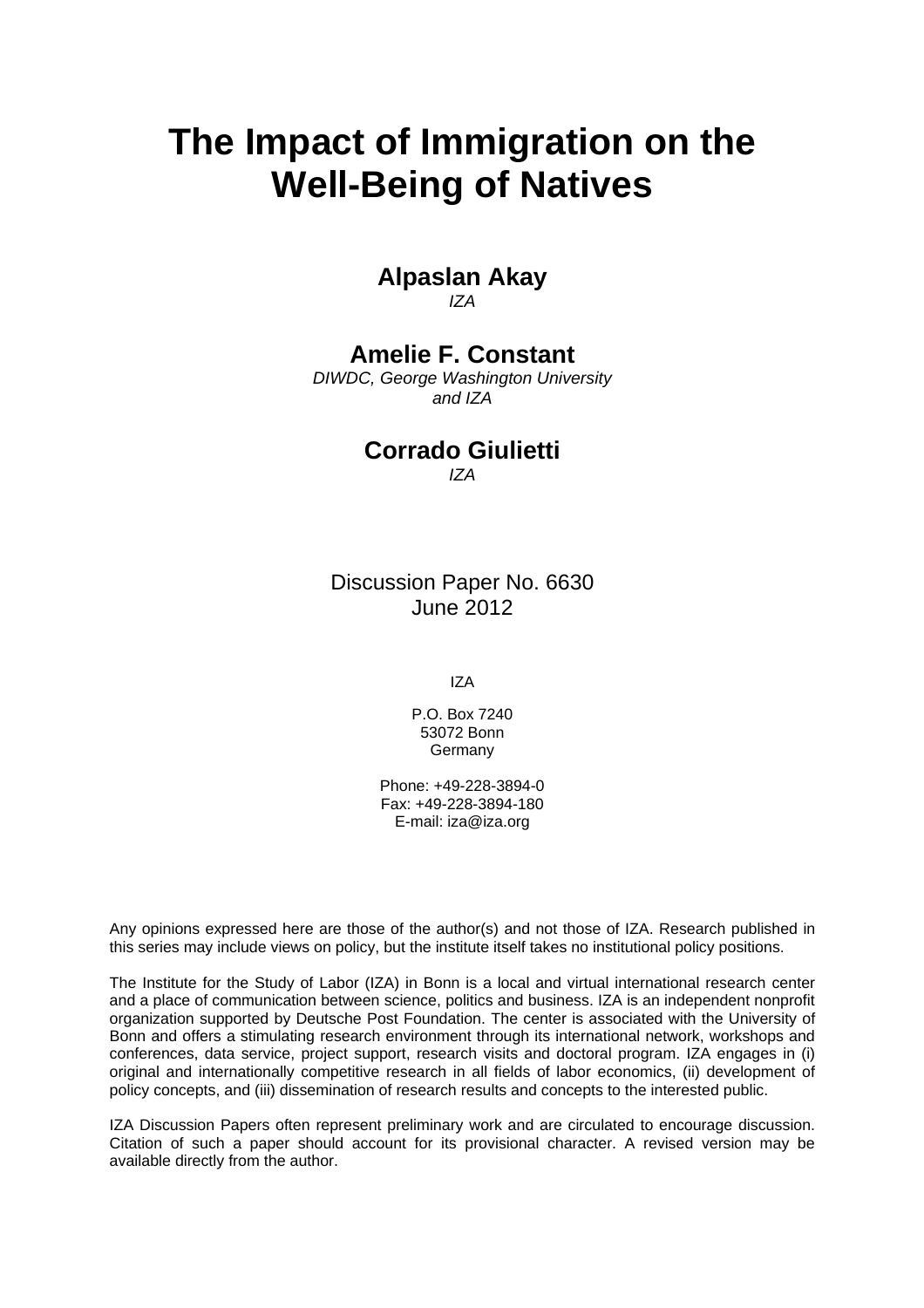IZA Discussion Paper No. 6630 June 2012

# **ABSTRACT**

# **The Impact of Immigration on the Well-Being of Natives[\\*](#page-2-0)**

This paper examines the effect of immigration directly on the overall utility of natives. To the best of our knowledge, this is the first paper to explore such nexus. Combining information from the German Socio-Economic Panel dataset with detailed local labour market characteristics for the period 1997 to 2007, we investigate how changes in the spatial concentration of immigrants affect the subjective well-being of the German-born population. Our results suggest the existence of a robust, positive effect of immigration on natives' wellbeing. The presence of confounding local labour market characteristics has a negligible impact on the estimates. Furthermore, we find substantial evidence that the effect of immigration on well-being is a function of the assimilation of immigrants in the region. The effect of immigration is higher in regions with an intermediate level of economic assimilation and is essentially zero in areas where immigrants are either least or fully economically integrated. We conduct robustness checks to address the potential endogeneity between subjective well-being and immigration. Our tests indicate that natives are not crowded out by immigrants, and that the sorting of immigrants to regions with higher SWB is weak. This suggests that our main findings are not driven or strongly influenced by reverse causality or selectivity.

JEL Classification: C90, J61, D63

Keywords: immigration, subjective well-being, assimilation

Corresponding author:

Alpaslan Akay IZA P.O. Box 7240 53072 Bonn Germany E-mail: [akay@iza.org](mailto:akay@iza.org)

 $\overline{a}$ 

<span id="page-2-0"></span><sup>\*</sup> The authors would like to thank the participants of the  $8<sup>th</sup> IZA$  Annual Migration Meeting in Washington and are grateful to Andrew Oswald for his valuable comments on an earlier draft of the paper.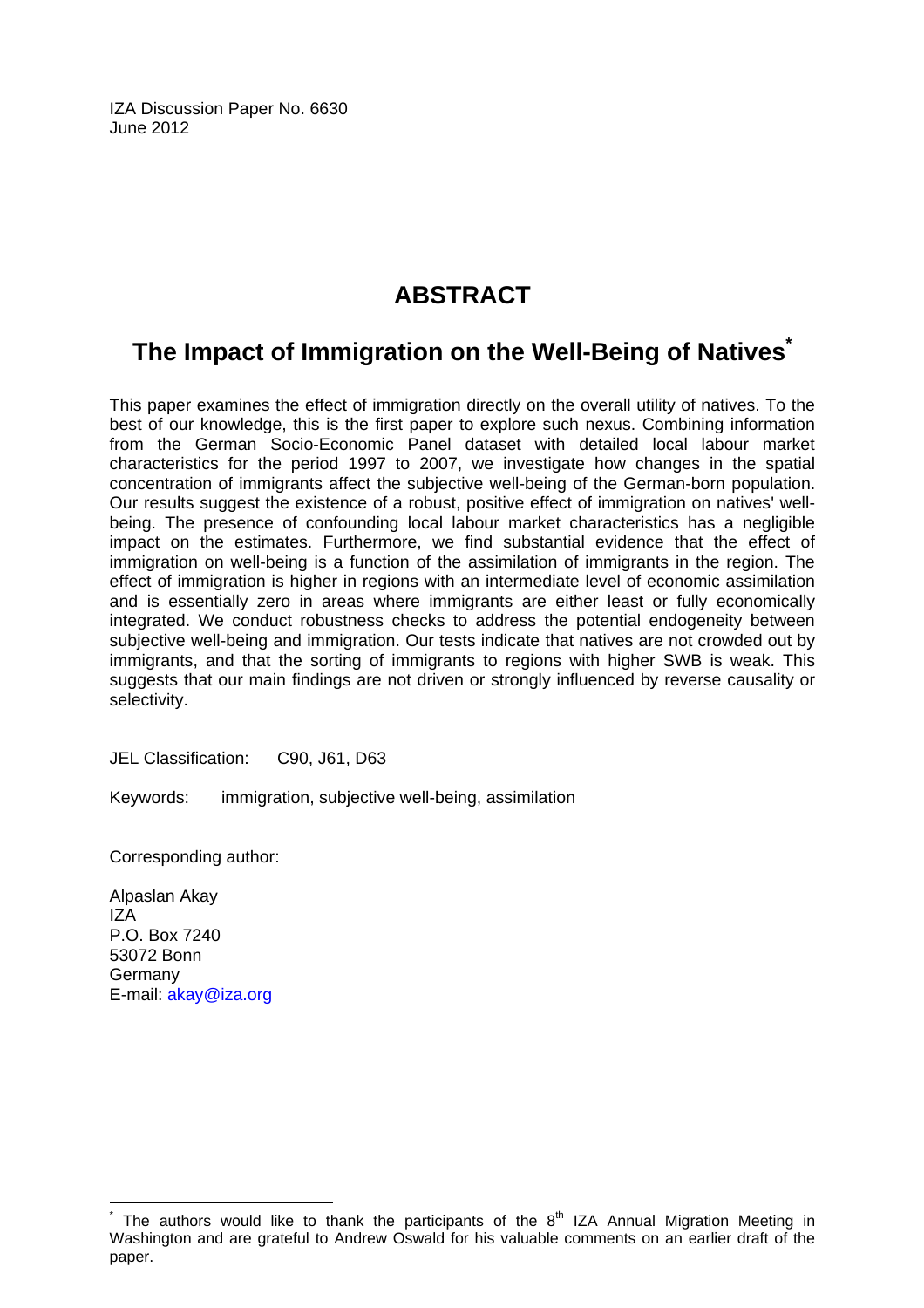### 1 Introduction

There has been substantial concern about the impact of immigration on the welfare of natives (e.g., [Borjas,](#page--1-0) [1994;](#page--1-0) [Friedberg and Hunt,](#page--1-1) [1995;](#page--1-1) [Card,](#page--1-2) [2005\)](#page--1-2). Traditionally, studies analysing the impact of migration on natives have employed "objective" measures of welfare such as wages and employment [\(Borjas,](#page--1-0) [1994,](#page--1-0) [2003;](#page--1-3) [Card,](#page--1-4) [1990,](#page--1-4) [2001;](#page--1-5) [Butcher and Card,](#page--1-6) [1991;](#page--1-6) [Dustmann et al.,](#page--1-4) [2005;](#page--1-4) [Ottaviano and Peri,](#page--1-7) [2012\)](#page--1-7). More recently, part of the migration literature has also focused on the impact of migration on public spending and prices (Brücker et al., [2002;](#page--1-8) [Dustmann et al.,](#page--1-5) [2010\)](#page--1-5). The objective of this paper is to examine the effect of immigration directly on the welfare of natives using the overall experienced "utility", as proxied by the subjectively-reported well-being. To our knowledge, this is the first paper which examines the impact of immigration by using subjectively-reported well-being, i.e., directly on the (experienced) utility of individuals.

At a broader level, objective measures are only partially capable of capturing most of the aspects of life which generate welfare or  $-$  as more precisely expressed by utilitarians such as Jeremy Bentham – pleasure and pain after an experience [\(Kahneman and Sugden,](#page--1-9) [2005\)](#page--1-9). In recent years economists have started to focus on using broader measures of welfare rather than purely objective ones to proxy the utility of individuals (e.g., [Deaton,](#page--1-10) [2008;](#page--1-10) [Fleurbaey,](#page--1-11) [2009\)](#page--1-11). As [Stiglitz et al.](#page--1-12) [\(2009,](#page--1-12) p.41) state: "Quality of life is a broader concept than economic production and living standards. It includes the full range of factors that influences what we value in living, reaching beyond its material side." In order to capture the overall welfare of individuals, researchers have shifted towards the adoption of subjective well-being measures (SWB, "happiness" or "life satisfaction").

The number of economic studies that investigate the determinants of SWB has increased substantially in recent years (for an overview see, e.g., [Dolan et al.,](#page--1-13) [2008;](#page--1-13) [Frey and Stutzer,](#page--1-14) [2002\)](#page--1-14). The use of alternative welfare measures has also stimulated policy debates. For instance, in 2009 the French government convened a group of Nobel laureates including Amartya Sen and Joseph Stiglitz to create an index for the country's well-being that would replace the traditional GDP measure and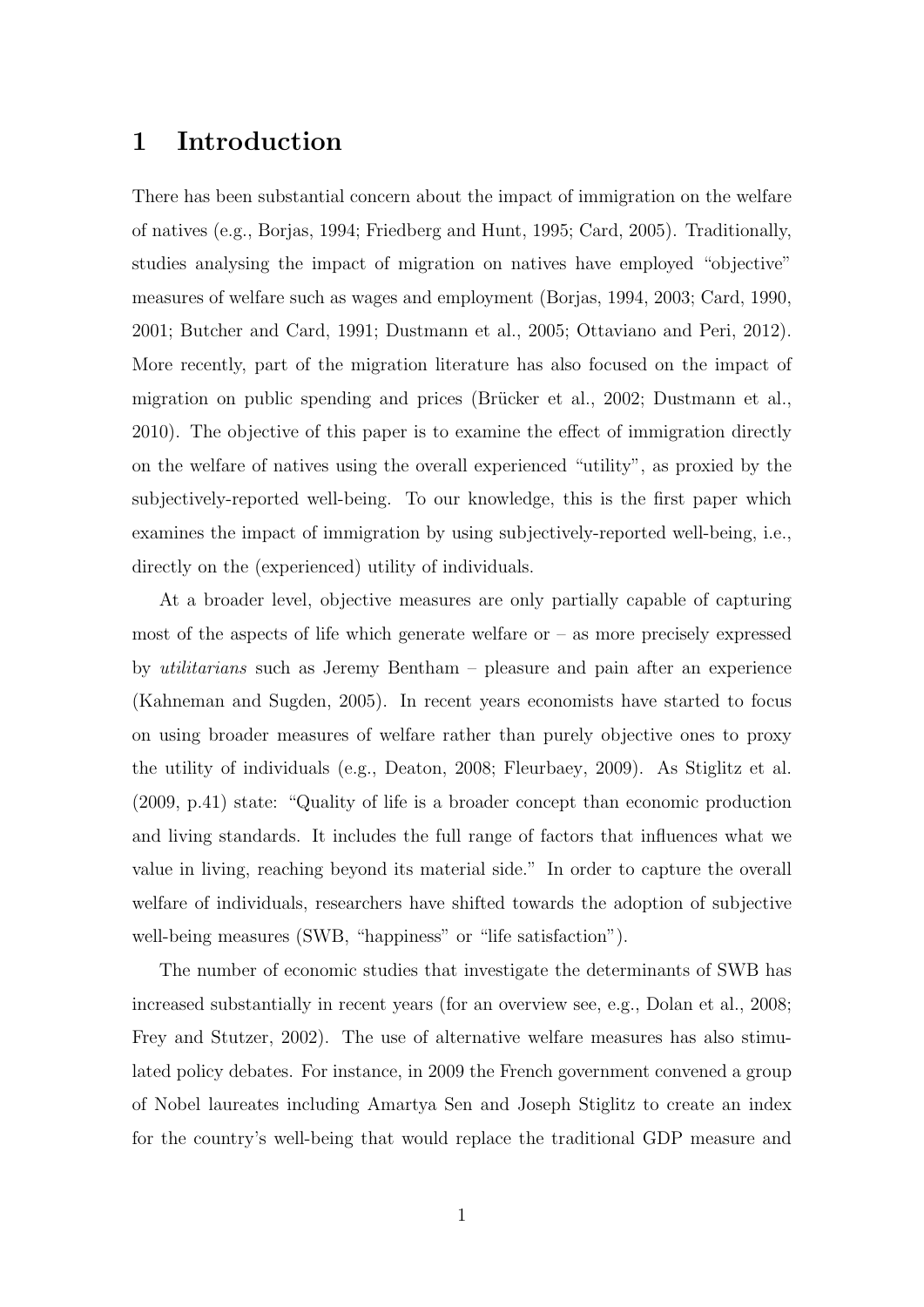include subjectively-reported well-being levels. Today this new branch of the economic literature goes beyond exploring the determinants of well-being, and allows the testing of hypotheses and analysis of various issues that could not have otherwise been achieved using a standard neoclassic economic approach. Arising from these results are the large disutility from being unemployed [\(Winkelmann and Winkel](#page--1-15)[mann,](#page--1-15) [1998;](#page--1-15) [Clark and Oswald,](#page--1-16) [1994;](#page--1-16) [Clark,](#page--1-17) [2003\)](#page--1-17), the fact that age and subjective well-being have a U-shaped relationship with a minimum around the age of 40 [\(Frey](#page--1-14) [and Stutzer,](#page--1-14) [2002\)](#page--1-14), that married people have higher subjective well-being than singles [\(Clark and Oswald,](#page--1-16) [1994\)](#page--1-16), and that both absolute and relative income affect subjective well-being [\(Easterlin,](#page--1-2) [1995;](#page--1-2) [Clark et al.,](#page--1-18) [2008\)](#page--1-18).

For a long time now, economists have been focusing on the labour market impact of immigrants on the natives' objective measures of "welfare" such as wages and employment. The typical approach is to correlate these measures with the rate of immigration across local labour markets. The empirical evidence to date is rather mixed. While [Borjas](#page--1-3) [\(2003\)](#page--1-3) finds negative effects of immigration on the wages of natives in the US, others find that the impact of immigration, if any, is negligible [\(Card,](#page--1-4) [1990,](#page--1-4) [2001\)](#page--1-5). More recently, [Ottaviano and Peri](#page--1-7) [\(2012\)](#page--1-7) document immigration as having a positive effect on the wages of high-skilled natives, and a negative (but negligible) effect on low-skilled natives.

A longitudinal study in the UK finds minor impacts on unemployment, participation and wages – both economically and statistically [\(Dustmann et al.,](#page--1-4) [2005\)](#page--1-4). Conversely another study finds that immigrants and natives are complements in production, hence there is no negative wage effect on natives. However, they also find evidence that newly-arrived immigrants are substitutes in production with immigrants already residing in the UK [\(Manacorda et al.,](#page--1-2) [2012\)](#page--1-2). Analysing the impact of immigration on the employment rates of native Germans, [Pischke and Velling](#page--1-19) [\(1997\)](#page--1-19) find that immigration does not adversely impact natives' employment. More recently, [D'Amuri et al.](#page--1-20) [\(2010\)](#page--1-20) analyse both the wage and employment effects of immigration in West Germany and find that immigration has essentially no impact on natives' labour market outcomes, but has an adverse effect on previous immigrants as in the study of [Manacorda et al.](#page--1-2) [\(2012\)](#page--1-2).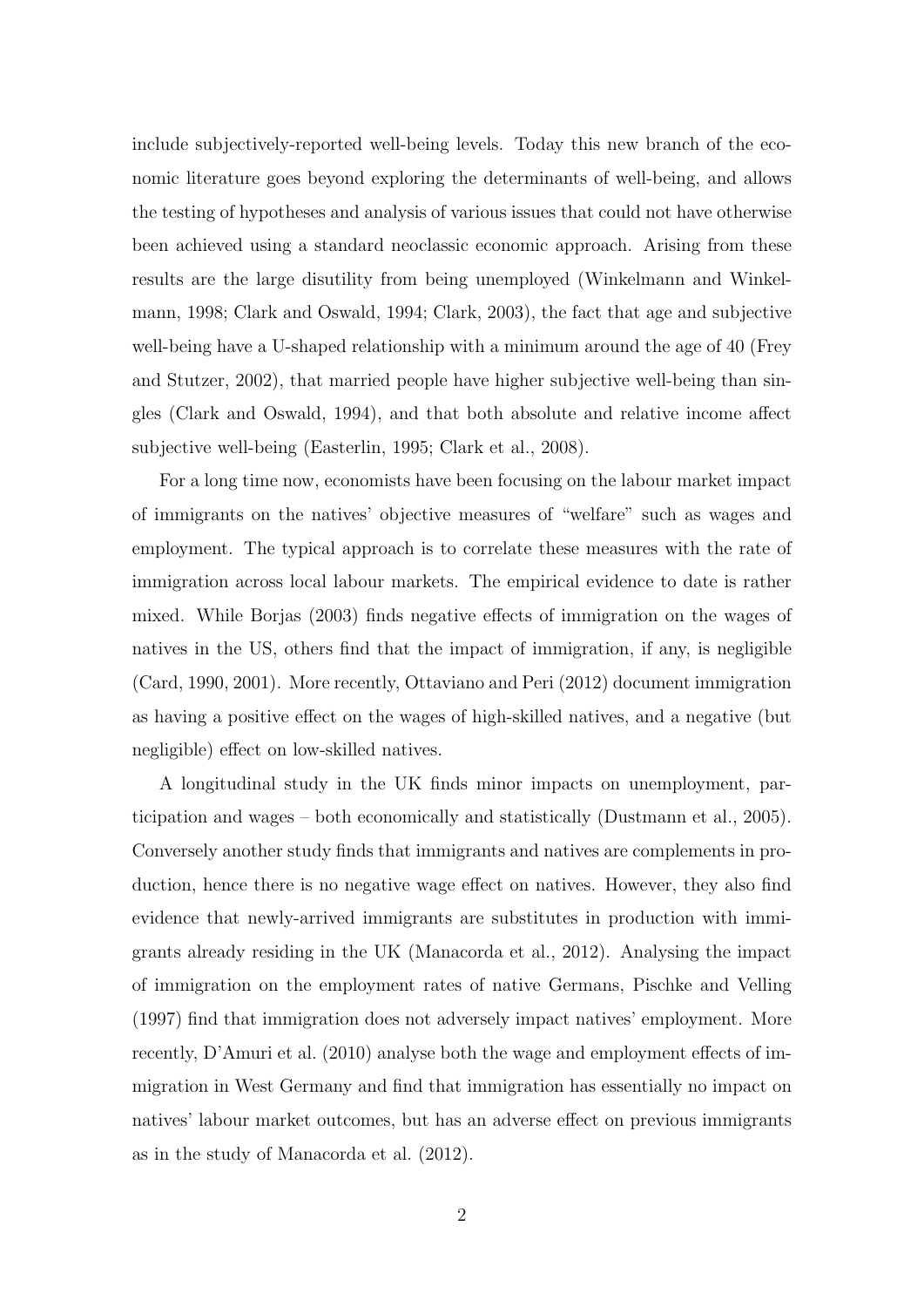Another strand of the literature has explored the impact of immigration on other outcomes while still using objective measures of welfare. For example, [Dustmann](#page--1-5) [et al.](#page--1-5) [\(2010\)](#page--1-5) analyse whether the immigration stemming from the EU enlargement toward Eastern European countries impacted UK public finances. They find that immigrants from the accession countries positively contributed to public finances, since they were found relatively more likely to be in work than natives, and less likely to access social benefits. Another branch of studies has started to explore the impact of immigration on natives' attitudes. For example Card et al. (2005) analyse data from the European Social Survey and conclude that while attitudes towards immigrants are partially shaped by economic factors, other aspects such as culture, and natives' social status are important in affecting the way immigration is perceived. Another example is [Boeri](#page--1-21) [\(2010\)](#page--1-21), who argues that opinions towards immigrants are affected by the business cycle.

The paper focuses on Germany, a decision based on several reasons. First, Germany is a high immigration country. Estimates by Eurostat report that 9.8 million individuals residing in Germany in 2010 were foreign-born (accounting for as much as  $12\%$  $12\%$  of total population).<sup>1</sup> Second, we base our study on the German Socio-Economic Panel (GSEOP), which has the unique feature of being a highly representative dataset with longitudinal information on subjective well-being and identical questions posed to both natives and immigrants. Furthermore, GSOEP can be merged with data from the INKAR, a dataset containing local labour mar-ket characteristics such as GDP and unemployment rates.<sup>[2](#page-5-1)</sup> In addition, INKAR provides rich and reliable data on immigration stocks and flows at the local level, upon which our identification strategy hinges.

We estimate various hybrid equations where well-being is expressed as a function of the proportion of immigrants in the local labour market, controlling for individual socio-demographic characteristics, local labour market attributes, and regional and time fixed-effects. Our estimations provide robust evidence that a higher immigration rate in a local labour market generates a highly significant and positive effect on

<span id="page-5-1"></span><span id="page-5-0"></span><sup>1</sup>Source: http://epp.eurostat.ec.europa.eu/portal/page/portal/population/data/main tables. 2 INKAR is the acronym for Indikatoren und Karten zur Raumentwicklung.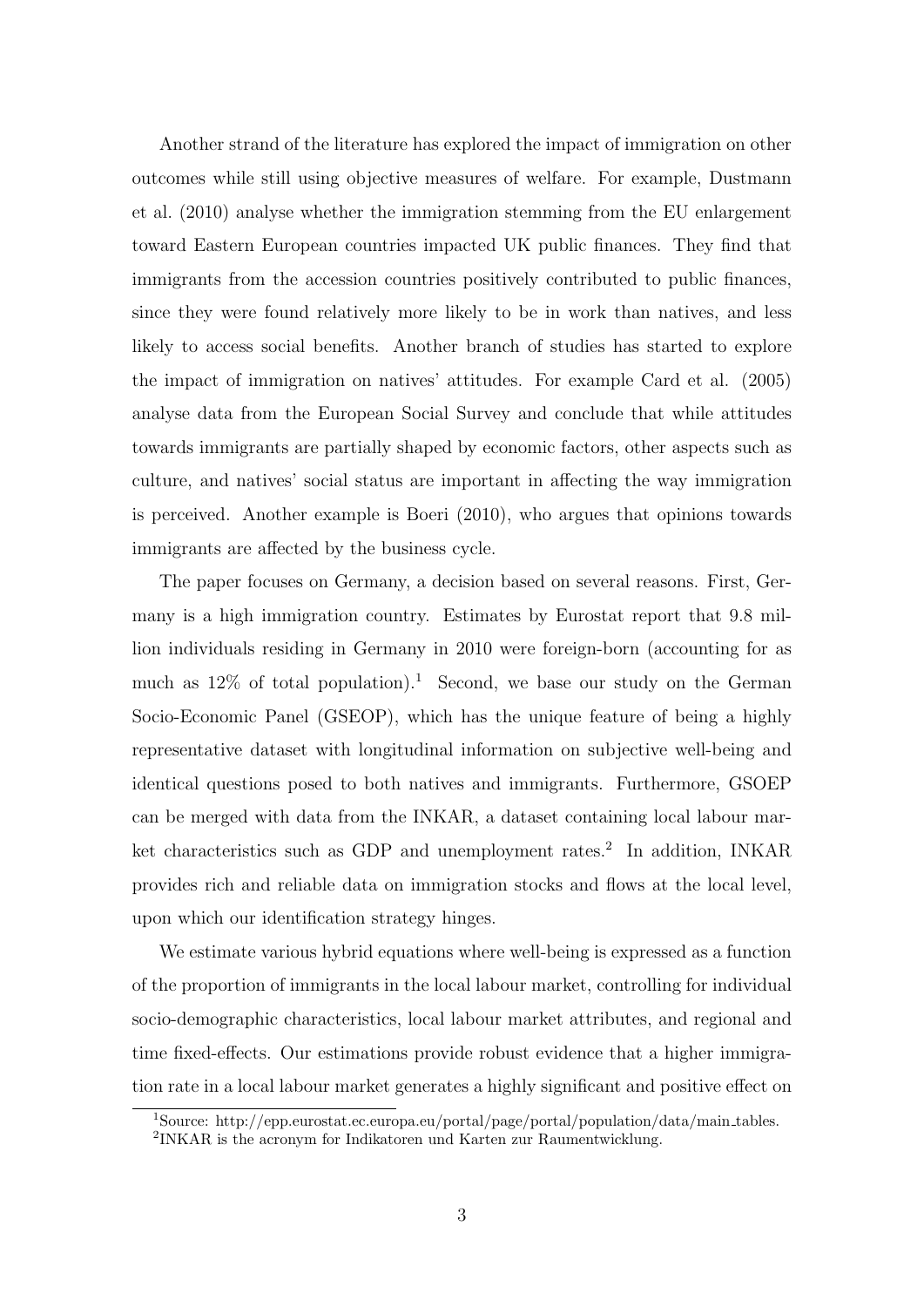well-being of natives. In other words, natives experience *welfare qain* as immigration in the local labour market increases. For the purpose of comparison, we also conducted a similar analysis for the group of immigrants. We find some evidence that immigration positively affects the well-being of immigrants. The impact of immigration on well-being is found to vary substantially according to socio-demographic characteristics. In particular, the effect is larger for females, younger individuals, persons who are not married and those who are relatively less wealthy.

When we further control for local labor market characteristics such as unemployment rates and GDP we do not find any difference in the effect of immigration on well-being. However, after adding the immigrants' economic assimilation in the local labour market we stumble upon an interesting result. Specifically, not only is the effect of immigration on the well-being of natives a function of immigrants' economic assimilation, but it increases up to a certain "assimilation threshold" and decreases to effectively zero in those regions where assimilation is achieved, when the economic outcomes of immigrants fully converge with those of natives. Finally, we conduct various robustness checks to address potential endogeneity between immigration and well-being. We identify two potential sources of endogeneity. The first relates to the possibility that less happy natives move out from areas with higher immigration – which would create a spurious positive correlation between immigration and well-being. The second source of endogeneity has to do with the mobility of migrants between regions. If there is a substantial sorting of migrants into areas with higher well-being, issues of reverse causality might arise, i.e., the observed immigration rate could be a function of SWB. Our tests suggest that our main results are not driven or strongly influenced by reverse causality or selectivity.

The remainder of the paper is organized as follows: Section 2 summarizes the data used in this study and provides a detailed description of the local labor market attributes. Section 3 outlines the empirical strategy. The benchmark results of our analysis are presented in Section 4, while in Section 5 we examine the impact of local labor market characteristics. Section 6 explores the effect of immigrants' assimilation on the well-being of natives in detail. Section 7 provides additional results from robustness checks and from the detailed examination of the endogeneity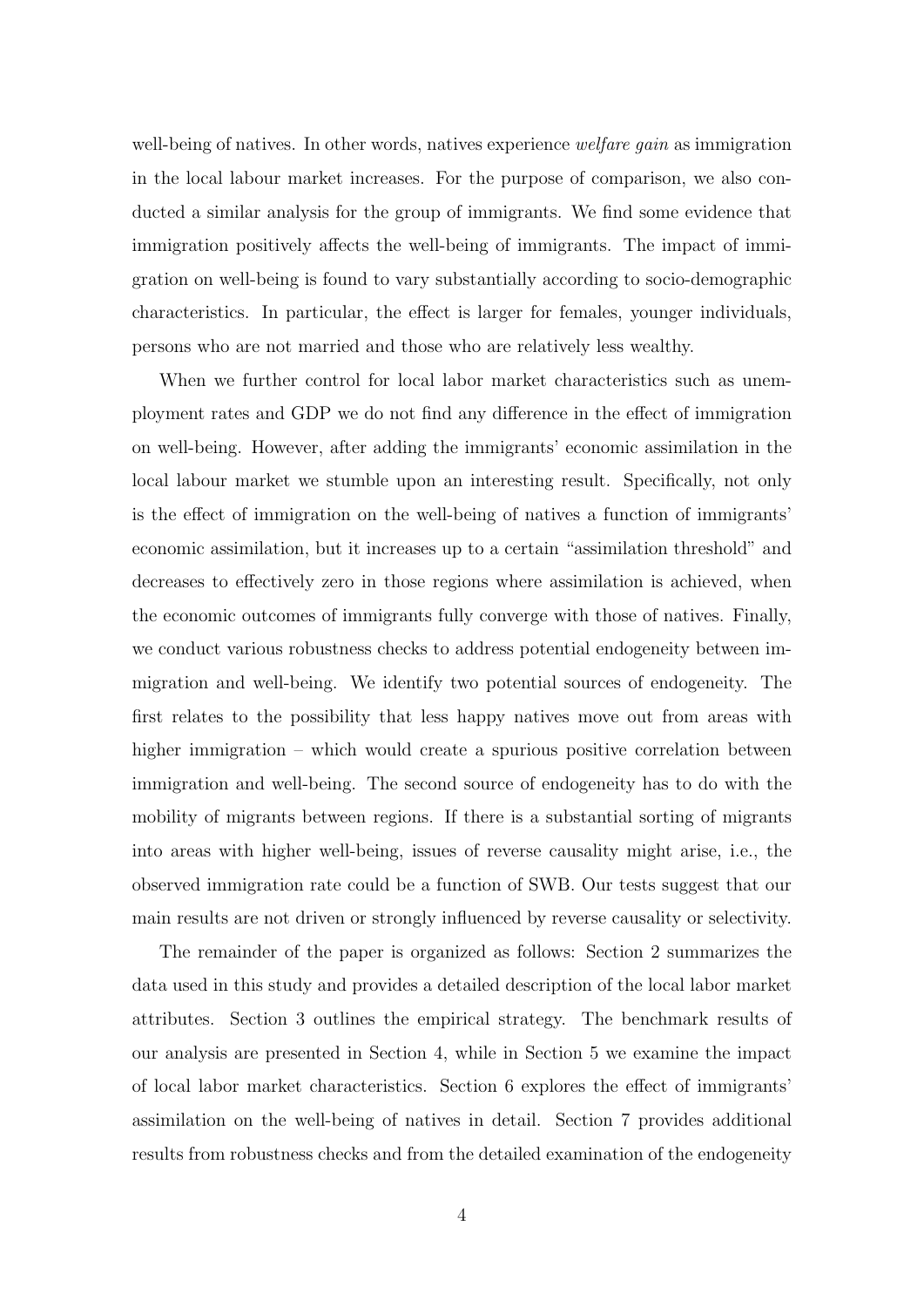issues. In Section 8 we conclude the paper with a brief discussion of our results.

### 2 Data and summary statistics

### 2.1 Data and variable selection

The empirical analysis of this paper is based on two distinct data sources. We combine a dataset extracted from the German Socio-Economic Panel dataset (GSOEP) with rich regional data from official statistics of Germany. The GSOEP has been extensively used in the SWB literature (e.g., [Winkelmann and Winkelmann,](#page--1-15) [1998;](#page--1-15) [Van Praag et al.,](#page--1-1) [2003;](#page--1-1) [Ferrer-i Carbonell and Frijters,](#page--1-21) [2004\)](#page--1-21). This annual panel survey was first launched in West Germany in 1984, collecting data on 12,000 households which have been followed ever since. The sample has been extended over the years, most notably by including around 2,000 East German households in 1990. From the GSOEP we extract a rich set of socio-economic variables at the individual level. In particular, we obtain information to construct the SWB variable. This is derived from the question "How satisfied are you at present with your life as a whole?", which allows responses on an ordinal scale from 0 to 10, where 0 stands for "completely dissatisfied" and 10 for "completely satisfied."

The second data source is the INKAR, from which we extract statistics for the 96 "regional policy regions" of Germany (henceforth, ROR).<sup>[3](#page-7-0)</sup> Since the GSOEP contains information on the ROR of residence of the individual, it is possible to match the microdata with the regional statistics. The advantages of using ROR level data are manifold. Firstly, RORs are well-defined spatial units, designated on the basis of economic attributes and commuting patterns [\(Knies and Spiess,](#page--1-22) [2007\)](#page--1-22). This detailed geographical level allows the efficient capturing of the heterogeneity of German local labour markets. Furthermore, indicators are drawn from official statistics, which substantially attenuates measurement error issues. Our key regional variable is the proportion of immigrants in each ROR, namely the percentage of

<span id="page-7-0"></span><sup>3</sup>ROR stands for "RaumOrdnungsRegionen". The original number of RORs was 97 until July 2008. Since then, the RORs Chemnitz-Erzgebirge and Südwestsachsen were merged into the ROR Südsachsen. Details about this data are available at http://www.bbsr.bund.de/BBSR/DE/Veroeffentlichungen/INKAR/inkar\_node.html.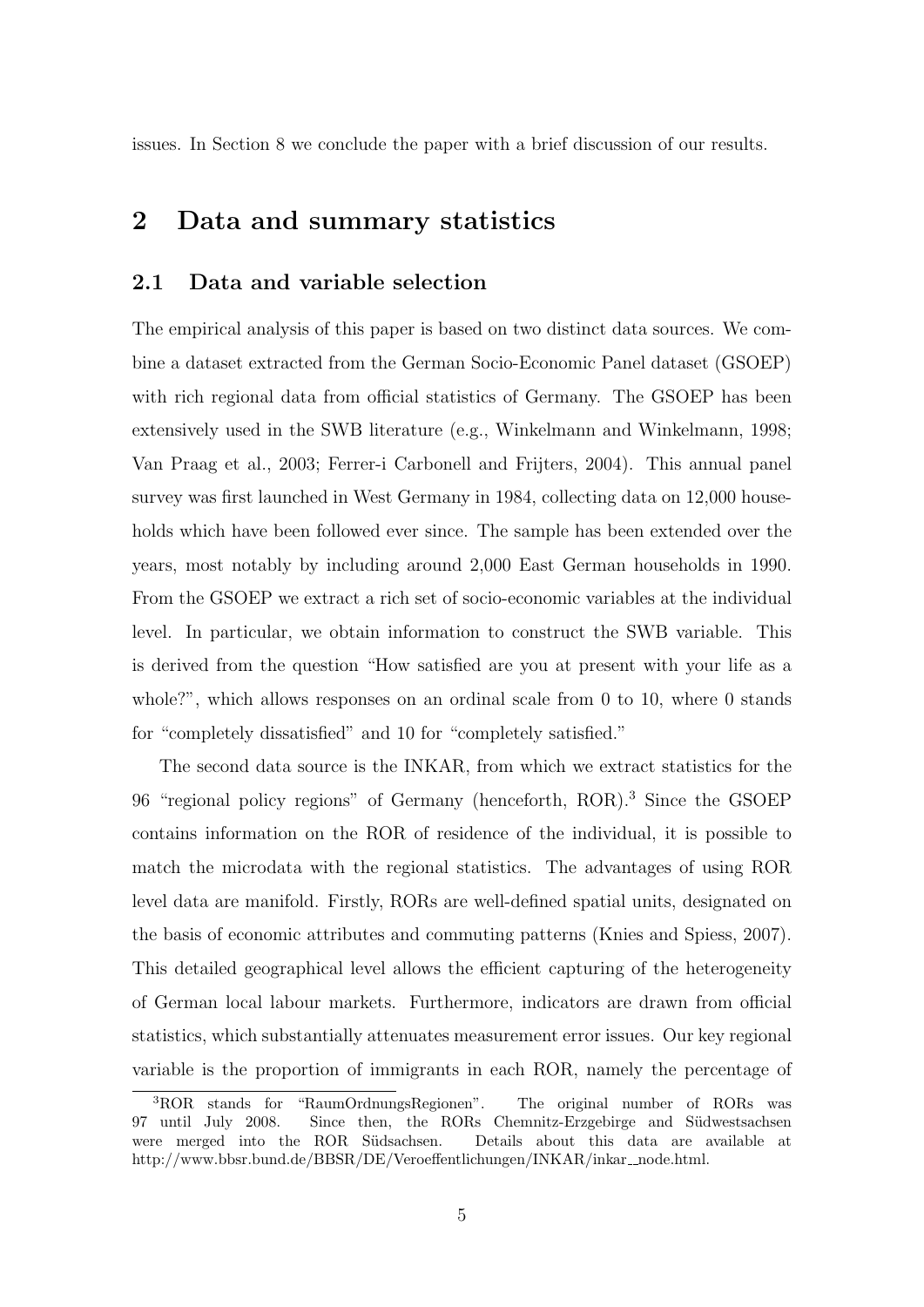immigrants in the total resident population. In addition, we extract data on local unemployment rates (both for the total population and for immigrants) and GDP.

Since INKAR data is only available for the period 1997 to 2007, our analysis will be limited to this time period. Furthermore, we restrict the sample to individuals aged between 16 and 65. The final sample obtained by merging GSOEP and INKAR data consists of more than 160,000 individual-year observations.

### 2.2 Regional patterns

One of the key sources of variation for our analysis lies in the spatial distribution of immigrants across RORs. In this section we provide a detailed account of the regional variation in immigration patterns in Germany. The map in Figure [1](#page-9-0) depicts average immigration rates over the period 1997-2007 for all RORs used in this study. Darker colors represent a higher immigration rate – defined as the proportion of foreign-born individuals in the region over its total population.[4](#page-8-0)

There is a substantial variation in the immigration rate across regions, which also differs strikingly between the East and West of Germany. In West Germany immigration rates vary from a minimum of 1.5% to a maximum of 16.8%. Although on the one hand it is possible to observe clusters of high and intermediate immigration rates, on the other hand contiguous RORs within the same Federal State exhibit diverse immigration incidences. This suggests that the definition of labour market based on Federal State would tend to underestimate the heterogenous immigration patterns across contiguous areas.

In order to provide preliminary evidence of the relationship of interest, the top panel of Figure 2 depicts the bivariate correlation between the immigration rate

<span id="page-8-0"></span><sup>&</sup>lt;sup>4</sup>Immigration in Germany expanded during the 1960s and 1970s through the "guest workers" programmes stemming from bilateral agreements between Germany and partner countries, such as Greece, Italy, Spain and Turkey. After the termination of the guest worker programmes in 1973, immigration to guest workers regions continued through other channels such as family reunification. During the early 1990s, a relatively large wave of immigrants came under the asylum seeker and refugee status. During this time, many "ethnic Germans" also arrived in Germany, as well as many Russians, Poles and other Eastern Europeans. More recently, the enlargement of the European Union (EE) to Central and Eastern Europe countries did not generate a large increase of immigration, perhaps also due to the implementation of transitional rules (until May 2011), according to which Germany can still impose restrictions on the free movement of workers from the new Member States joining the EU.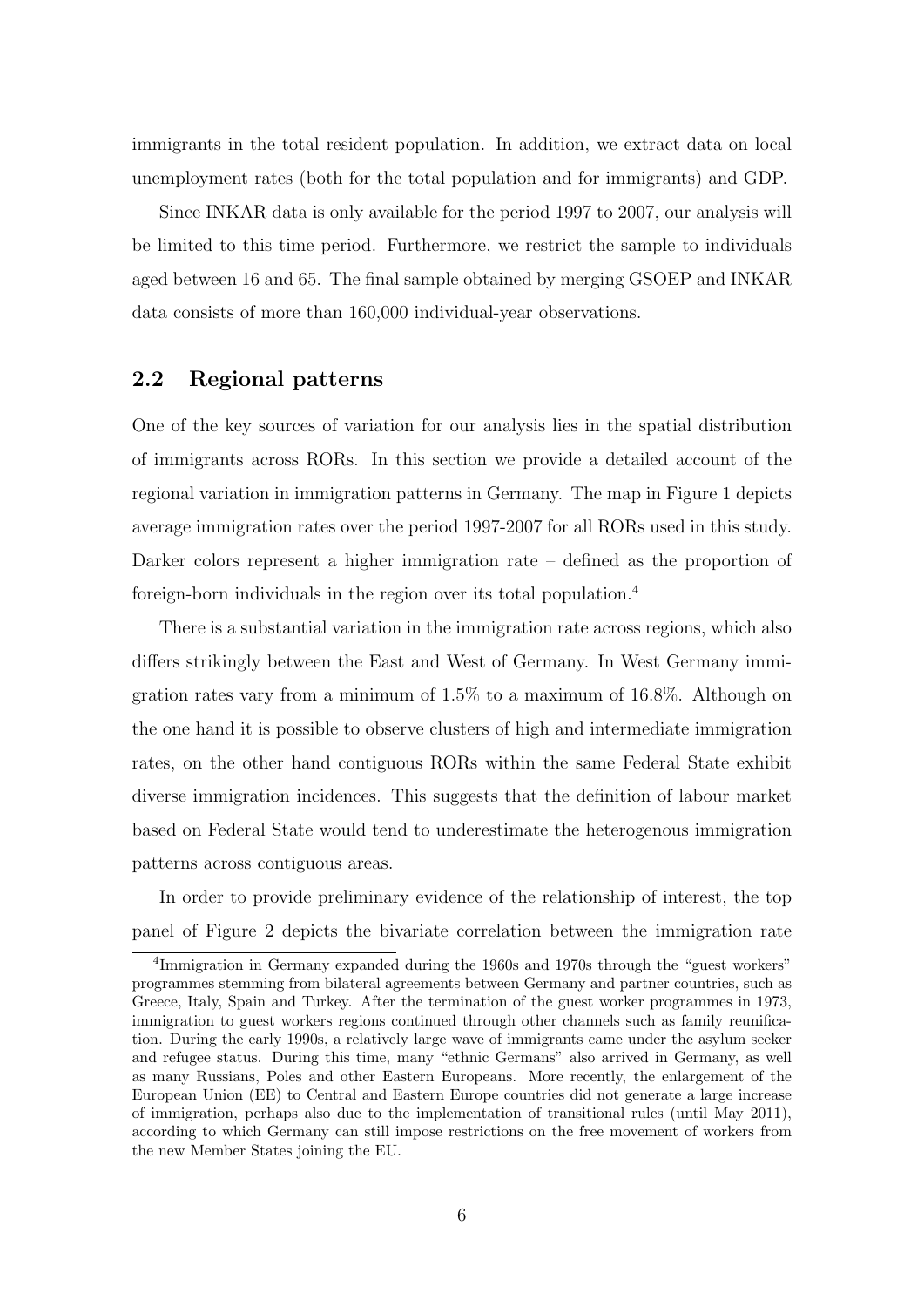<span id="page-9-0"></span>Figure 1: Immigration rate in the RORs



Source: INKAR 1997-2007. Digital boundaries from Raumordnungsregionen c BKG/BBSR 2011 [\(http://www.bbsr.bund.de\)](http://www.bbsr.bund.de). Immigration rates refer to averages over time.

(IR) and SWB for both natives and immigrants. The figures refer to averages at the ROR level over time. Although the scatter plot is constructed using aggregated values, it reveals the existence of a positive relationship between the immigration rates and SWB, at least for natives. The pattern for immigrants also appears positive, but relatively noisy, especially at low level of immigration rates. This is due to the smaller sample size of this group in low immigration RORs. Indeed, it is necessary to account for many other factors which are potentially correlated with both SWB and immigration rate. For example, high immigration RORs are also relatively less deprived, as they exhibit low unemployment rates and high income in local GDP. In turn, these two economic factors are also major determinants of SWB. The econometric analysis outlined in the following section carefully addresses the potential confounding effects deriving from such regional heterogeneity.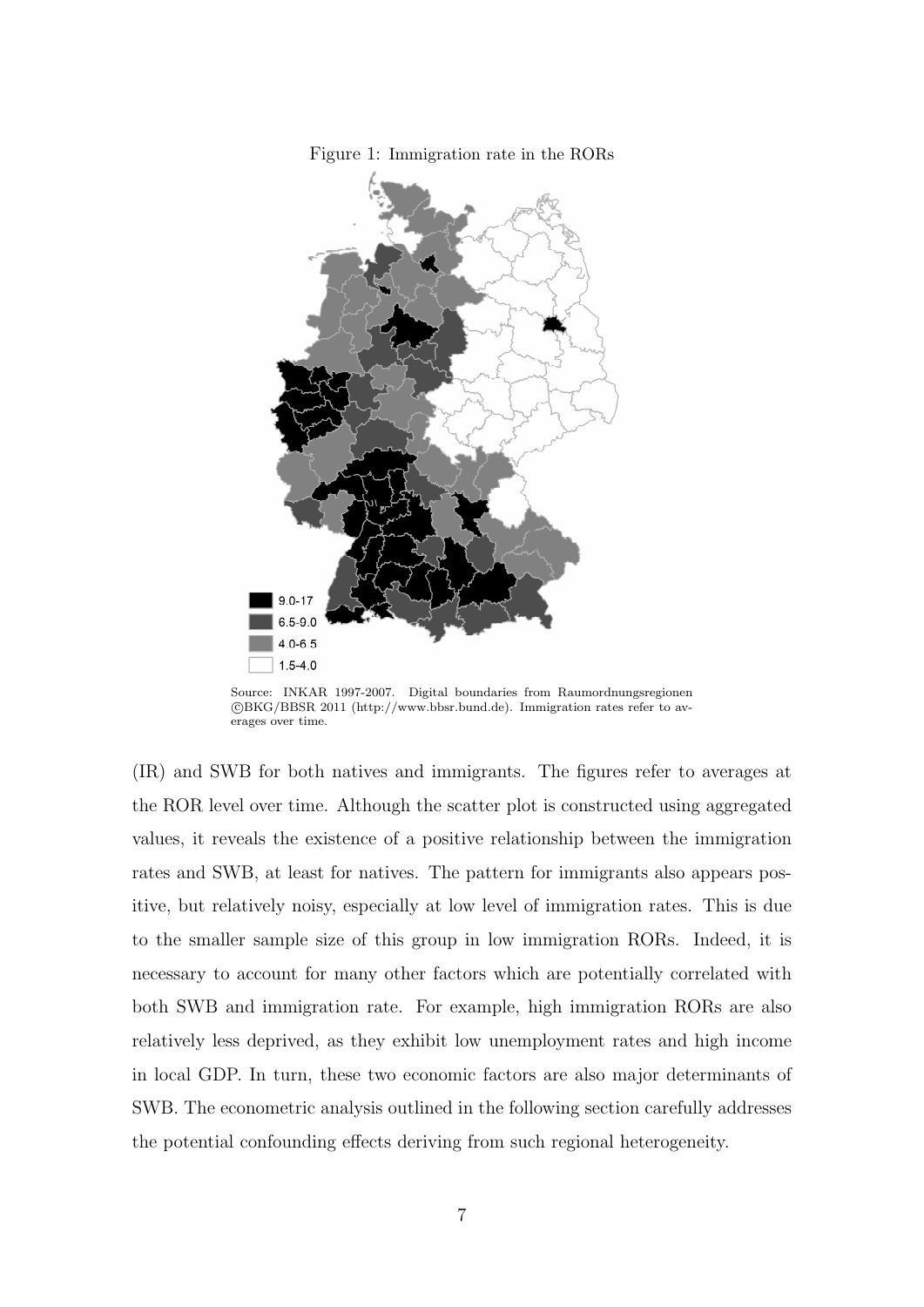



Source: the immigration rate is derived from INKAR 1997-2007; the subjective well-being (SWB) variable is obtained from GSOEP 1997-2007. The figures plot patterns for the 96 RORs.

#### 2.3 Summary statistics

Table [1](#page-11-0) presents the descriptive statistics of the variables used in the analysis. The statistics are reported separately for the groups of natives and immigrants. The sample is also decomposed into regions with high and low immigration (i.e., above and below the median immigration rates in the ROR). The natives in low immigration RORs report slightly lower levels of well-being than those in RORs with high immigration rates. Immigrants in low immigration regions exhibit higher levels of well-being than natives, while the opposite is true in high immigration RORs.

Across high and low immigration RORs, natives exhibit differences in few socioeconomic characteristics; their education level, household income and individual wages are slightly higher in high immigration RORs. On the contrary, immigrants in high immigration RORs are somewhat over-represented in the lowest education category, and exhibit lower individual wages. However, they also have marginally higher household income than immigrants in low immigration RORs. In summary, Table [1](#page-11-0) reveals that levels of SWB vary across high and low immigration RORs for natives and immigrants; however, the characteristics of individuals are also different. It is important to recall from Figure 2 that macroeconomic conditions are substantially heterogeneous across high and low immigration RORs. The empirical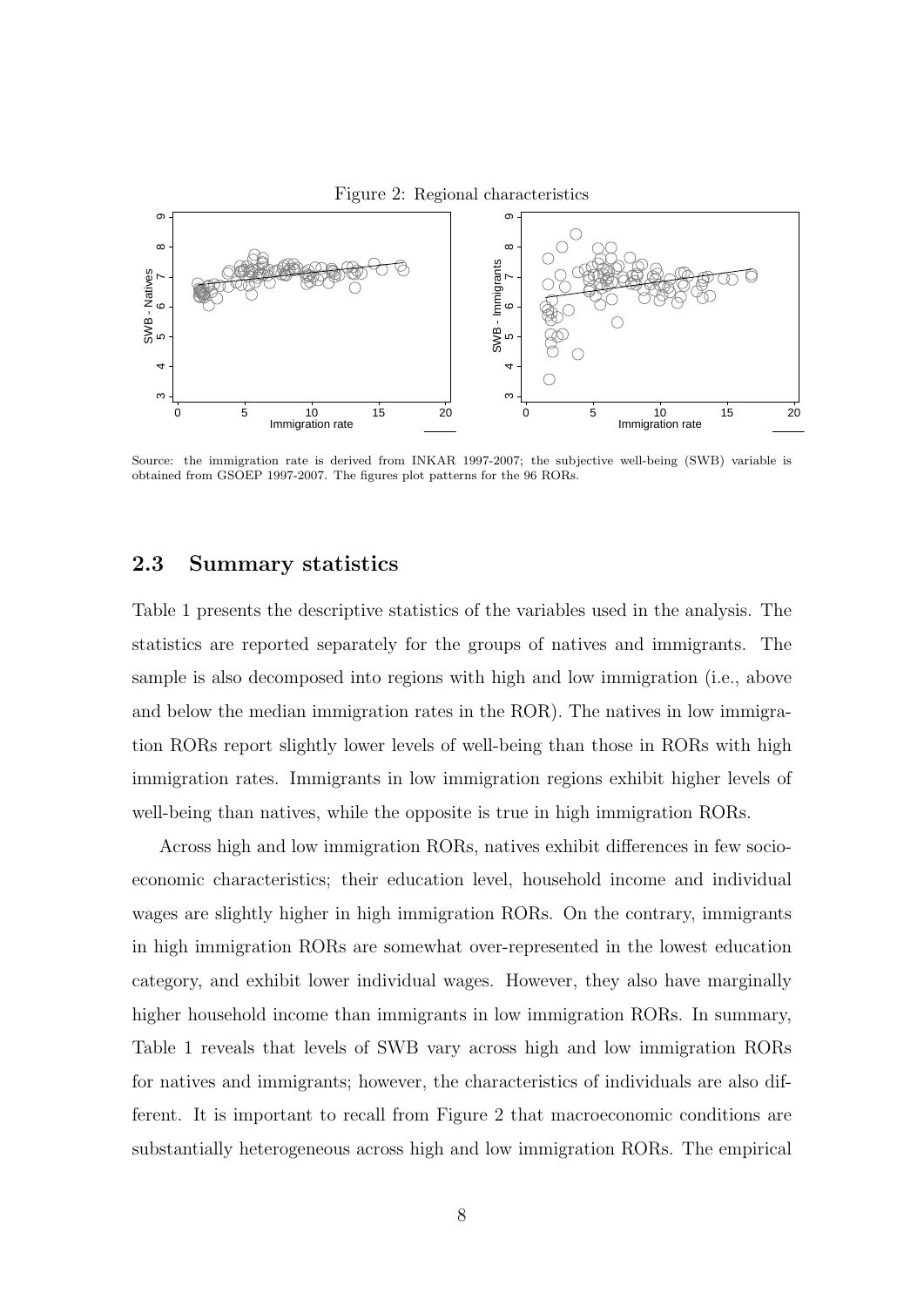strategy developed in the next section shows how we take into account of the substantial heterogeneity across individuals and regions.

|                              |        | Low immigration regions (RORs) |               |            |        | High immigration regions (RORs) |                |            |
|------------------------------|--------|--------------------------------|---------------|------------|--------|---------------------------------|----------------|------------|
|                              |        | <b>Natives</b>                 |               | Immigrants |        | Natives                         |                | Immigrants |
| Characteristics              | mean   | s.dev                          | $_{\rm mean}$ | s.dev      | mean   | s.dev                           | $_{\rm{mean}}$ | s.dev      |
| SWB                          | 6.819  | (1.777)                        | 7.031         | (1.773)    | 7.118  | (1.717)                         | 6.825          | (1.789)    |
|                              |        |                                |               |            |        |                                 |                |            |
| Demographics                 |        |                                |               |            |        |                                 |                |            |
| Age                          | 42.033 | (13.141)                       | 41.921        | (12.501)   | 42.113 | (12.854)                        | 42.735         | (12.315)   |
| Males $(\%)$                 | 0.489  | (0.500)                        | 0.484         | (0.500)    | 0.486  | (0.500)                         | 0.491          | (0.500)    |
| East Germany $(\%)$          | 0.490  | (0.500)                        | 0.051         | (0.221)    | 0.052  | (0.222)                         | 0.005          | (0.074)    |
| Completed education          |        |                                |               |            |        |                                 |                |            |
| less than 10 yrs             | 0.079  | (0.269)                        | 0.298         | (0.457)    | 0.096  | (0.294)                         | 0.407          | (0.491)    |
| $10$ yrs                     | 0.251  | (0.434)                        | 0.255         | (0.436)    | 0.255  | (0.436)                         | 0.206          | (0.405)    |
| $11$ yrs                     | 0.274  | (0.446)                        | 0.189         | (0.391)    | 0.216  | (0.412)                         | 0.141          | (0.349)    |
| $12$ yrs                     | 0.115  | (0.318)                        | 0.088         | (0.284)    | 0.094  | (0.291)                         | 0.071          | (0.257)    |
| 13 or above yrs              | 0.281  | (0.450)                        | 0.170         | (0.375)    | 0.340  | (0.474)                         | 0.173          | (0.379)    |
|                              |        |                                |               |            |        |                                 |                |            |
| Household and children       |        |                                |               |            |        |                                 |                |            |
| Household size (log)         | 0.975  | (0.454)                        | 1.159         | (0.467)    | 0.936  | (0.486)                         | 1.110          | (0.467)    |
| No children $(\%)$           | 0.616  | (0.486)                        | 0.446         | (0.497)    | 0.616  | (0.486)                         | 0.487          | (0.500)    |
| One child $(\%)$             | 0.207  | (0.405)                        | 0.235         | (0.424)    | 0.191  | (0.393)                         | 0.223          | (0.416)    |
| Two children $(\%)$          | 0.137  | (0.344)                        | 0.187         | (0.390)    | 0.146  | (0.353)                         | 0.197          | (0.398)    |
| Three or more $(\%)$         | 0.040  | (0.196)                        | 0.132         | (0.339)    | 0.047  | (0.212)                         | 0.093          | (0.291)    |
|                              |        |                                |               |            |        |                                 |                |            |
| Marital status               |        |                                |               |            |        |                                 |                |            |
| Married $(\%)$               | 0.613  | (0.487)                        | 0.784         | (0.411)    | 0.604  | (0.489)                         | 0.769          | (0.422)    |
| Separated $(\%)$             | 0.018  | (0.134)                        | 0.018         | (0.131)    | 0.023  | (0.149)                         | 0.026          | (0.160)    |
| Single $(\%)$                | 0.269  | (0.444)                        | 0.126         | (0.332)    | 0.273  | (0.446)                         | 0.120          | (0.325)    |
| Divorced $(\%)$              | 0.076  | (0.265)                        | 0.053         | (0.225)    | 0.081  | (0.273)                         | 0.058          | (0.234)    |
| Widowed $(\%)$               | 0.024  | (0.152)                        | 0.015         | (0.122)    | 0.020  | (0.138)                         | 0.022          | (0.147)    |
| Spouse abroad $(\%)$         | 0.000  | (0.000)                        | 0.003         | (0.058)    | 0.000  | (0.014)                         | 0.005          | (0.068)    |
| Health                       |        |                                |               |            |        |                                 |                |            |
| No Answer/ NA $(\%)$         | 0.002  | (0.039)                        | 0.001         | (0.031)    | 0.001  | (0.035)                         | 0.001          | (0.031)    |
| Very good $(\%)$             | 0.093  | (0.290)                        | 0.106         | (0.308)    | 0.114  | (0.318)                         | 0.104          | (0.305)    |
| Good $(\%)$                  | 0.454  | (0.498)                        | 0.425         | (0.494)    | 0.459  | (0.498)                         | 0.430          | (0.495)    |
| Satisfactory $(\%)$          |        | (0.468)                        |               |            |        |                                 | 0.291          |            |
|                              | 0.323  |                                | 0.309         | (0.462)    | 0.297  | (0.457)                         |                | (0.454)    |
| Poor $(\%)$                  | 0.105  | (0.306)                        | 0.131         | (0.338)    | 0.105  | (0.307)                         | 0.136          | (0.343)    |
| Bad $(\%)$                   | 0.024  | (0.152)                        | 0.028         | (0.164)    | 0.023  | (0.150)                         | 0.038          | (0.190)    |
| Labour market                |        |                                |               |            |        |                                 |                |            |
| Employed $(\%)$              | 0.687  | (0.464)                        | 0.635         | (0.482)    | 0.719  | (0.449)                         | 0.616          | (0.486)    |
| Not in labour force $(\%)$   | 0.201  | (0.401)                        | 0.233         | (0.423)    | 0.207  | (0.405)                         | 0.266          | (0.442)    |
| Retired $(\%)$               | 0.005  | (0.068)                        | 0.003         | (0.055)    | 0.004  | (0.064)                         | 0.004          | (0.062)    |
| In school or training $(\%)$ | 0.025  | (0.156)                        | 0.025         | (0.157)    | 0.027  | (0.162)                         | 0.017          | (0.128)    |
| Unemployed (%)               | 0.082  | (0.275)                        | 0.104         | (0.305)    | 0.043  | (0.202)                         | 0.097          | (0.296)    |
| Self-employed $(\%)$         | 0.064  | (0.245)                        | 0.031         | (0.174)    | 0.076  | (0.265)                         | 0.045          | (0.207)    |
| Wages (log)                  | 7.519  | (4.115)                        | 6.841         | (4.392)    | 7.894  | (4.101)                         | 6.758          | (4.567)    |
| Hours worked (log)           | 2.412  | (1.734)                        | 2.175         | (1.749)    | 2.498  | (1.678)                         | 2.125          | (1.769)    |
| Household income (log)       | 7.963  | (0.596)                        | 7.896         | (0.568)    | 8.104  | (0.607)                         | 7.971          | (0.571)    |
|                              |        |                                |               |            |        |                                 |                |            |
| Ν                            |        | 72,359                         |               | 6,156      |        | 66,681                          |                | 16,384     |

<span id="page-11-0"></span>Table 1: Summary statistics – individual characteristics

Source: own computations from GSOEP 1997-2007.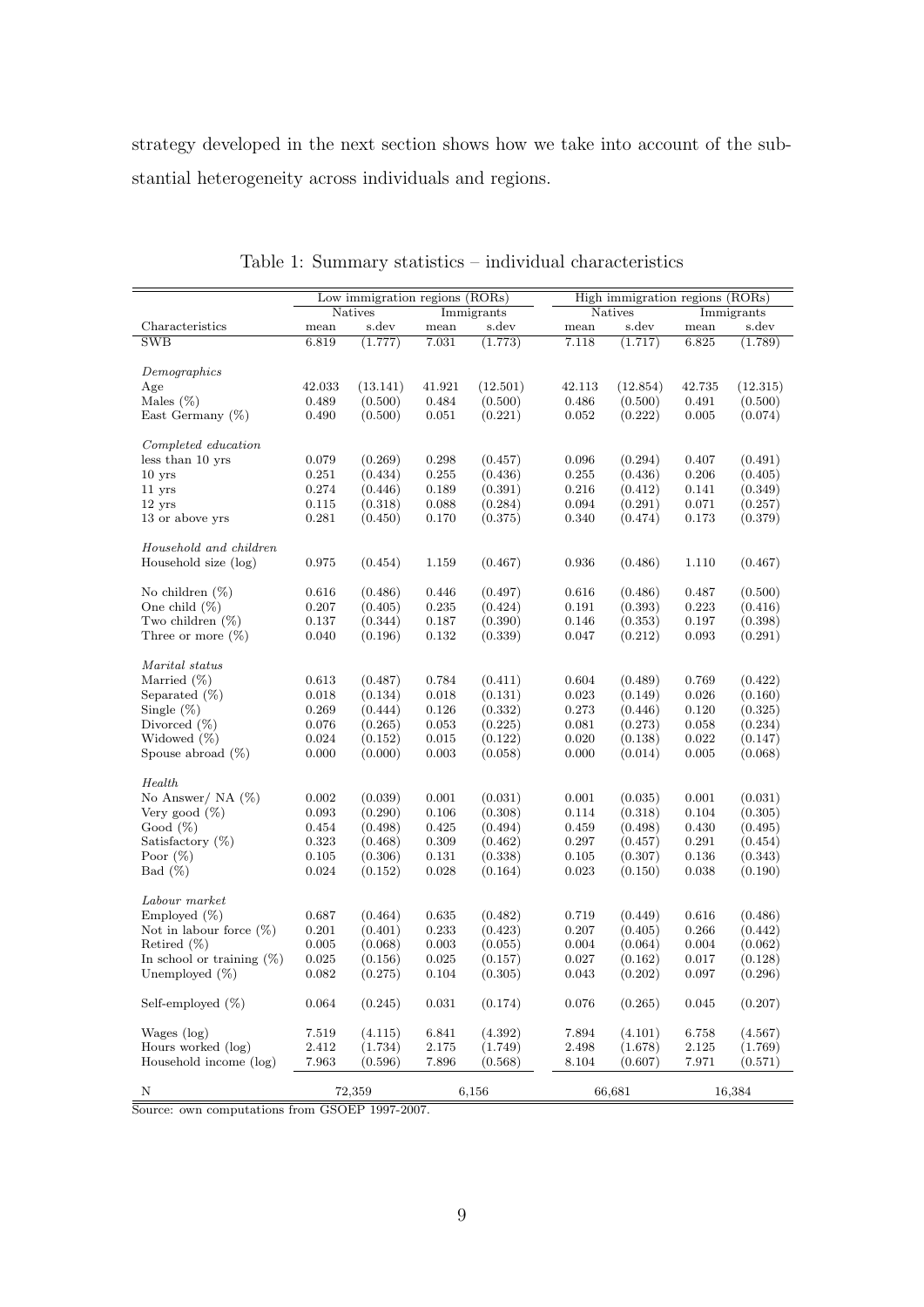### 3 Econometric specifications

Our dependent variable is measured on an ordinal scale from zero to ten, and the appropriate econometric model is an ordered probit. Hence, our default specification is the ordered probit model in which well-being is considered to be latent (unobserved):

$$
SWB_{it}^* = \beta IR_{rt} + \mathbf{X}_{it}'\boldsymbol{\gamma} + \mathbf{Z}_{rt}'\boldsymbol{\lambda} + \epsilon_{it},\tag{1}
$$

<span id="page-12-1"></span><span id="page-12-0"></span>
$$
\epsilon_{it} = \alpha_i + \delta_r + \theta_t + \varepsilon_{it},\tag{2}
$$

where  $SWB^*$  captures the latent well-being or utility of an individual i at time t. The key parameter to identify is  $\beta$ , which denotes how the immigration rate  $(IR)$  in region r at a certain time t affects the SWB of individuals. The matrix **X** comprises individual socio-demographic and economic characteristics such as age, marital status and income. The matrix Z includes time-varying labour market characteristics, such as unemployment rate and GDP per capita in each region  $r$  at a given time t;  $\gamma$  and  $\lambda$  are the corresponding vectors of parameters to be estimated.

The error term  $\epsilon$  and its components are represented in equation [\(2\)](#page-12-0):  $\alpha$  captures individual unobservable heterogeneity;  $\delta$  encapsulates region-specific, time-invariant attributes, and  $\theta$  represents time dummies; finally,  $\varepsilon$  is an error term which is assumed to be normally distributed with a unit variance due to identification in the ordered probit specifications. While the econometric specification is presented as an ordered probit model due to the metric structure of the dependent variable, in this paper we estimate various alternative specifications to examine the effect of the immigration on SWB, including linear models. In the case of the sample under scrutiny, linear regression provides qualitatively similar results, and hence this method will be used [\(Ferrer-i Carbonell and Frijters,](#page--1-21) [2004\)](#page--1-21). The advantages of using a linear specification are that it allows an easier interpretation of the parameter estimates and it enables to control for individual unobservable characteristics in simpler fashion.

As discussed by [Boyce](#page--1-23) [\(2010\)](#page--1-23), the role of unobserved personal characteristics, such as personality traits, is crucial with a subjective dependent variable. If these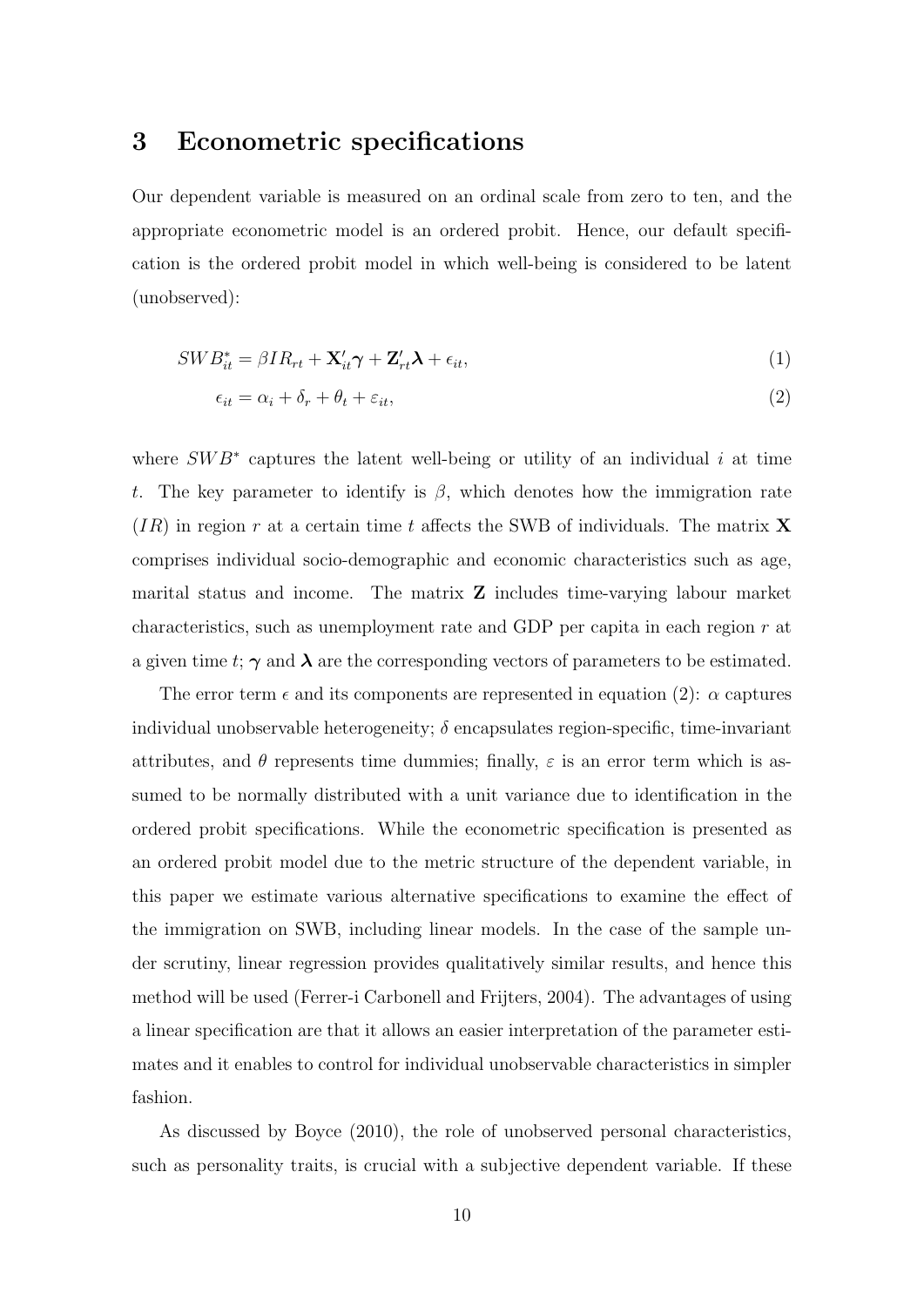factors – as captured by the term  $\alpha$  in equation [\(2\)](#page-12-0) – are correlated with other regressors  $(E(\epsilon_{it}, x_{it}) \neq 0)$ , then a fixed effects specification would be preferred. However, in our specification, a fixed-effects estimator would also render some disadvantages. For example, estimating equation [\(1\)](#page-12-1) by including both fixed-region and fixed-individual effects would essentially correspond to estimating the impact of immigration on individuals who actually change their region of residence (internal migrants), which is not the primary objective of interest. Furthermore, when comparing the impact of migration on SWB between natives and immigrants, estimates would not be directly comparable, as certain time-invariant factors would not be identified (e.g., years since migration, or arrival cohorts in the case of migrants). To address these issues whilst allowing individual heterogeneity to be correlated with observable individual covariates, equations [\(1\)](#page-12-1) and [\(2\)](#page-12-0) will be estimated using a *correlated random-effects model* (also known as quasi-fixed-effects  $(QFE)$ , see [Chamberlain,](#page--1-24) [1984\)](#page--1-24). This corresponds to a random-effects model augmented with means of time-variant individual characteristics (e.g., household size, net income and weekly working hours). While the *QFE* will act as the benchmark specification, we will additionally provide estimates of OLS, random-effects and fixed-effects models for comparison purposes.

### 4 Results

# 4.1 Effect of migration on the well-being of natives: benchmark results

In this section, we test for the effect of immigration rates on the SWB of natives and immigrants. This is achieved by estimating equations [\(1\)](#page-12-1) and [\(2\)](#page-12-0). In Table [2](#page-15-0) we report the results of the estimation using alternative specifications. Although the table only reports the coefficients of interest (namely the  $\beta$  of equation [\(1\)](#page-12-1)), it is important to first discuss how the estimates of our model compare with existing literature. The full estimation of the model – which includes all socio-economic characteristics listed in Table  $1 1 -$  is reported in the Appendix. For the aims of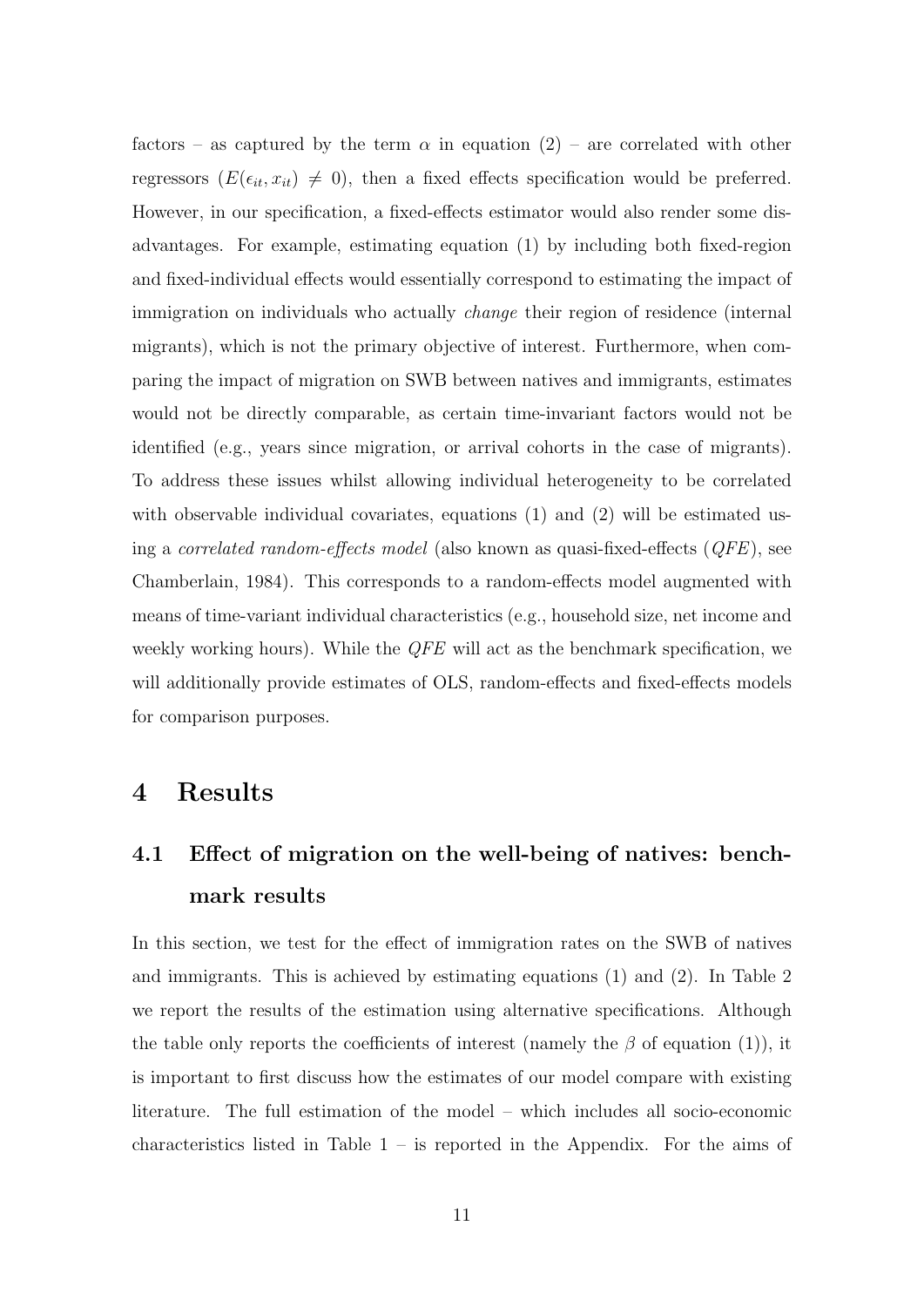this section, it is important to briefly mention that our results are consistent with previous literature concerning the study of SWB in Germany [\(Ferrer-i Carbonell,](#page--1-25) [2005;](#page--1-25) [Winkelmann and Winkelmann,](#page--1-15) [1998\)](#page--1-15). Our results show that having more children and being married are positively correlated with well-being; the same applies for possessing more years of education/training, being healthy and having a higher income. As established in the SWB literature, being unemployed is negatively associated with life satisfaction. The pattern of SWB over the life cycle exhibits the "classic" U-shaped behaviour, meaning that well-being decreases into an age "dip" until the age of 40−45, and then increases again (see [Frey and Stutzer,](#page--1-14) [2002;](#page--1-14) [Dolan](#page--1-13) [et al.,](#page--1-13) [2008\)](#page--1-13).

In reference to the parameters of interest, Table [2](#page-15-0) reports benchmark results separately for the groups of natives, immigrants, and of the two groups together. The rationale of these regressions is to estimate the impact of immigration on SWB once observable and unobservable individual characteristics have been taken into account. At this stage we present results by omitting other regional factors such as regional GDP and unemployment rates. We commence – for comparison purposes – with an ordinary least squares (OLS) specification. The results are reported in the first column of Table [2.](#page-15-0) The parameter estimate suggests that a higher immigration rate in the ROR is positively and significantly correlated with the SWB level of both natives and immigrants. The size of the coefficient is somewhat smaller for natives (0.043) than immigrants (0.078), while the estimate for both groups falls in between (0.052). These estimates imply that, ceteris paribus, an increase in one standard deviation in the ROR immigration rate is associated with an increase of 0.1 standard deviations in natives' SWB and of 0.4 standard deviations in the SWB of immigrants.[5](#page-14-0)

The second column of Table [2](#page-15-0) presents results from the ordered probit (OP) specification. The only difference from the first column is that the dependent variable is considered to be an ordered (rather than continuous) outcome. The ordered probit

<span id="page-14-0"></span><sup>5</sup>We also estimated OLS specifications in which observations are clustered at the ROR level. As expected, the estimated standard errors are larger, generating less precise estimates. Yet, the pattern of the results is remarkably similar to the one in the first column. Our preferred model is based on a QFE specification where observations are clustered at the individual level.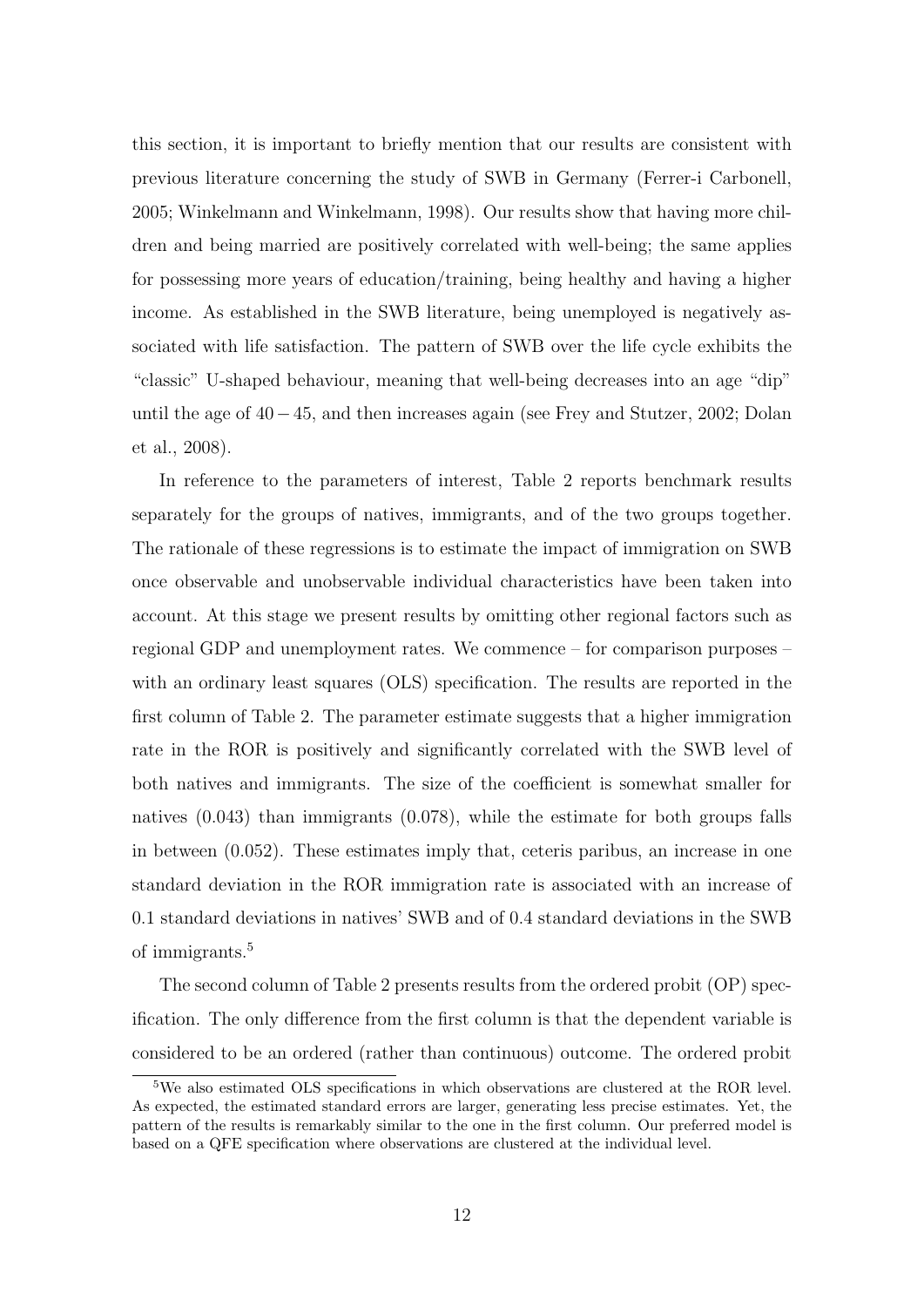|                                       | <b>OLS</b> | OP         | RE                     | FE         | QFE        |
|---------------------------------------|------------|------------|------------------------|------------|------------|
|                                       |            |            | <b>Natives</b>         |            |            |
| Immigration rate                      | $0.043***$ | $0.031***$ | $0.042***$             | $0.040**$  | $0.046***$ |
|                                       | (0.014)    | (0.010)    | (0.015)                | (0.016)    | (0.015)    |
| $\mathbb{R}^2$                        | 0.277      | 0.083      | 0.271                  | 0.232      | 0.277      |
| N                                     | 139,040    | 139,040    | 139,040                | 139,040    | 139,040    |
|                                       |            |            |                        |            |            |
|                                       |            |            | Immigrants             |            |            |
| Immigration rate                      | $0.078**$  | $0.063**$  | 0.064                  | 0.053      | $0.066*$   |
|                                       | (0.038)    | (0.025)    | (0.040)                | (0.043)    | (0.040)    |
| $R^2$                                 | 0.277      | 0.080      | 0.269                  | 0.143      | 0.272      |
| N                                     | 22,540     | 22,540     | 22,540                 | 22,540     | 22,540     |
|                                       |            |            |                        |            |            |
|                                       |            |            | Natives and immigrants |            |            |
| Immigration rate                      | $0.052***$ | $0.039***$ | $0.043***$             | $0.040***$ | $0.049***$ |
|                                       | (0.013)    | (0.009)    | (0.014)                | (0.015)    | (0.014)    |
| $R^2$                                 | 0.273      | 0.081      | 0.268                  | 0.231      | 0.273      |
| N                                     | 161,580    | 161,580    | 161,580                | 161,580    | 161,580    |
|                                       |            |            |                        |            |            |
| Observable characteristics            | Y          | Υ          | Y                      | Y          | Υ          |
| Individual unobservable heterogeneity | N          | N          | Y                      | Y          | Y          |
| Year dummies                          | Y          | Y          | Y                      | Y          | Y          |
| Region (ROR) fixed effects            | Y          | Y          | Y                      | Y          | Y          |

#### <span id="page-15-0"></span>Table 2: Immigration and SWB – benchmark results

Source: GSOEP 1997-2007 and INKAR 1997-2007. Robust standard errors in parentheses. ∗∗∗ significant at 1%; ∗∗ significant at 5%; <sup>∗</sup> significant at 10%. OLS=Ordinary least square; OP=Ordered probit; RE=Random-effects; FE=Fixed-effects; QFE=Quasi fixed-effects. Observable characteristics include: a quadratic on age; dummies for gender and east Germany; years of education; log of household size; categorical variables for number of children, marital, health and employment status; log wages, log working hours and log income. The QFE specification includes also individual averages over time of age, log household size, years of education, log household income and log working hours. The  $R^2$  for the OP specification refers to pseudo- $R^2$ . See Tab [A1,](#page-11-0) [A2](#page-15-0) and Tab [A3](#page-17-0) for full specifications.

estimates are somewhat smaller than the OLS – in fact the magnitude of parameter estimates obtained from these two specifications is only partially comparable. What is relevant is that the pattern of the results does not change, namely there is an economically and statistically significant positive effect of the immigration rate on the SWB of natives and immigrants.

The presence of unobservable individual heterogeneity is addressed by estimating random- and fixed-effects (RE and FE) models in the third and fourth columns of Table [2,](#page-15-0) respectively. Interestingly, in both cases the size of the estimates for natives is very close to the OLS (which does not account for unobserved individual effects). For immigrants, even though the pattern of results is generally similar, the estimates are somewhat imprecise (the p-values are very close to conventional statistical significance levels in the case of random effects (0.105), but not in the case of the fixed-effect model (0.219)). The fact that the estimates across RE and FE models are qualitatively similar is confirmed by performing an Hausman test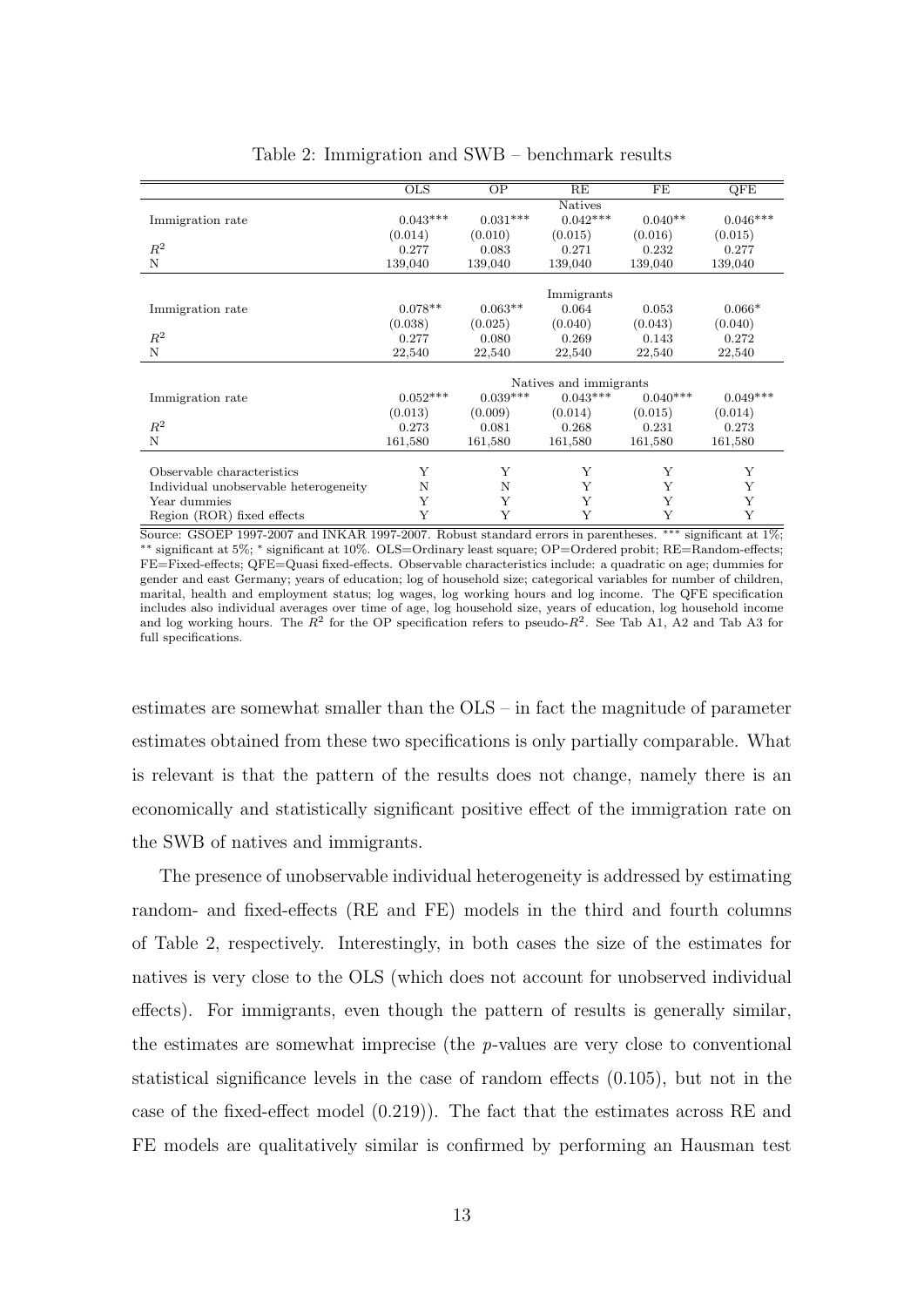– the results of the test strongly reject the hypothesis that a systematic difference exists between the two models.<sup>[6](#page-16-0)</sup>

The fifth column in Table [2](#page-15-0) presents the results for our preferred specification – the quasi fixed-effect model  $(QFE)$ . This estimation strategy offers the advantage of allowing individual unobservable and observable characteristics to be correlated. Moreover, contrary to the fixed-effects specification it does not "wipe out" important time-invariant characteristics (such as gender or years since immigration for immigrants) or other factors that are likely to be constant for the majority of the population (for example, the ROR of residence). The QFE specification is largely similar to the random effects model in the third column, except that average individual characteristics over time are added as covariates. These include individuals' means of age, household size, education, log household income and log working hours. The estimates of the QFE specification are very similar to those of the RE model, though for immigrants they are slightly more precise.

# 4.2 Which groups are affected? Results by socio-demographic characteristics

In Table [3,](#page-17-0) we present the estimation results of equation [\(2\)](#page-12-0) by sub-setting the data along several observable characteristics of individuals. This allows us to examine weather there is a heterogenous effect of immigration on SWB across different groups. The dimensions considered are gender, age, marital and employment status, education, and income level. All estimations are carried out using QFE specifica-tion.<sup>[7](#page-16-1)</sup>

Results reveal that the effect of immigration rate on SWB is economically and statistically stronger for females. This pattern is consistent across both natives and immigrants. For native females, the point estimate is somewhat smaller than for immigrant females (0.064 vs. 0.099). Table [3](#page-17-0) exhibits an interesting pattern by age: the impact of immigration on SWB is positive for all three age groups considered

<span id="page-16-0"></span> $6$ The chi-squared values of the Hausman test are 2,664 for natives; 404 for immigrants and 2,892 for the two groups together.

<span id="page-16-1"></span><sup>7</sup>The results from the other model specifications can be provided by the authors upon request.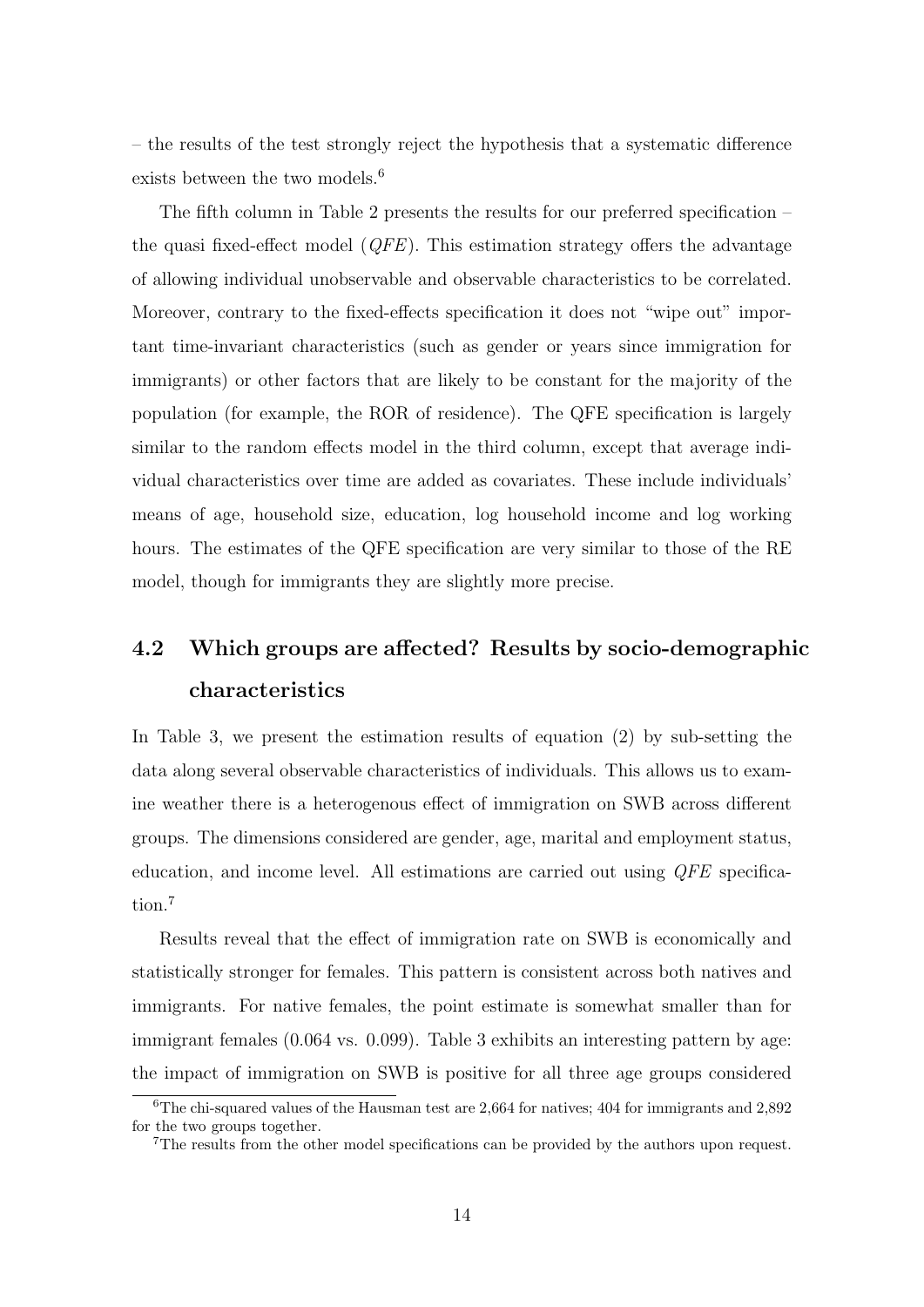|                |                                 | <b>Natives</b> | Immigrants |
|----------------|---------------------------------|----------------|------------|
| Gender         |                                 |                |            |
|                | Males                           | 0.027          | 0.032      |
|                |                                 | (0.021)        | (0.055)    |
|                | $\mathbb{R}^2$                  | 0.294          | 0.292      |
|                | Ν                               | 67,824         | $11{,}018$ |
|                | Females                         | $0.064***$     | $0.099*$   |
|                |                                 | (0.021)        | (0.057)    |
|                | $R^2$                           | 0.265          | 0.267      |
|                | Ν                               | $^{71,216}$    | 11,522     |
| Age            |                                 |                |            |
|                | Below 30                        | $0.084**$      | 0.141      |
|                |                                 | (0.034)        | (0.098)    |
|                | $R^2$                           | 0.197          | 0.215      |
|                | Ν                               | 27,941         | 3,846      |
|                | $30$ to $50$                    | $0.046**$      | 0.010      |
|                |                                 | (0.021)        | (0.062)    |
|                | $R^2$                           | 0.296          | 0.267      |
|                | N                               | 67,389         | 11,347     |
|                | Over $50$                       | $0.052*$       | 0.080      |
|                |                                 | (0.027)        | (0.066)    |
|                | $\mathbb{R}^2$                  | 0.314          | 0.331      |
|                | Ν                               | 43,710         | 7,347      |
| Marital status |                                 |                |            |
|                | Married                         | $0.031*$       | 0.032      |
|                |                                 | (0.018)        | (0.044)    |
|                | $\mathbb{R}^2$                  | 0.284          | 0.259      |
|                | Ν                               | 84,589         | 17,424     |
|                | Not married                     | $0.067***$     | 0.139      |
|                |                                 | (0.025)        | (0.085)    |
|                | $\mathbb{R}^2$                  | 0.269          | 0.337      |
|                | Ν                               | 54,451         | $^{51,16}$ |
| Emplogment     |                                 |                |            |
|                | Employed                        | $0.048***$     | 0.025      |
|                |                                 | (0.016)        | (0.047)    |
|                | $\mathbb{R}^2$                  | 0.248          | 0.230      |
|                | Ν                               | 103,217        | 15,160     |
|                | Not employed                    | 0.053          | $0.149**$  |
|                |                                 | (0.034)        | (0.075)    |
|                | $\mathbb{R}^2$                  | 0.336          | 0.342      |
|                | Ν                               | 35,823         | 7,380      |
| Education      |                                 |                |            |
|                | Below 12 yrs education/training | $0.038*$       | $0.110**$  |
|                |                                 | (0.021)        | (0.048)    |
|                | $R^2$                           | 0.276          | 0.269      |
|                | Ν                               | 81,507         | 16,942     |
|                | Above 12 yrs education/training | $0.051**$      | 0.033      |
|                |                                 | (0.022)        | (0.072)    |
|                | $\mathbb{R}^2$                  | 0.275          | 0.304      |
|                | Ν                               | 57,533         | 5,598      |
| <i>Income</i>  |                                 |                |            |
|                | Below median income             | $0.077***$     | 0.084      |
|                |                                 | (0.027)        | (0.061)    |
|                | $\mathbb{R}^2$                  | 0.272          | 0.283      |
|                | Ν                               | 67,668         | 12,437     |
|                | Above median income             | $0.041**$      | 0.031      |
|                |                                 | (0.019)        | (0.056)    |
|                | $\mathbb{R}^2$                  | 0.228          | 0.238      |
|                | Ν                               | 71,372         | 10,103     |

<span id="page-17-0"></span>Table 3: Estimates by observable characteristics

Source: GSOEP 1997-2007 and INKAR 1997-2007. Robust standard errors in parentheses. ∗∗∗ significant at 1%; ∗∗ significant at 5%; <sup>∗</sup> significant at 10%. Estimates refers to regression of subjective well-being on immigration rate for each the reported group. All specifications are estimated using quasi fixed-effects and include the covariates of Table [2.](#page-15-0)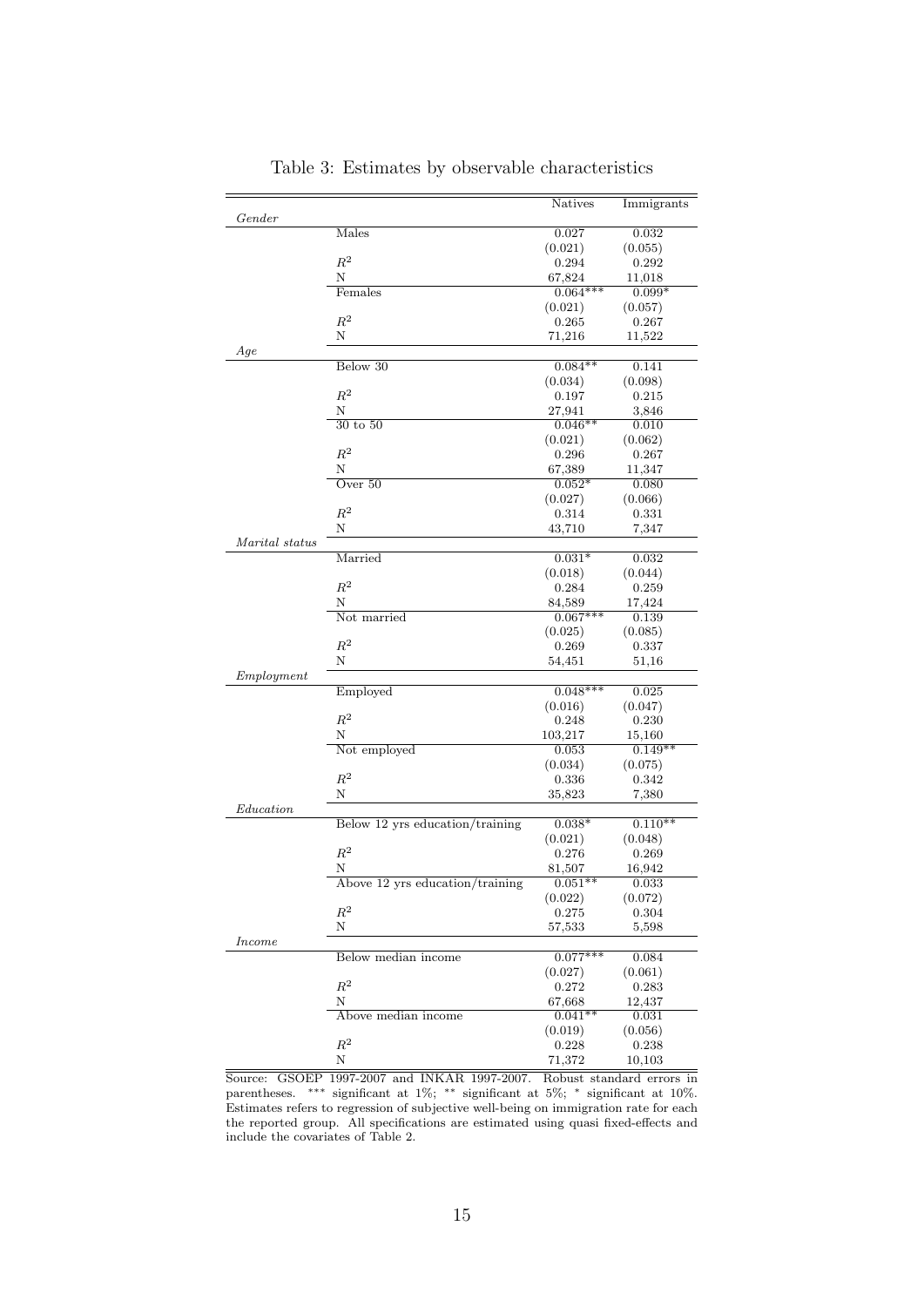(i.e., below 30 years, between 31 and 50 and over 50 years). However, the estimated coefficient is highest for the younger group, decreases for the "prime-age" group and increases slightly for the group over 50. The same "U-shaped" pattern is observed for the immigrants, albeit with a rather low precision of the estimated parameters.

In regards to marital status, the impact of immigration on the SWB of natives who are not married is more than double of those who are married. The same finding emerges in the case of immigrants, however yet again the results are not statistically robust according to usual significance levels. Results by employment status are also interesting. In general, the estimated coefficient is larger for individuals who are not employed. Nevertheless, the estimates for the unemployed natives are somewhat imprecise. For immigrants, the estimate for the group of employed is essentially zero; on the other hand, the effect of immigration on the group not in employment is large and statistically robust.

A different pattern emerges across the groups of natives and immigrants in the case of education. The effect of immigration on SWB is somewhat larger for natives who have more years of education. By contrast, for immigrants, the effect appears to be concentrated on the group with less than 12 years of education/training; for more educated immigrants, the effect is very small and statistically insignificant. The last panel in Table [3](#page-17-0) presents the results from the specification containing individuals with household income above and below the median. For individuals with lower income, the impact of immigration on SWB is larger than for individuals who report higher income. This is true for both natives and immigrants although results are statistically significant only in the case of natives.

# 5 Where is this result coming from? The effect of the local labour market

The benchmark results in Table [2](#page-15-0) suggest that natives' and immigrants' well-being increases in concurrence with immigration in the ROR. Yet these specifications do not consider the confounding role that regional characteristics might exert on both immigration and well-being. Although we control for time-invariant regional char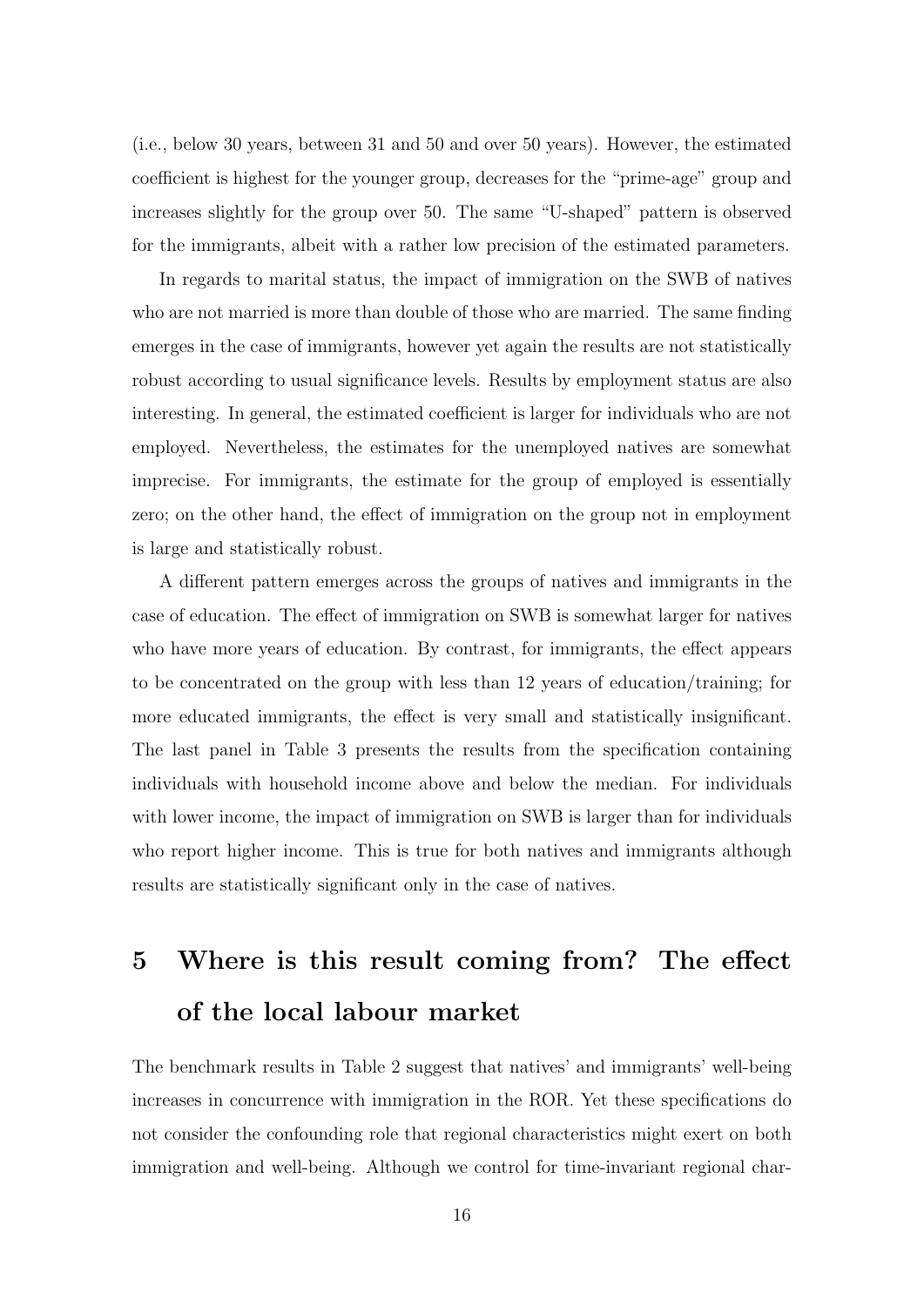acteristics in all our specifications – by introducing ROR dummies – the presence of time/region specific shocks could further affect the causal interpretation of our estimates. In this section, we present estimates of models in which we control for time-varying characteristics in the RORs, namely the regional GDP and the local unemployment rate. For example, if a ROR is characterised by high unemployment, natives and migrants may compete for the same jobs, potentially generating welfare loss among either or both groups. If the effect of these regional variables is particularly strong, the estimated impact found in Table [2](#page-15-0) is likely the by-product of the confounding effect of local characteristics other than immigration. Another important issue is that the structure of the local labour market may also influence the sorting of immigrants into the regions. We will consider this issue separately and provide a full account in Section 7.

To mitigate the potential omitted variables bias induced by confounding factors at the ROR level, we test the sensitivity of our results to adding time-variant ROR characteristics in equation [\(2\)](#page-12-0). These additional variables are the aggregate unemployment rate, immigrant-specific unemployment rate and GDP per capita. Table [4](#page-20-0) contains QFE estimates of the same model as in the fifth column of Table [2,](#page-15-0) augmented by these regional controls. Controlling for the aggregate unemployment rate does not substantially impact the effect of immigration on natives' SWB; for immigrants, estimates are slightly smaller and not statistically significant at conventional levels. Furthermore, in general the estimated effect of the unemployment variable on SWB is insignificant. This does not imply that unemployment does not influence individuals' well-being. Rather, it means that changes in unemployment rates over time are not strongly correlated with changes in SWB. One explanation is that the presence of ROR fixed-effect is likely to have absorbed most of the negative influence of unemployment.

Interesting results emerge when we add GDP per capita to the specifications. Estimates for the impact of immigration on SWB are larger for both natives and immigrants. However, GDP is found to be negatively correlated with the individuals' subjective well-being. While at first sight this appears to be a puzzling result, two remarks are necessary: first, as pointed out in the case of unemployment, the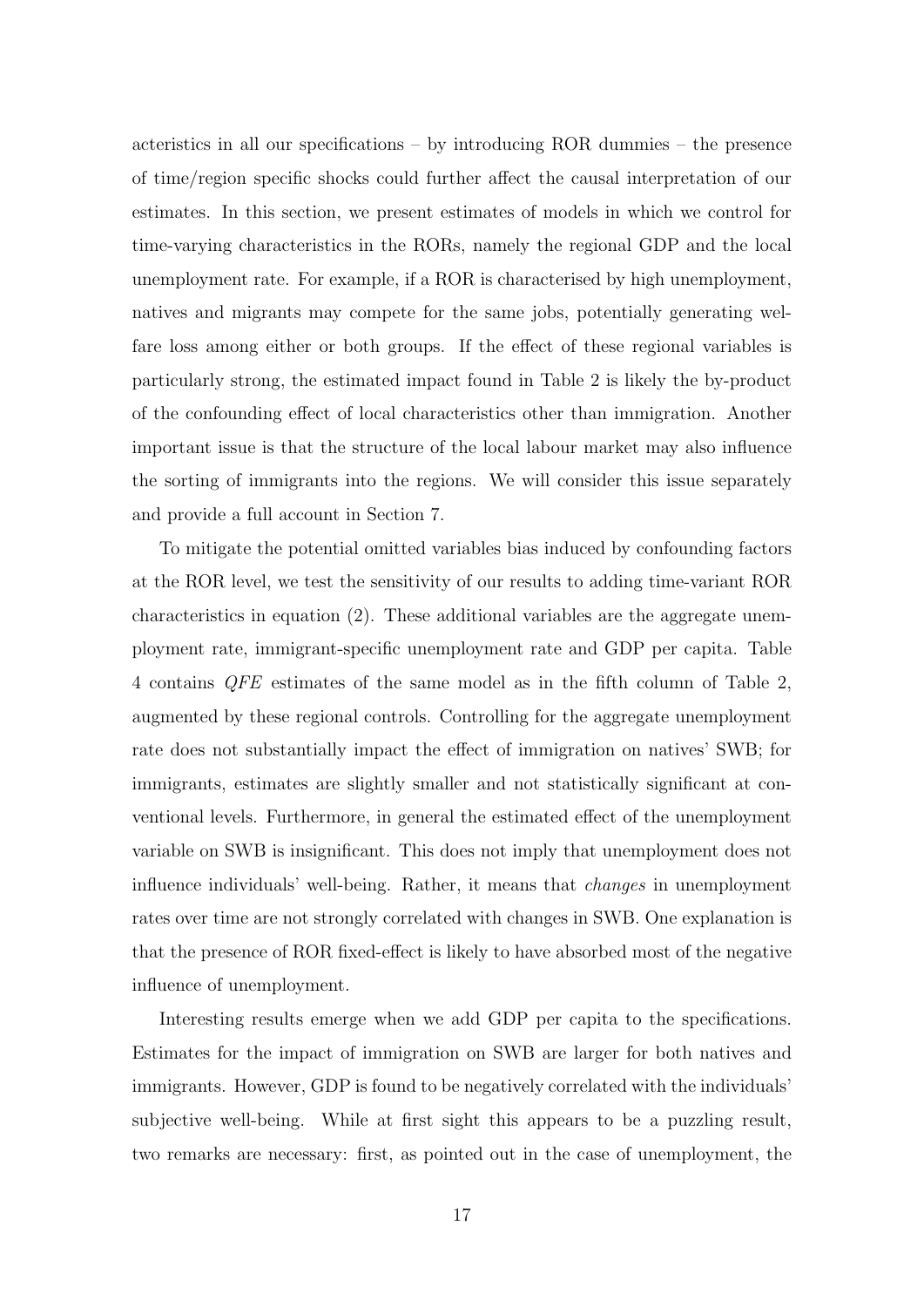|                             |            |             |           | <b>Natives</b> |             |             |
|-----------------------------|------------|-------------|-----------|----------------|-------------|-------------|
| Immigration rate            | $0.043***$ | $0.054***$  | $0.042**$ | $0.049***$     | $0.048***$  | $0.048***$  |
|                             | (0.016)    | (0.016)     | (0.016)   | (0.018)        | (0.018)     | (0.018)     |
| Unemployment rate           | 0.003      |             |           | $-0.001$       |             | $-0.003$    |
|                             | (0.006)    |             |           | (0.006)        |             | (0.008)     |
| Log GDP per capita          |            | $-0.573***$ |           | $-0.466**$     | $-0.484***$ | $-0.503***$ |
|                             |            | (0.175)     |           | (0.189)        | (0.188)     | (0.193)     |
| Immigrant unemployment rate |            |             | 0.002     |                | 0.000       | 0.002       |
|                             |            |             | (0.005)   |                | (0.005)     | (0.007)     |
|                             |            |             |           |                |             |             |
| $R^2$                       | 0.279      | 0.276       | 0.279     | 0.278          | 0.277       | 0.277       |
| N                           | 130,510    | 126,193     | 130,013   | 117,663        | 117,166     | 117,166     |
|                             |            |             |           |                |             |             |
|                             |            |             |           | Immigrants     |             |             |
| Immigration rate            | 0.050      | $0.083**$   | 0.056     | 0.073          | 0.077       | $0.105**$   |
|                             | (0.045)    | (0.042)     | (0.045)   | (0.048)        | (0.049)     | (0.050)     |
| Unemployment rate           | $-0.023$   |             |           | $-0.036$       |             | $-0.095**$  |
|                             | (0.021)    |             |           | (0.022)        |             | (0.040)     |
| Log GDP per capita          |            | $-0.235$    |           | $-0.615$       | $-0.500$    | $-0.801$    |
|                             |            | (0.510)     |           | (0.570)        | (0.574)     | (0.575)     |
| Immigrant unemployment rate |            |             | 0.005     |                | 0.003       | $0.062**$   |
|                             |            |             | (0.016)   |                | (0.018)     | (0.032)     |
|                             |            |             |           |                |             |             |
| $R^2$                       | 0.277      | 0.269       | 0.277     | 0.273          | 0.273       | 0.273       |
| N                           | 20,413     | 20,922      | 20,412    | 18,795         | 18,794      | 18,794      |

#### <span id="page-20-0"></span>Table 4: The influence of local labour market characteristics

Source: GSOEP 1997-2007 and INKAR 1997-2007 (GDP available only 1997-2006). Robust standard errors in parentheses. ∗∗∗ significant at 1%; ∗∗ significant at 5%; <sup>∗</sup> significant at 10%. All specifications are estimated using quasi fixed-effects and include the covariates of Table [2.](#page-15-0)

presence of ROR dummies implies that the effect of changes in GDP on changes in SWB is what is estimated. Hence, the strong positive correlation between SWB and GDP exhibited in Figure [1](#page-9-0) is once again likely to be absorbed by the presence of the ROR fixed-effect. Furthermore, a plausible explanation for this negative correlation can be attributed to the presence of "positional" or "relative" concerns with respect to income.<sup>[8](#page-20-1)</sup> Hence, the change in GDP in the ROR represents the change in the level of income that the individuals would like to achieve. As GDP in the region increases, the income position of the individual would decrease relative to the relevant others. It therefore becomes more difficult for individuals to reach the income level of the "reference" group, thereby generating disutility [\(Clark and Oswald,](#page--1-26) [1996;](#page--1-26) [Ferrer-i](#page--1-25) [Carbonell,](#page--1-25) [2005;](#page--1-25) [Clark et al.,](#page--1-18) [2008\)](#page--1-18).

The results are robust to the introduction of the immigrant-specific unemployment rate. The estimated impact of immigration on SWB is positive and very much

<span id="page-20-1"></span><sup>&</sup>lt;sup>8</sup>Findings from the subjective well-being literature suggest that utility is not only a function of the absolute income, but also of how an individual's income "positions" in relation to the income of others individuals [\(Clark and Oswald,](#page--1-26) [1996;](#page--1-26) [Senik,](#page--1-27) [2004;](#page--1-27) [Luttmer,](#page--1-28) [2005;](#page--1-28) [Ferrer-i Carbonell,](#page--1-25) [2005;](#page--1-25) [Clark et al.,](#page--1-18) [2008\)](#page--1-18).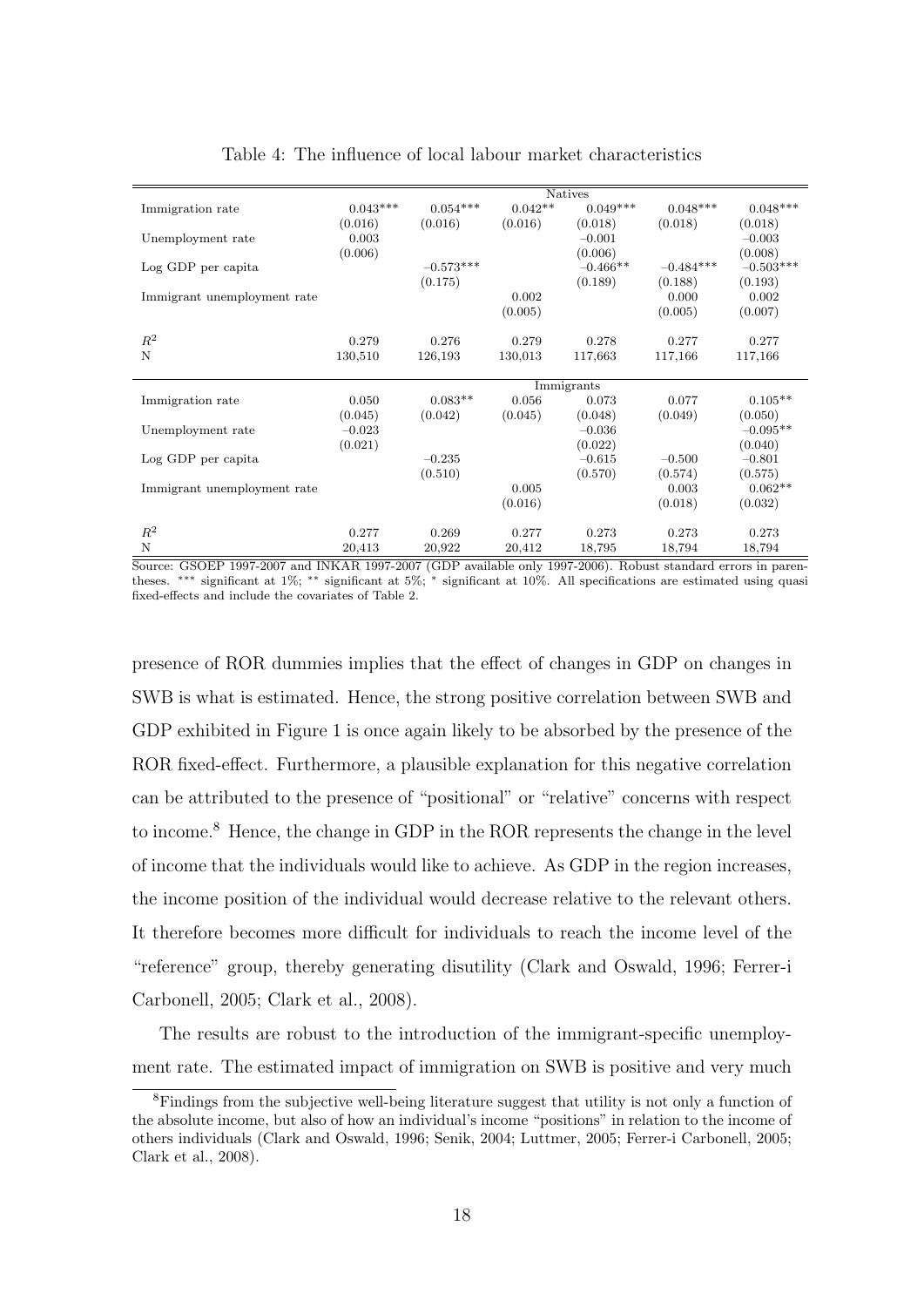in line with the benchmark results for both natives and immigrants. When regional variables are combined in the model, most of the results are similar to the benchmark specification, with the only exception being when all three regional indicators are added to the model for immigrants. The estimated impact of immigration on the well-being of immigrants becomes larger and more significant. While the impact of the aggregate unemployment is negative and significant – meaning that adverse changes in the labour market negatively affect well-being – the estimated parameter of the immigrant-specific unemployment rate is positive and significant. This means that adverse changes in the employment status of immigrants have a positive impact on well-being. This counterintuitive result could be potentially explained once again by positional concerns and by emphasising that the reference category in the regression corresponds with employed individuals. As economic conditions in the ROR worsen, it becomes relatively easier for employed immigrant to achieve the economic status of the reference group. Another, perhaps more intuitive explanation, is that the large correlation between the total and immigrant-specific unemployment rates (0.41) produces estimates which have opposite sign. In the remainder of the analysis, our preferred specifications will only contain the aggregate unemployment rate and GDP per capita.

While the results above suggest that regional characteristics, on average, are supportive of the benchmark results in Table [2,](#page-15-0) it is possible that the impact of immigration varies according to different regional attributes. To explore this point, we estimate an alternative specification of equation [\(1\)](#page-12-1) which includes an interaction between the immigration rate and regional characteristics. In practice, we estimate three specifications where each of the regional variables considered before – aggregate unemployment rate, GDP per capita and immigrant-specific unemployment rate – is divided into quartiles and interacted with the immigration rate in the ROR.<sup>[9](#page-21-0)</sup> We control for the interactions of regional characteristics and each quartiles. This implies that the four interactions in each model include the main effect of the immigration variable. The interactions are indicated in Table [5](#page-22-0) by the terms

<span id="page-21-0"></span> $9E$ ach quartile is derived by first constructing the ROR distribution of each regional attribute. This is obtained by averaging the values of unemployment and GDP over time.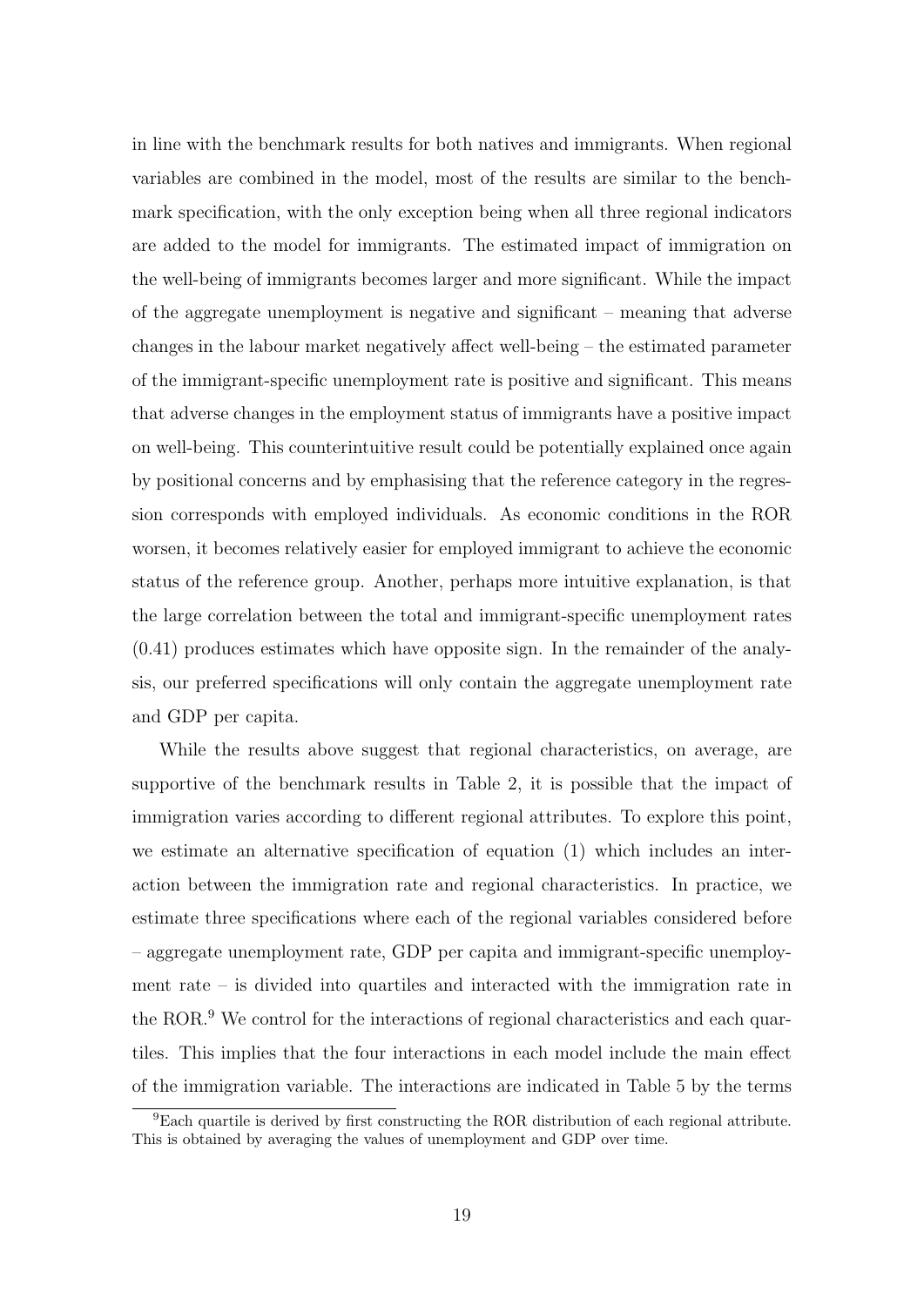$IR \times Q1$ ,  $IR \times Q2$ ,  $IR \times Q3$ , and  $IR \times Q4$ . Here Q1 refers to regions with the lowest quartile of each indicator; Q2 and Q3 to the second and third quartile; Q4 to the upper 25% of regions in terms of value of a given ROR indicator. The results from the interaction models confirm the robustness of the benchmark regression. The effect of the immigration rate on natives' well-being is stable in regions with different levels of unemployment. On the contrary, the estimated effect of immigration on well-being decreases in areas with higher GDP per capita. We observe a similar pattern for immigrants, although not all of the estimated interactions are statistically significant at the conventional levels.

<span id="page-22-0"></span>Unemployment rate Per capita GDP Imm. unemployment rate Natives Immigrants Natives Immigrants Natives Immigrants  $IR \times Q1$   $0.049***$   $0.088*$   $0.046**$   $0.095*$   $0.049***$   $0.073$  $(0.017)$   $(0.047)$   $(0.018)$   $(0.051)$   $(0.018)$   $(0.049)$  $IR \times Q2$   $0.049***$   $0.089*$   $0.045***$   $0.077$   $0.050***$   $0.075$  $(0.017)$   $(0.047)$   $(0.018)$   $(0.048)$   $(0.018)$   $(0.049)$ IR x Q3  $0.050^{***}$   $0.095^{**}$   $0.038^{**}$   $0.066$   $0.049^{***}$   $0.078$  $(0.018)$   $(0.048)$   $(0.018)$   $(0.048)$   $(0.018)$   $(0.018)$   $(0.049)$  $IR \times Q4$   $0.046**$   $0.078$   $0.037**$   $0.072$   $0.050***$   $0.076$  $(0.018)$   $(0.049)$   $(0.018)$   $(0.048)$   $(0.019)$   $(0.049)$  $R^2$  117,663 18,795 117,663 18,795 117,166 18,794

Table 5: The influence of local labour market characteristics: interaction models

Source: GSOEP 1997-2007 and INKAR 1997-2007 (GDP available only 1997-2006). Robust standard errors in parentheses. ∗∗∗ significant at 1%; ∗∗ significant at 5%; <sup>∗</sup> significant at 10%. All specifications are estimated using quasi fixed-effects and include the covariates of Table [2.](#page-15-0) Estimates in each panel refer to interactions between immigration rates (IR) and categorical variables for the regional attributes, defined by the quartiles of their distributions (Q1, Q2, Q3, Q4).

# 6 Who is affecting? Immigrants' assimilation and well-being of natives

In this section we investigate another source of regional heterogeneity: the level of assimilation of immigrants in each ROR. The effect of immigration on natives' well-being might depend on the level to which immigrants are economically and culturally integrated in the region. We analyse this issue by first investigating how the estimated effect varies across regions with different levels of economic assimilation. This is achieved by using "objective measures" of assimilation based on the relative earnings (labour income) and employment probabilities of immigrants. We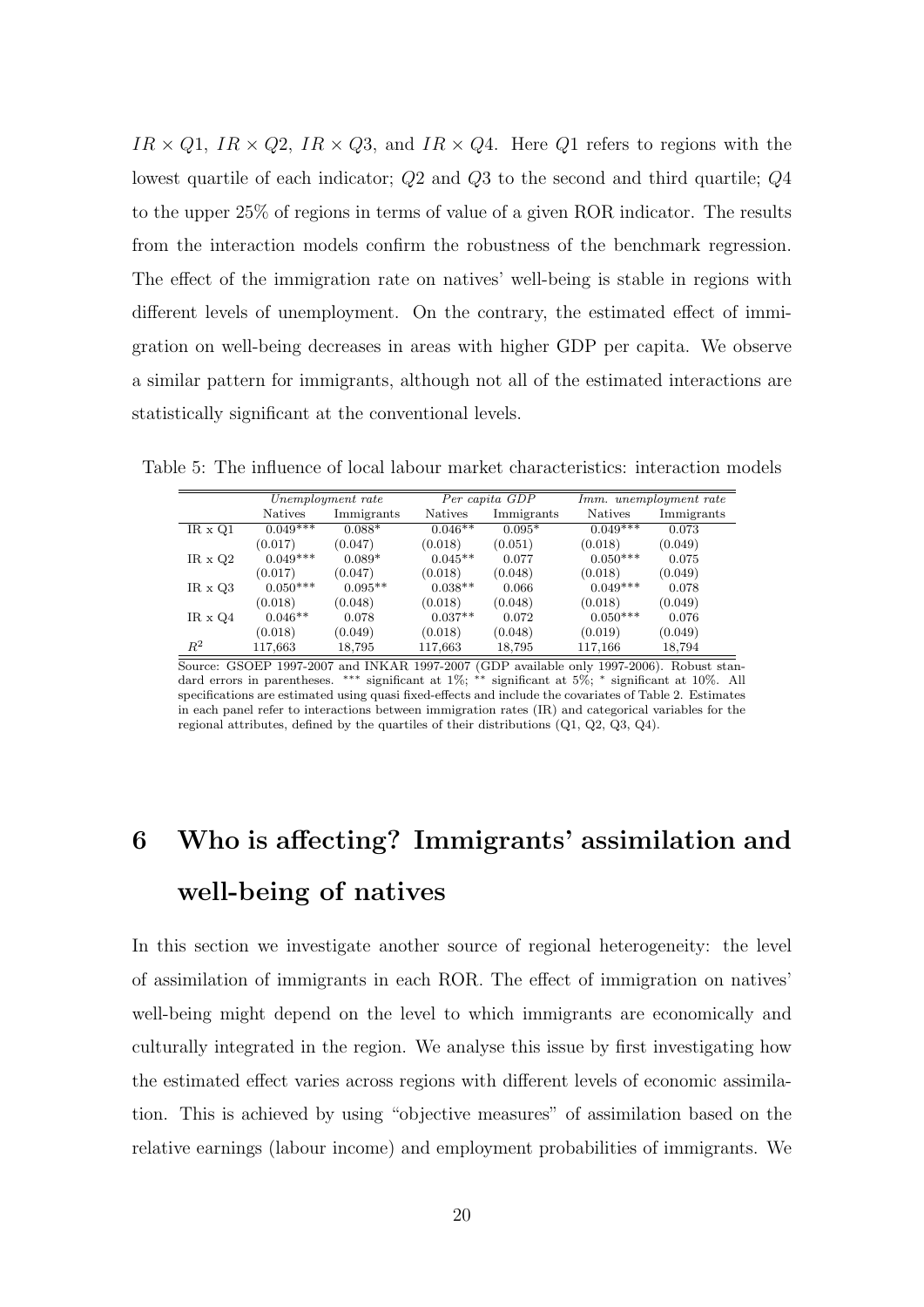then consider "pseudo-objective" measures of assimilation which capture the level of cultural and social attachment of immigrants to the region of residence.

### 6.1 Objective measures of assimilation

Immigrants – much like natives – are clearly not a homogeneous group in terms of their skills. Some immigrants possess skills which are comparable and substitutable with those of natives; others which actually complement those possessed by natives. Since the labour market impact depends on this level of substitutability of skills, it might well be that the impact of immigration on natives' well-being (and of other immigrants) varies as a function of the level of competition in the labour market. Upon their arrival in the host country, immigrants may lack skills which are specific to the host country labour market, or possess skills which are not transferable. However, over time they acquire the necessary knowledge and skills – such as language – and can assimilate in the labour market meaning that their earnings reach parity with those of natives [\(Chiswick,](#page--1-29) [1978\)](#page--1-29). To what extent immigrants' economic success plays a role in the well-being of natives is very much an empirical question. On the one hand, the economic integration of immigrants might produce more competitive pressures on natives; on the other hand, the fact that they are more assimilated in the labour market might also produce positive spillover for German-born individuals. Likewise, the assimilation of immigrants might also have ambiguous effects on the group of immigrants. As the labour market outcomes of immigrants converge with those of natives, indeed immigrants will gain in terms of well-being. However, this might also imply stronger competition pressures given that substitution among immigrants is generally stronger [\(Card,](#page--1-5) [2001;](#page--1-5) [Manacorda et al.,](#page--1-2) [2012\)](#page--1-2).

To examine how immigrant economic integration influences our results, we construct two assimilation indicators – one for earnings assimilation and one for employment assimilation – and interact these measures with the immigration rate in the region. However, before presenting the results, we briefly outline how we constructed the assimilation indicators. The first step is to estimate earnings and employment assimilation models in line with [Borjas](#page--1-30) [\(1985,](#page--1-30) [1999\)](#page--1-31). We assume that the outcome y (alternately earnings and employment probability) of each individual i belonging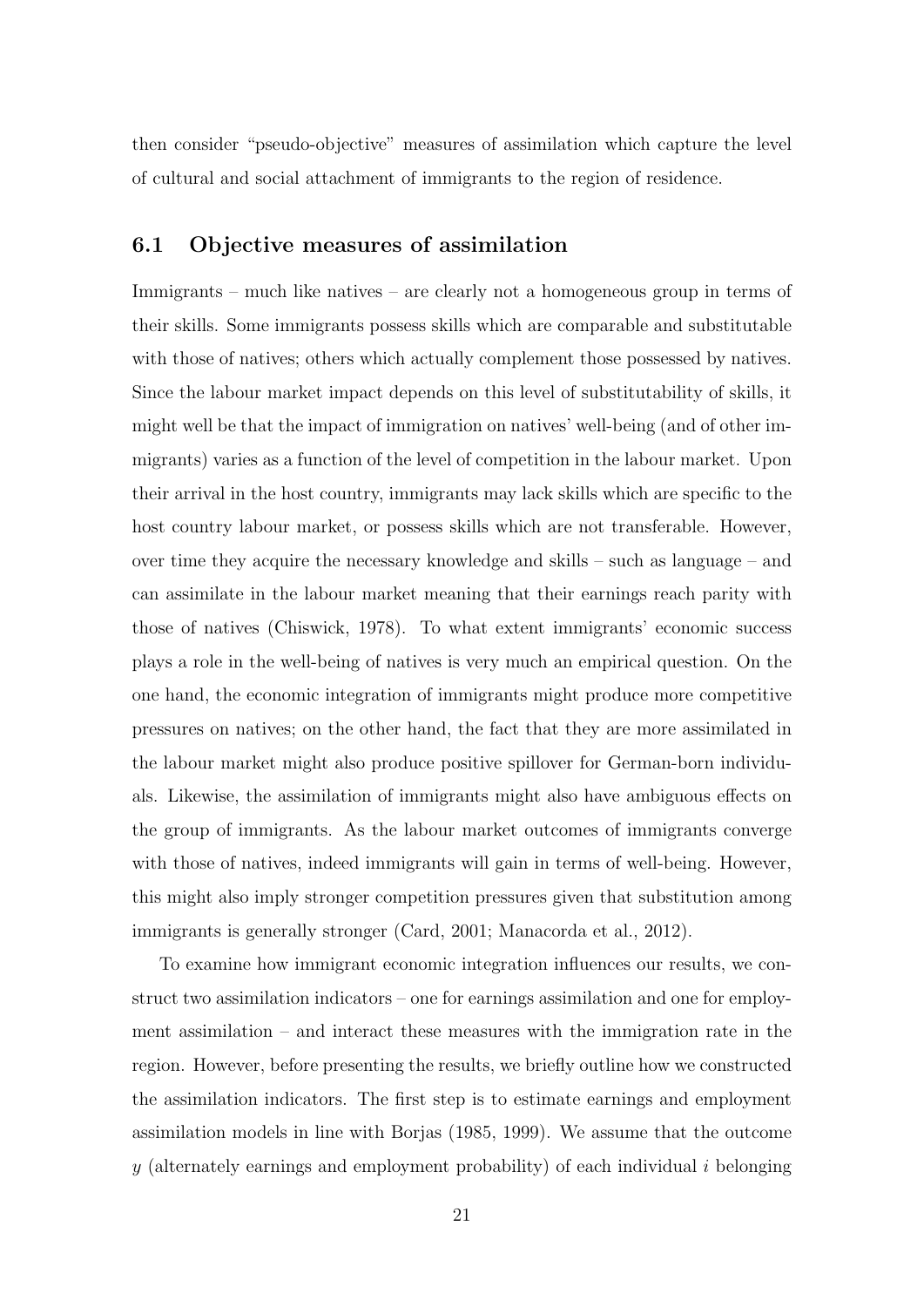<span id="page-24-2"></span>to the group of natives  $(n)$  or immigrants  $(m)$  follows the data generating functions below:

<span id="page-24-3"></span>
$$
\log(y_{it}^n) = \mathbf{X}_{it}' \boldsymbol{\gamma}^n + \sum_{h} \eta_h^n P_h^n + \alpha_i^n + \delta_r^n + \mathbf{Z}_{rt}' + \upsilon_{it}^n,\tag{3}
$$

$$
\log(y_{it}^m) = \mathbf{X}_{it}' \boldsymbol{\gamma}^m + \pi^m y s m_{it}^m + \sum_k \psi_k C_k + \sum_h \eta_h^m P_h^m + \alpha_i^m + \delta_r^m + \mathbf{Z}_{rt}' + \upsilon_{it}^m, \tag{4}
$$

where **X** represents the same socio-economic characteristics as in equation [\(1\)](#page-12-1);  $\alpha$  is the unobserved individual effects;  $\delta$  is the region of residence (ROR); and v is the usual error term. The key variables are the years since migration variable  $(ysm)$ , which captures the *assimilation effect*, the cohort dummies  $(C)$ , which represent the arrival-cohort effect and the period-effects  $(P)$ .<sup>[10](#page-24-0)</sup> Years since migration and cohorteffects are not identified in the generating function of natives and are therefore omitted. Typically, the parameters  $\pi$ ,  $\psi$  and  $\eta$  cannot be simultaneously identified because the three variables above are perfectly collinear (years since migration is equivalent to the difference between the period effect and the year of arrival).<sup>[11](#page-24-1)</sup>

There are several approaches which are experimented in the literature to identify these three effects separately. One method is to estimate the equations for natives and immigrants jointly and achieve identification by imposing the restriction that the period-effects are the same for the two groups (i.e,  $P_h^n = P_h^m$ ,  $\forall h$  see [Borjas,](#page--1-30) [1985\)](#page--1-30). In this paper, we follow a "wage-curve" approach which imposes the restriction that period-effects have the same impact for natives and immigrants conditional on labour market characteristics [\(Barth et al.,](#page--1-32) [2004\)](#page--1-32). This is achieved by estimating an assimilation model which controls for regional characteristics (as represented by Z in the equation above). In addition, instead of using the year of entry in Germany,

<span id="page-24-1"></span><span id="page-24-0"></span> $10$ The model actually includes a quadratic on years since migration and age.

 $11$ It is crucial to control for all three aspects, albeit our purpose is to identify the assimilation effect. Cohort effects capture the fact that immigration in different periods occurs under different circumstances (both in Germany and the source country), and these unobserved characteristics might influence the labour market performance of both natives and immigrants. Furthermore, it is important to control for period effects, because the differential performance between natives and immigrants might vary with the business cycle.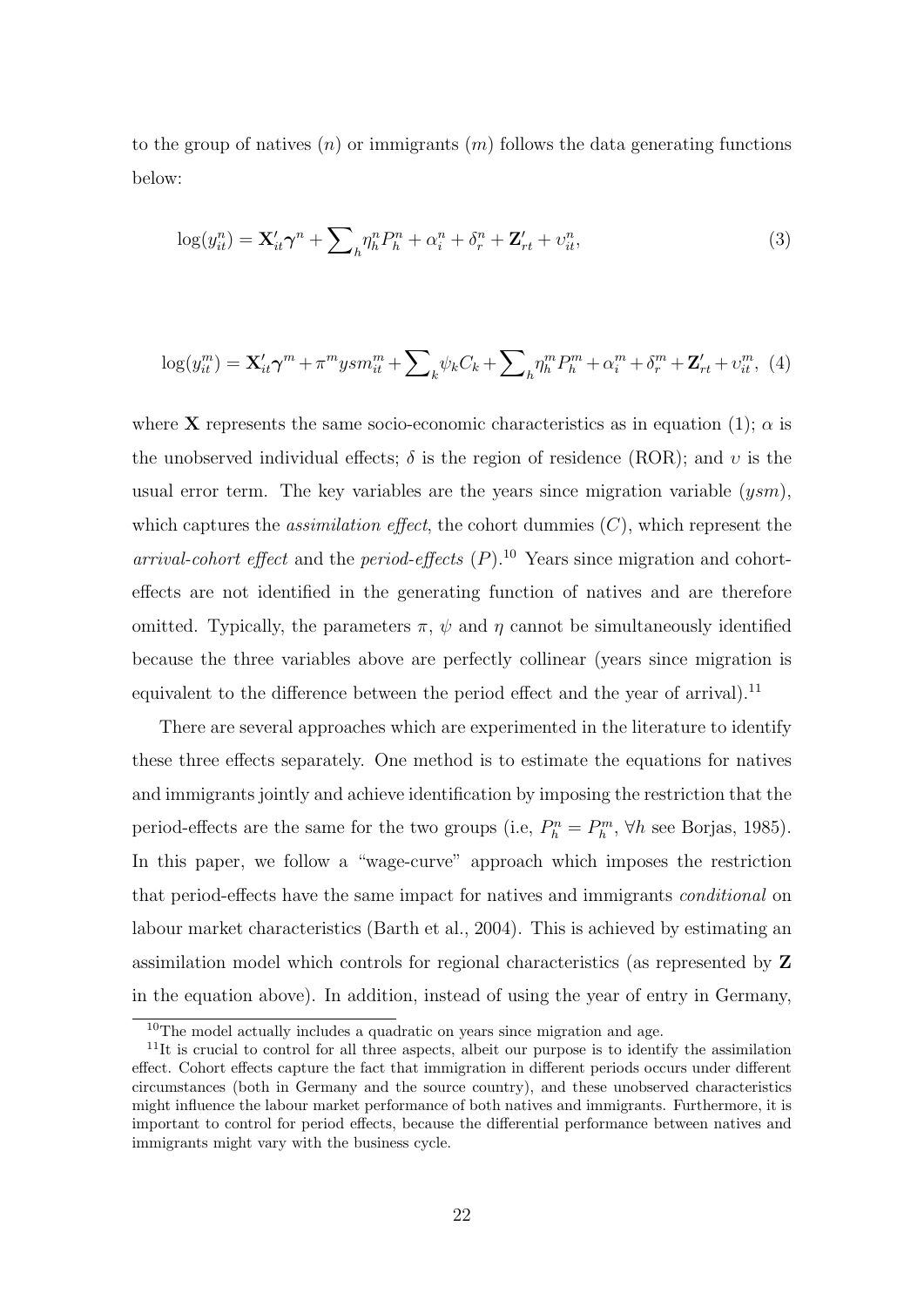we group arrival cohorts into intervals of five years. This further reduces the issues of collinearity described above.[12](#page-25-0)

Having estimated the parameters in equations [\(3\)](#page-24-2) and [\(4\)](#page-24-3), the second step is to predict the outcome variable  $y$  (earnings and employment probabilities) for each individual  $i$  and year  $t$  for both groups of immigrants and natives. The third step consists of constructing a regional indicator of immigrant assimilation using the pre-dicted output.<sup>[13](#page-25-1)</sup> The measures are constructed by calculating, in each region, the ratio between the average predicted earnings (or employment probability) of immigrants and the average predicted earnings (or employment probability) of natives:

$$
A_r = \frac{\sum_{it} \hat{y}_{irt}^m / M}{\sum_{it} \hat{y}_{irt}^n / N},\tag{5}
$$

where  $\hat{y}$  represents the fitted values from equations [\(3\)](#page-24-2) and [\(4\)](#page-24-3) and N and M are the total numbers of natives and immigrants in the region, respectively. Values of  $A_r$  close to (or above) 1 indicate that in a given ROR immigrants' outcomes converge with those of natives. Values below unity indicate that immigrants are less assimilated. We then determine quartiles from the distribution of  $A_r$ , that is  $Q1$ corresponds to RORs which are less assimilated, while Q4 includes RORs where the outcomes of immigrants converge with those of natives.

We estimate a model similar to that in Table [5,](#page-22-0) whereby the immigration rate is interacted with the quartiles of the index  $A<sub>r</sub>$  for both earnings and employment probabilities. The interaction terms reveal whether the impact of immigration on the well-being of natives (and also other immigrants) depends on the extent to which immigrants are assimilated in the region. We present these results in Tables [6](#page-27-0) and [7](#page-28-0) where the models have been estimated using the earnings assimilation index and the employment assimilation index, respectively. The first column of each table contains the results for all individuals, with natives in the first panel and immigrants in the second panel. The other columns contain the results for each of the groups

<span id="page-25-0"></span><sup>&</sup>lt;sup>12</sup>To test the robustness of the results, we experimented various models to identify the assimilation parameters. We found no substantial difference across different specifications employed.

<span id="page-25-1"></span> $13$ Both the models for earnings and employment are estimated using  $QFE$  specifications. We use linear probability model with *QFE* for the employment probability assimilation.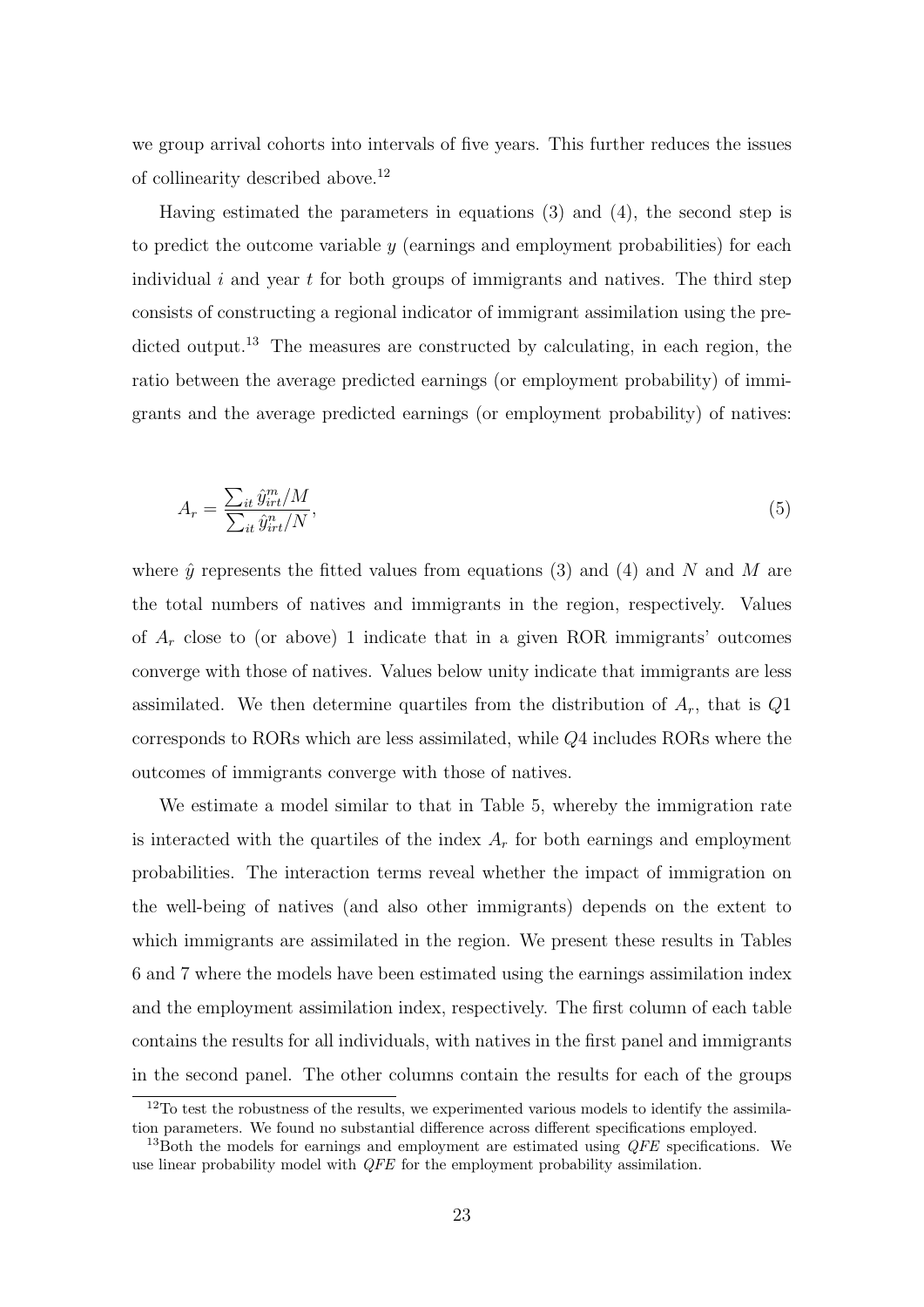considered in Table [3.](#page-17-0)

A clear pattern emerges from the results of earnings assimilation in Table [6.](#page-27-0) For the group of natives, the effect of immigration on well-being does not distinctively differ from zero in RORs where immigrants are less assimilated. It then increases and "peaks" in RORs where immigrants are intermediately assimilated (Q2 and Q3), and decreases again to values which are essentially zero. The pattern differs only slightly for the groups of individuals with different socio-demographic characteristics. For individuals aged 30-50, the impact is positive and significant in correspondence with RORs which are less assimilated. In RORs where the earnings of immigrants converge with those of natives, the impact decreases to zero. We conduct the same analysis for the employment assimilation in Table [7.](#page-28-0) The pattern of the results is remarkably similar to that we found in Table [6.](#page-27-0) For natives, in the majority of the cases the effect of immigration on well-being follows a sort of "inverted-U" pattern, peaking in regions with intermediate levels of assimilation. For immigrants, the results are essentially similar to those in Table [6.](#page-27-0)

The findings of the assimilation analysis provide further insight into which regions are more likely to be affected. Clearly, the impact of immigration on the natives' well-being is stronger in RORs in which immigrants are only partially assimilated. This result might also appear somewhat puzzling: why do natives become more satisfied with immigrants as assimilation increases, and why does the welfare gain experienced by natives disappear when immigrants achieve high levels of assimilation in the labour market? One potential explanation is that while the convergence of economic outcomes between immigrants and natives generates utility for the latter group (through spillover and complementarities), it could also generate more competition within the labour market – and hence disutility. Another potential interpretation is that when immigrants are completely assimilated, they may enter in the reference group of natives (since their economic outcomes are essentially the same), generating an "envy" effect. Although speculative, both explanations are compatible with the "decline" of the effect observed in more integrated regions. In the following sub-section, we will explore whether similar results hold when considering measures of assimilation which are not strictly economic.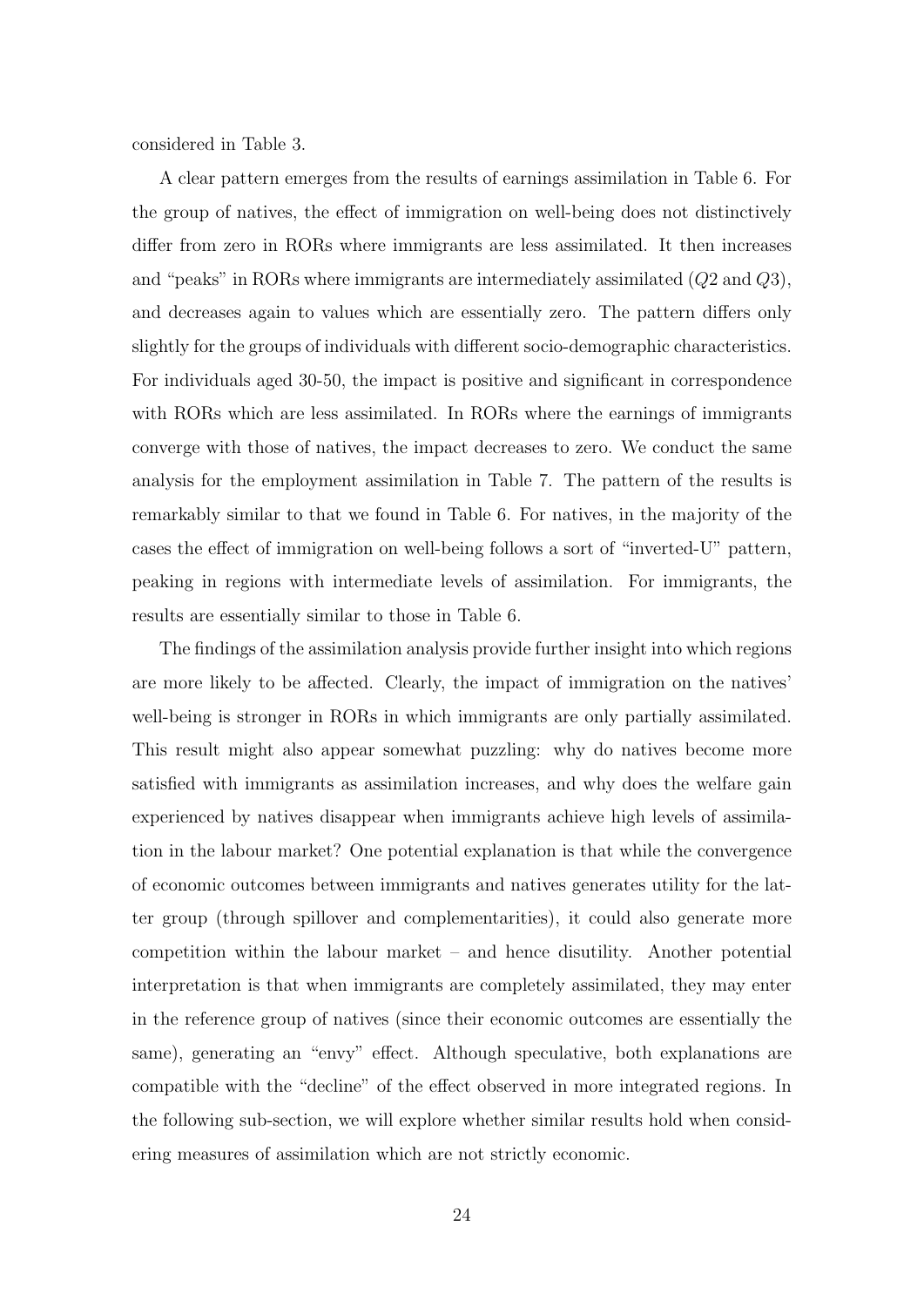<span id="page-27-0"></span>

|                                             | Дl                                                                                                                 |           | Gender    |                                             | Age                                                                                                           |                                                         |                                                                                      | Marrie                                                                                                    | Employec                                                                                           |                                                                                                         | Education                                                                                                            |                                                                                                    |                                                                                                     | Income                                                                                          |
|---------------------------------------------|--------------------------------------------------------------------------------------------------------------------|-----------|-----------|---------------------------------------------|---------------------------------------------------------------------------------------------------------------|---------------------------------------------------------|--------------------------------------------------------------------------------------|-----------------------------------------------------------------------------------------------------------|----------------------------------------------------------------------------------------------------|---------------------------------------------------------------------------------------------------------|----------------------------------------------------------------------------------------------------------------------|----------------------------------------------------------------------------------------------------|-----------------------------------------------------------------------------------------------------|-------------------------------------------------------------------------------------------------|
|                                             |                                                                                                                    | Males     | Females   | $\frac{30}{5}$                              | $-50$<br>$\approx$                                                                                            | PS.<br>Λ                                                | Yes                                                                                  | $\frac{1}{2}$                                                                                             | Yes                                                                                                | Σò                                                                                                      | <12y                                                                                                                 | $\geq$ 12y                                                                                         | Low                                                                                                 | High                                                                                            |
| Natives                                     |                                                                                                                    |           |           |                                             |                                                                                                               |                                                         |                                                                                      |                                                                                                           |                                                                                                    |                                                                                                         |                                                                                                                      |                                                                                                    |                                                                                                     |                                                                                                 |
| $\operatorname{IR} \times \operatorname{Q}$ | 0.019                                                                                                              | 0.007     | 0.034     | $-0.006$                                    | $0.092*$                                                                                                      | 0.079                                                   | 0.057                                                                                | 0.016                                                                                                     | 0.030                                                                                              | 0.027                                                                                                   |                                                                                                                      |                                                                                                    | 0.066                                                                                               | 0.029                                                                                           |
|                                             | (0.034)                                                                                                            | (0.047)   | (0.048)   | (0.073)                                     | (0.048)                                                                                                       |                                                         |                                                                                      |                                                                                                           |                                                                                                    |                                                                                                         |                                                                                                                      |                                                                                                    |                                                                                                     |                                                                                                 |
| IR $\times$ Q2                              | $0.107***$                                                                                                         | $0.098*$  | $0.108**$ | $0.163*$                                    | 0.088                                                                                                         | $(0.065)$<br>0.141**                                    |                                                                                      |                                                                                                           |                                                                                                    |                                                                                                         |                                                                                                                      |                                                                                                    |                                                                                                     |                                                                                                 |
|                                             | 0.037)                                                                                                             | (0.053)   | (0.053)   | 0.085)                                      |                                                                                                               |                                                         |                                                                                      |                                                                                                           |                                                                                                    |                                                                                                         |                                                                                                                      |                                                                                                    |                                                                                                     |                                                                                                 |
| IR $\times Q3$                              | 0.057                                                                                                              | 0.045     |           | $0.164***$                                  |                                                                                                               |                                                         |                                                                                      |                                                                                                           |                                                                                                    |                                                                                                         |                                                                                                                      |                                                                                                    |                                                                                                     |                                                                                                 |
|                                             | (0.036)                                                                                                            | (0.050)   | (0.065)   | (0.076)                                     | $\begin{array}{c} (0.054) \\ 0.013 \\ (0.054) \\ 0.026 \end{array}$                                           | $\begin{array}{c} 0.069 \\ 0.078 \\ 0.068 \end{array}$  | $\begin{array}{c} 0.042) \\ 0.058 \\ 0.046) \\ 0.030 \\ 0.043) \\ 0.049 \end{array}$ | $\begin{array}{c} 0.056) \\ 0.129^{* \ast} \\ 0.060) \\ 0.112^{*} \\ 0.112^{*} \\ -0.065) \\ \end{array}$ | $\begin{array}{c} 0.037 \\ 0.120^{**} \\ 0.040) \\ 0.041 \\ 0.014 \\ 0.041) \\ 0.021 \end{array}$  | $\begin{array}{c} 0.075) \\ 0.012 \\ 0.085) \\ 0.187^{**} \\ 0.187^{**} \\ 0.081) \\ 0.001 \end{array}$ | $\begin{array}{c} -0.014 \\ -0.047) \\ 0.110^{**} \\ -0.10^{**} \\ 0.054) \\ 0.049 \\ 0.049 \\ 0.035 \\ \end{array}$ | $\begin{array}{c} 0.076 \\ 0.048) \\ 0.091^* \\ 0.051) \\ 0.051) \\ 0.047 \\ 0.047 \\ \end{array}$ | $\begin{array}{c} 0.060)\\ 0.122^{*}\\ 0.062)\\ 0.1062\\ 0.123^{*}\\ 0.068)\\ 0.004 \end{array}$    | $0.045$<br>$0.097**$<br>$0.048$<br>$0.048$<br>$0.051$<br>$0.026$<br>$0.026$                     |
| $IR \times Q4$                              | 0.027                                                                                                              | $-0.01$   | 0.065     | $-0.002$                                    |                                                                                                               | 0.049                                                   |                                                                                      |                                                                                                           |                                                                                                    |                                                                                                         |                                                                                                                      |                                                                                                    |                                                                                                     |                                                                                                 |
|                                             | 0.032                                                                                                              | (0.045)   | 0.046     | 0.073)                                      | (0.044)                                                                                                       | 0.061                                                   | 0.041                                                                                | 0.052                                                                                                     | 0.037                                                                                              | 0.069                                                                                                   | 0.043                                                                                                                | 0.051                                                                                              | 0.060                                                                                               | 0.042                                                                                           |
|                                             |                                                                                                                    |           |           |                                             |                                                                                                               |                                                         |                                                                                      |                                                                                                           |                                                                                                    |                                                                                                         |                                                                                                                      |                                                                                                    |                                                                                                     |                                                                                                 |
| Immigrants                                  |                                                                                                                    |           |           |                                             |                                                                                                               |                                                         |                                                                                      |                                                                                                           |                                                                                                    |                                                                                                         |                                                                                                                      |                                                                                                    |                                                                                                     |                                                                                                 |
| $\times Q1$                                 | 0.105                                                                                                              | 0.001     | 0.200     | $0.322*$                                    | $-0.080$                                                                                                      |                                                         | 0.069                                                                                |                                                                                                           |                                                                                                    | 0.195                                                                                                   |                                                                                                                      |                                                                                                    |                                                                                                     | $-0.065$                                                                                        |
|                                             | (0.101)                                                                                                            | (0.124)   | (0.155)   | (0.193)                                     |                                                                                                               | $\begin{array}{c} 0.107 \\ 0.164) \\ 0.184 \end{array}$ | $\begin{array}{c} (0.112) \\ -0.005 \\ (0.107) \\ 0.168^{**} \end{array}$            |                                                                                                           |                                                                                                    |                                                                                                         |                                                                                                                      |                                                                                                    |                                                                                                     |                                                                                                 |
| IR $\mathrm{x}$ Q2                          | 0.060                                                                                                              | $-0.026$  | 0.142     | 0.276                                       |                                                                                                               |                                                         |                                                                                      |                                                                                                           |                                                                                                    |                                                                                                         |                                                                                                                      |                                                                                                    |                                                                                                     |                                                                                                 |
|                                             | 0.096)                                                                                                             | (0.127)   | (0.143)   |                                             |                                                                                                               | $(0.157)$<br>0.278*                                     |                                                                                      |                                                                                                           |                                                                                                    |                                                                                                         |                                                                                                                      |                                                                                                    |                                                                                                     |                                                                                                 |
| IR $\rm x$ Q3                               | $0.153**$                                                                                                          | $0.222**$ | 0.085     | $\left( 0.251\right)$ $\left( 0.215\right)$ |                                                                                                               |                                                         |                                                                                      |                                                                                                           |                                                                                                    |                                                                                                         |                                                                                                                      |                                                                                                    |                                                                                                     |                                                                                                 |
|                                             | (770.077)                                                                                                          | (0.108)   | (0.111)   | (0.176)                                     | $\begin{array}{c} (0.155) \\ -0.038 \\ (0.144) \\ 0.048 \\ 0.048 \\ (0.114) \\ (0.114) \\ -0.091 \end{array}$ | 0.145)                                                  | $0.084$ )<br>$-0.060$                                                                | $\begin{array}{c} 0.122 \\ 0.209) \\ 0.185 \\ 0.030) \\ 0.064 \\ 0.064 \\ 0.174) \end{array}$             | $\begin{array}{c} 0.036 \\ 0.115) \\ -0.066 \\ 0.108) \\ 0.118 \\ 0.092) \\ 0.003 \end{array}$     | $\begin{array}{c} 0.147 \\ 0.325^* \\ 0.172) \\ 0.116 \\ 0.141 \\ \end{array}$                          | $\begin{array}{c} 0.192^* \\ 0.113) \\ 0.112 \\ 0.117) \\ 0.183^{**} \\ 0.082) \\ 0.092) \\ 0.051 \end{array}$       | $\begin{array}{c} -0.096 \\ -0.211) \\ 0.075 \\ 0.179) \\ 0.012 \\ 0.013 \\ -0.037 \end{array}$    | $\begin{array}{c} 0.176 \\ 0.123) \\ 0.231^{\ast} \\ 0.138) \\ 0.052 \\ 0.052 \\ 0.035 \end{array}$ | $\begin{array}{c} 0.135 \\ 0.023 \\ 0.132 \\ 0.259^* \\ 0.259^* \\ 0.133 \\ -0.170 \end{array}$ |
| $IR \times Q4$                              | $-0.027$                                                                                                           | 0.01      | $-0.025$  | $-0.017$                                    |                                                                                                               | 0.041                                                   |                                                                                      |                                                                                                           |                                                                                                    |                                                                                                         |                                                                                                                      |                                                                                                    |                                                                                                     |                                                                                                 |
|                                             | 0.077                                                                                                              | (0.121)   | (0.100)   | (0.248)                                     | (0.115)                                                                                                       | 0.133                                                   | 0.087                                                                                | 0.166)                                                                                                    | 0.085                                                                                              | 0.209                                                                                                   | 0.093                                                                                                                | 0.151)                                                                                             | 0.134                                                                                               |                                                                                                 |
|                                             | Source: GSOEP 1997-2007 and INKAR 1997-2007 (GDP available only 1997-2006). Robust standard errors in parentheses. |           |           |                                             |                                                                                                               |                                                         |                                                                                      |                                                                                                           |                                                                                                    | ***                                                                                                     | significant at $1\%$ ; **                                                                                            | significant at 5%; *                                                                               |                                                                                                     | significant at 10%                                                                              |
|                                             | All specifications are estimated using quasi fixed-effects and include                                             |           |           |                                             |                                                                                                               |                                                         |                                                                                      |                                                                                                           | the covariates of Table 2. Estimates in each panel refer to interactions between immigration rates |                                                                                                         |                                                                                                                      |                                                                                                    |                                                                                                     | (IR) and categorica                                                                             |
|                                             | variables for the regional assimilation index (obtained by estimating                                              |           |           |                                             |                                                                                                               |                                                         |                                                                                      |                                                                                                           | equations (3) and (4) defined by the quartiles of its distribution (Q1, Q2, Q3,                    |                                                                                                         |                                                                                                                      | $\widetilde{Q}$                                                                                    |                                                                                                     |                                                                                                 |

Table 6: Accounting for immigrant wage assimilation Table 6: Accounting for immigrant wage assimilation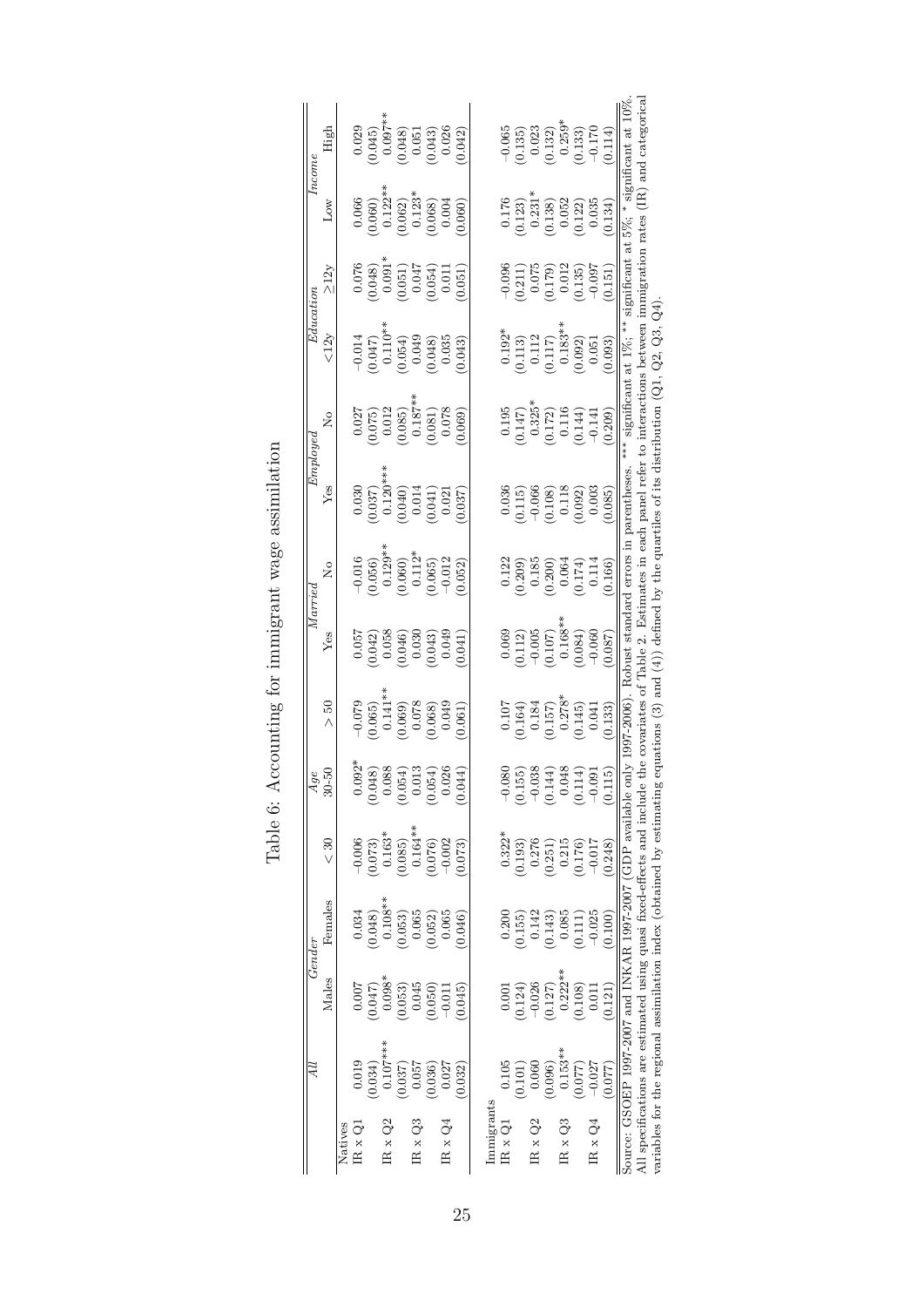<span id="page-28-0"></span>

|                    | Дl                                                                       |            | Gender    |                | Age       |                                                                                                               |                                                                                                               | $_{Marree}$                                                                                                       | Employed                                                                                                                                         |                                                                                               | Education                                                                                                     |                                                                                                          | Incom                                                                                             |                                                                                           |
|--------------------|--------------------------------------------------------------------------|------------|-----------|----------------|-----------|---------------------------------------------------------------------------------------------------------------|---------------------------------------------------------------------------------------------------------------|-------------------------------------------------------------------------------------------------------------------|--------------------------------------------------------------------------------------------------------------------------------------------------|-----------------------------------------------------------------------------------------------|---------------------------------------------------------------------------------------------------------------|----------------------------------------------------------------------------------------------------------|---------------------------------------------------------------------------------------------------|-------------------------------------------------------------------------------------------|
|                    |                                                                          | Males      | Females   | $\frac{30}{5}$ | $30 - 50$ | S<br>$\wedge$                                                                                                 | Yes                                                                                                           | $\tilde{\mathbf{z}}$                                                                                              | $Y$ es                                                                                                                                           | å                                                                                             | $\langle 12y$                                                                                                 | $\geq$ 12y                                                                                               | Low                                                                                               | High                                                                                      |
| Natives            |                                                                          |            |           |                |           |                                                                                                               |                                                                                                               |                                                                                                                   |                                                                                                                                                  |                                                                                               |                                                                                                               |                                                                                                          |                                                                                                   |                                                                                           |
| $IR \times Q$      | 0.026                                                                    | 0.023      | 0.033     | 0.016          | $0.107**$ | 0.098                                                                                                         | 0.065                                                                                                         | 0.007                                                                                                             |                                                                                                                                                  | 0.003                                                                                         |                                                                                                               |                                                                                                          | 0.066                                                                                             | 0.048                                                                                     |
|                    | 0.034                                                                    | (0.048)    | (840.0)   | 0.074)         | (150.0)   |                                                                                                               |                                                                                                               |                                                                                                                   |                                                                                                                                                  |                                                                                               |                                                                                                               |                                                                                                          |                                                                                                   |                                                                                           |
| IR $xQ2$           | $0.129***$                                                               | $0.127***$ | $0.128**$ | $0.191***$     | $0.108*$  |                                                                                                               |                                                                                                               |                                                                                                                   |                                                                                                                                                  |                                                                                               |                                                                                                               |                                                                                                          |                                                                                                   |                                                                                           |
|                    | (0.039)                                                                  | (0.055)    | 0.055)    | 0.088          | (0.056)   |                                                                                                               |                                                                                                               |                                                                                                                   |                                                                                                                                                  |                                                                                               |                                                                                                               |                                                                                                          |                                                                                                   |                                                                                           |
| IR $\times Q3$     | 0.034                                                                    | 0.002      | 0.059     | $0.124*$       | $-0.021$  |                                                                                                               |                                                                                                               |                                                                                                                   |                                                                                                                                                  |                                                                                               |                                                                                                               |                                                                                                          |                                                                                                   |                                                                                           |
|                    | 0.034                                                                    | (0.047)    | 0.050)    | 0.073)         | (0.053)   | $\begin{array}{c} 0.065 \\ 0.167^* \\ 0.073) \\ 0.0039 \\ 0.064) \\ 0.064 \end{array}$                        | $\begin{array}{c} 0.042 \ 0.081 \ 0.050) \ 0.004 \ 0.040) \ 0.040 \end{array}$                                | $\begin{array}{c} 0.056) \\ 0.160^{* \circ} \\ 0.062) \\ 0.062) \\ 0.073 \\ -0.017 \end{array}$                   | $\begin{array}{c} 0.047 \\ 0.037) \\ 0.121^{**} \\ 0.042) \\ 0.004 \\ 0.0039) \\ 0.039) \\ 0.022 \end{array}$                                    | $\begin{array}{c} 0.076) \\ 0.124 \\ 0.092) \\ 0.113 \\ 0.076) \\ 0.066 \\ 0.066 \end{array}$ | $\begin{array}{c} 0.020 \\ 0.047) \\ 0.212** \\ 0.3060 \\ 0.056) \\ -0.021 \\ 0.047) \\ 0.031 \\ \end{array}$ | $0.101**$<br>$0.049)$<br>$0.014$<br>$0.055)$<br>$0.107**$<br>$0.049)$<br>$0.013$<br>$0.013$              | $\begin{array}{c} 0.061)\\0.247**\\0.347*\\0.065)\\0.069\\0.002)\\0.016\end{array}$               | $\begin{array}{c} 0.044) \\ 0.052 \\ 0.053) \\ 0.069^{*} \\ 0.041) \\ 0.0417 \end{array}$ |
| $IR \times Q4$     | 0.025                                                                    | $-0.009$   | 0.057     | $-0.013$       | 0.032     |                                                                                                               |                                                                                                               |                                                                                                                   |                                                                                                                                                  |                                                                                               |                                                                                                               |                                                                                                          |                                                                                                   |                                                                                           |
|                    | 0.032                                                                    | 0.046      | 0.046     | (1.074)        | 0.044     | 1.061                                                                                                         | 1.041                                                                                                         | 0.052                                                                                                             | 0.037                                                                                                                                            |                                                                                               | 0.043                                                                                                         | 0.051)                                                                                                   | 0.060                                                                                             | 0.043)                                                                                    |
|                    |                                                                          |            |           |                |           |                                                                                                               |                                                                                                               |                                                                                                                   |                                                                                                                                                  |                                                                                               |                                                                                                               |                                                                                                          |                                                                                                   |                                                                                           |
| Immigrants         |                                                                          |            |           |                |           |                                                                                                               |                                                                                                               |                                                                                                                   |                                                                                                                                                  |                                                                                               |                                                                                                               |                                                                                                          |                                                                                                   |                                                                                           |
| $R \times Q$       |                                                                          | $-0.014$   | 0.121     | $0.323*$       | $-0.157$  |                                                                                                               |                                                                                                               |                                                                                                                   |                                                                                                                                                  |                                                                                               |                                                                                                               |                                                                                                          |                                                                                                   |                                                                                           |
|                    | 0.104                                                                    | (0.128)    | 0.160)    | 0.193)         | (0.161)   |                                                                                                               |                                                                                                               |                                                                                                                   |                                                                                                                                                  |                                                                                               |                                                                                                               |                                                                                                          |                                                                                                   |                                                                                           |
| IR $\mathrm{x}$ Q2 | 0.083                                                                    | $-0.045$   | 0.212     | 0.349          | $-0.105$  |                                                                                                               |                                                                                                               |                                                                                                                   |                                                                                                                                                  |                                                                                               |                                                                                                               |                                                                                                          |                                                                                                   |                                                                                           |
|                    | 0.101                                                                    | (0.136)    | (147)     | 0.237          | (0.156)   |                                                                                                               |                                                                                                               |                                                                                                                   |                                                                                                                                                  |                                                                                               |                                                                                                               |                                                                                                          |                                                                                                   |                                                                                           |
| IR $\mathrm{x}$ Q3 | $0.161***$                                                               | $0.218***$ | 0.100     | 0.182          | 0.120     |                                                                                                               |                                                                                                               |                                                                                                                   |                                                                                                                                                  |                                                                                               |                                                                                                               |                                                                                                          |                                                                                                   |                                                                                           |
|                    | (0.073)                                                                  | (660.0)    | (0.107)   | (0.182)        | (0.106)   | $\begin{array}{c} 0.020 \\ (0.168) \\ 0.239 \\ (0.166) \\ (0.166) \\ 0.254^* \\ 0.131) \\ 0.131) \end{array}$ | $\begin{array}{c} 0.015 \\ 0.115) \\ 0.022 \\ 0.111) \\ 0.111) \\ 0.175^{**} \\ 0.081) \\ -0.091 \end{array}$ | $\begin{array}{c} 0.121 \\ (0.221) \\ 0.204 \\ 0.215) \\ 0.085 \\ 0.085 \\ 0.157) \\ 0.099 \\ 0.157) \end{array}$ | $\begin{array}{c} -0.000 \\ -0.121) \\ -0.066 \\ 0.124) \\ 0.115 \\ 0.083) \\ -0.010 \end{array}$                                                | $\begin{array}{c} 0.135 \\ 0.150) \\ 0.303^4 \\ 0.176) \\ 0.176) \\ 0.196 \\ \end{array}$     | $\begin{array}{l} 0.158 \\ -0.117) \\ 0.101 \\ -0.124) \\ 0.124) \\ 0.087) \\ 0.087) \\ 0.000 \\ \end{array}$ | $\begin{array}{c} -0.170 \\ -0.221) \\ 0.212 \\ 0.180) \\ 0.017 \\ 0.017 \\ 0.014 \\ -0.144 \end{array}$ | $\begin{array}{c} 0.104 \\ 0.128) \\ 0.273^{*} \\ 0.149) \\ 0.100 \\ 0.100 \\ 0.115) \end{array}$ | $-0.068$<br>(0.141)<br>(0.1510)<br>(4115)<br>(115)<br>(115)                               |
| IR x $Q4$          | $-0.042$                                                                 | $-0.015$   | $-0.028$  | $-0.011$       | $-0.10$   |                                                                                                               |                                                                                                               |                                                                                                                   |                                                                                                                                                  |                                                                                               |                                                                                                               |                                                                                                          |                                                                                                   |                                                                                           |
|                    | 0.078                                                                    | 0.126      | 0.100     | (0.254)        | 0.116     | 0.138)                                                                                                        | 0.089                                                                                                         |                                                                                                                   | 0.087                                                                                                                                            | 0.211                                                                                         | 0.095                                                                                                         | 0.152                                                                                                    | 0.133                                                                                             | 0.119                                                                                     |
|                    | Source: GSOEP 1997-2007 and INKAR 1997-2007 (GDP available on            |            |           |                | $\geq$    | 1997-2006).                                                                                                   | Robust standard errors in parentheses                                                                         |                                                                                                                   |                                                                                                                                                  |                                                                                               | significant at 1%;                                                                                            | significant                                                                                              | 5%;<br>đ                                                                                          | significant at 10%                                                                        |
|                    | All specifications are estimated using quasi fixed-effects and include t |            |           |                |           | he covariates of Table 2.                                                                                     |                                                                                                               |                                                                                                                   | Estimates in each panel refer to i                                                                                                               |                                                                                               | interactions between                                                                                          | immigration                                                                                              | $\widehat{\Xi}$<br>rates                                                                          | and categorica                                                                            |
|                    |                                                                          |            |           |                |           |                                                                                                               |                                                                                                               |                                                                                                                   | variables for the regional assimilation index (obtained by estimating equations $(3)$ and $(4)$ ) defined by the quartiles of its distribution ( |                                                                                               | $\mathcal{C}^4$<br>(Q1, Q2, Q3,                                                                               |                                                                                                          |                                                                                                   |                                                                                           |

Table 7: Accounting for immigrant employment assimilation Table 7: Accounting for immigrant employment assimilation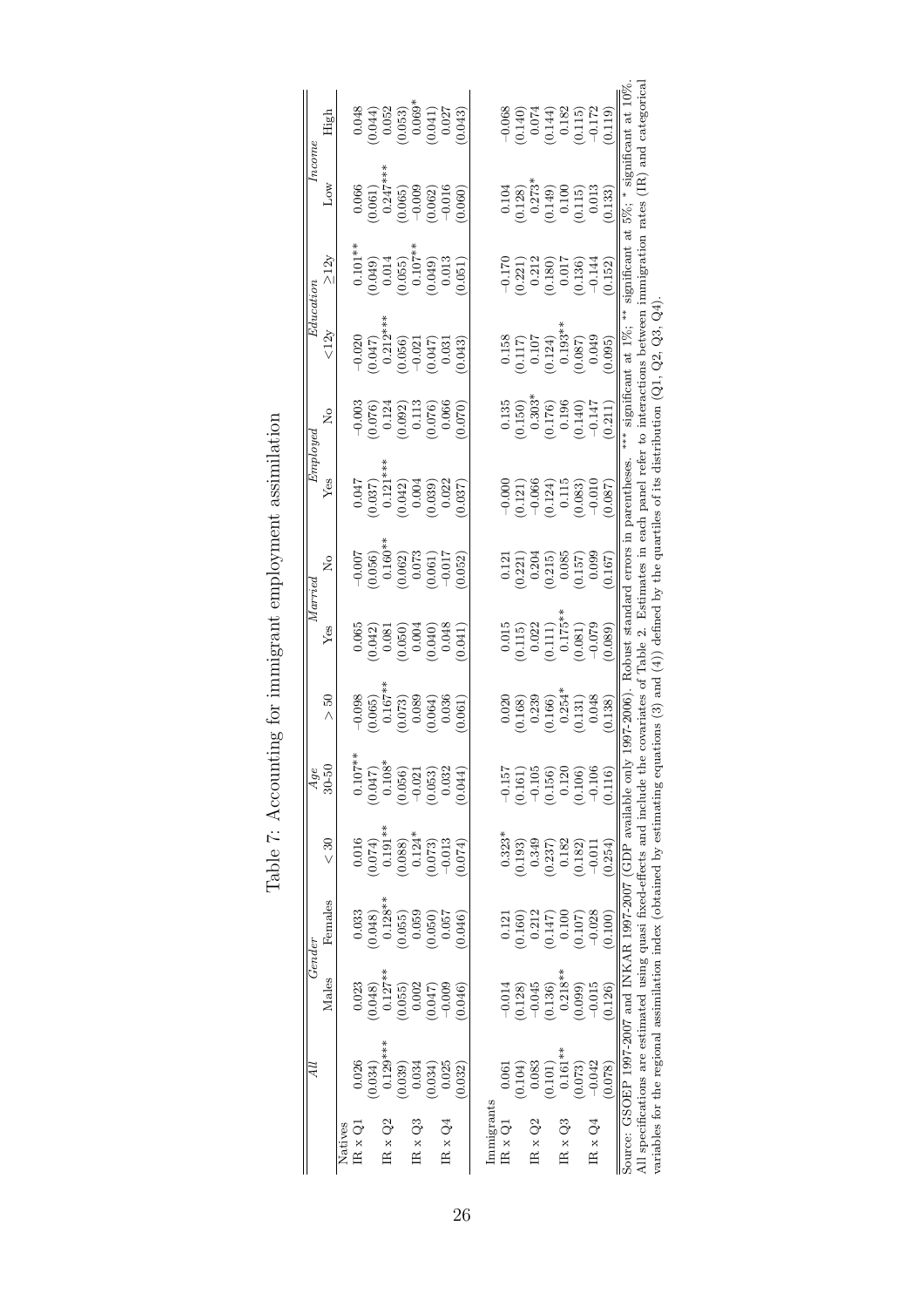# 6.2 Pseudo-objective and subjective measures of assimilation

Although regions exhibit different levels of economic assimilation, they might also differ depending on the degree of the social and cultural integration of immigrants. As a consequence, the impact of immigration on well-being might vary depending on how immigrants integrate into the host society. To explore this point, we perform a similar analysis to that in Tables [6](#page-27-0) and [7,](#page-28-0) using subjective indicators of integration. In particular, we construct three measures based on information from the GSOEP: one concerning "German identity" and two relating to language ability.<sup>[14](#page-29-0)</sup> The measure of identity is constructed using information from the questionnaire: "Feeling like a German", which allows five possible answers: 1) Completely, 2) Mostly, 3) In some respects, 4) Barely and 5) Not at all. We define a dichotomous variable which is equal to 1 for those individuals reporting values above the median (which is the category "In some respects") and is equal to 0 for those who feel "Barely" or "Not at all" German. We then calculate the regional mean of this indicator, that is, aggregating the values over time and across individuals in the same ROR. We hence obtain a regional indicator of "identity". Similar to the analysis of economic assimilation, we derive the quartiles of this variable and interact them with the immigration rate. A similar procedure is carried out for the language ability indicators. In particular, we consider the variable "Own opinion of the respondent on the degree of spoken and written German". For the speaking and writing abilities of the immigrant, there are five possible answers: 1) Very good, 2) Good, 3) Not bad, 4) Fairly bad, and 5) Not at all. As before, we derive a dichotomous variable which is equal to 1 if the individual reports a value above the median and 0 if below. We then aggregate the values to obtain ROR indicators of subjective language performance. For each of the two variables (speaking and writing abilities), the quartiles of the distribution are obtained and each quartile is interacted with the immigration rate in the region.

<span id="page-29-0"></span><sup>&</sup>lt;sup>14</sup>The construction of the variables is performed by considering only the group of immigrants. These questions are also asked to a subset of natives, mostly second generation immigrants, who are excluded from the calculations.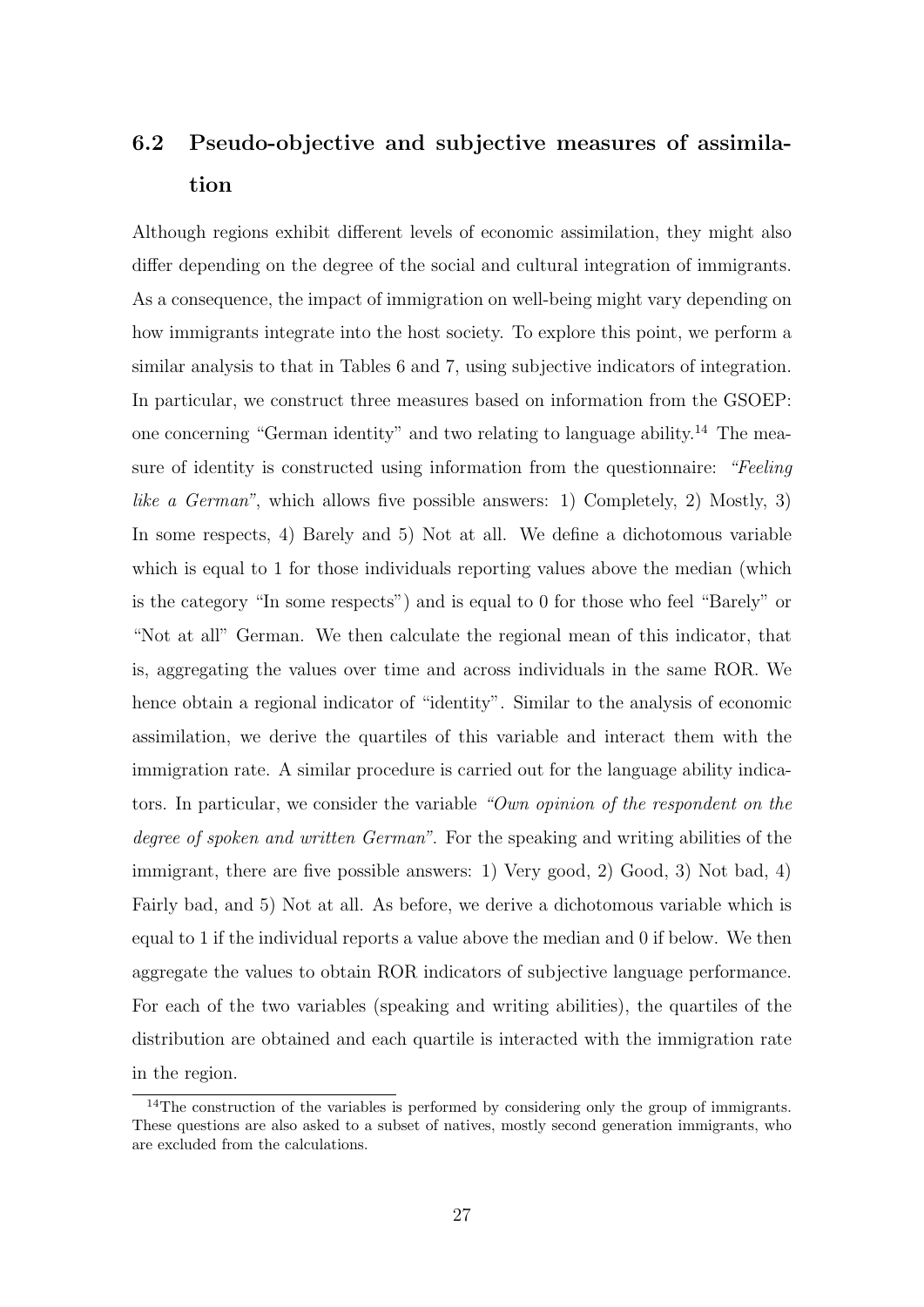In what follows, we assume that regions with a higher incidence of immigrants "feeling German" or with the ability to speak or write the German language are those which are more "assimilated". These assimilation measures go beyond the economic aspects of earnings and employment analysed in Table [6](#page-27-0) and [7,](#page-28-0) also involving noneconomic factors which signal to what extent immigrants integrate with the host society. The results of regressions using these additional measures of assimilation are reported in Table [8.](#page-30-0) For natives the effect of immigration on well-being follows a very similar pattern to the case of economic assimilation, especially with reference to the "identity" variable and writing ability. In these two cases, it appears that the effect of immigration increases with the degree of socio-cultural assimilation in the region; however, in very high assimilated RORs the effect of immigration decreases to essentially zero as in the case of more objective measures of assimilation.

Table 8: Pseudo-objective and subjective measures of immigrant assimilation

<span id="page-30-0"></span>

|                |                | Feel German |                | Write good German |                | Speak good German |
|----------------|----------------|-------------|----------------|-------------------|----------------|-------------------|
|                | <b>Natives</b> | Immigrants  | <b>Natives</b> | Immigrants        | <b>Natives</b> | Immigrants        |
| $IR \times Q1$ | $0.090**$      | $0.169*$    | 0.055          | 0.163             | 0.039          | 0.161             |
|                | (0.035)        | (0.089)     | (0.042)        | (0.104)           | (0.047)        | (0.098)           |
| IR $\times$ Q2 | $0.101**$      | 0.063       | $0.090**$      | $0.155*$          | 0.034          | 0.076             |
|                | (0.045)        | (0.096)     | (0.038)        | (0.080)           | (0.034)        | (0.075)           |
| $IR \times Q3$ | $0.056**$      | $-0.007$    | $0.078**$      | $-0.017$          | 0.037          | 0.023             |
|                | (0.027)        | (0.076)     | (0.032)        | (0.079)           | (0.026)        | (0.067)           |
| $IR \times Q4$ | $-0.047$       | 0.134       | $-0.005$       | 0.030             | $0.143***$     | 0.251             |
|                | (0.043)        | (0.089)     | (0.034)        | (0.103)           | (0.049)        | (0.220)           |

Source: GSOEP 1997-2007 and INKAR 1997-2007 (GDP available only 1997-2006). Robust standard errors in parentheses. ∗∗∗ significant at 1%; ∗∗ significant at 5%; <sup>∗</sup> significant at 10%. All specifications are estimated using quasi fixed-effects and include the covariates of Table [2.](#page-15-0) Estimates in each panel refer to interactions between immigration rates (IR) and categorical variables for the regional assimilation index (obtained by estimating equations  $(3)$  and  $(4)$ ) defined by the quartiles of its distribution (Q1, Q2, Q3, Q4).

# 7 Endogeneity issues and robustness checks

Studies which rely on regional variation to identify the impact of immigration on the labour market are usually subject to issues of endogeneity. The main source of endogeneity is that immigrants are typically not randomly distributed across labour markets. This may be due to the fact that natives respond to immigration by moving to regions with lower immigration, hence creating a spurious correlation between immigration and natives' outcomes [\(Filer,](#page--1-19) [1992\)](#page--1-19). Alternatively, it might owe to im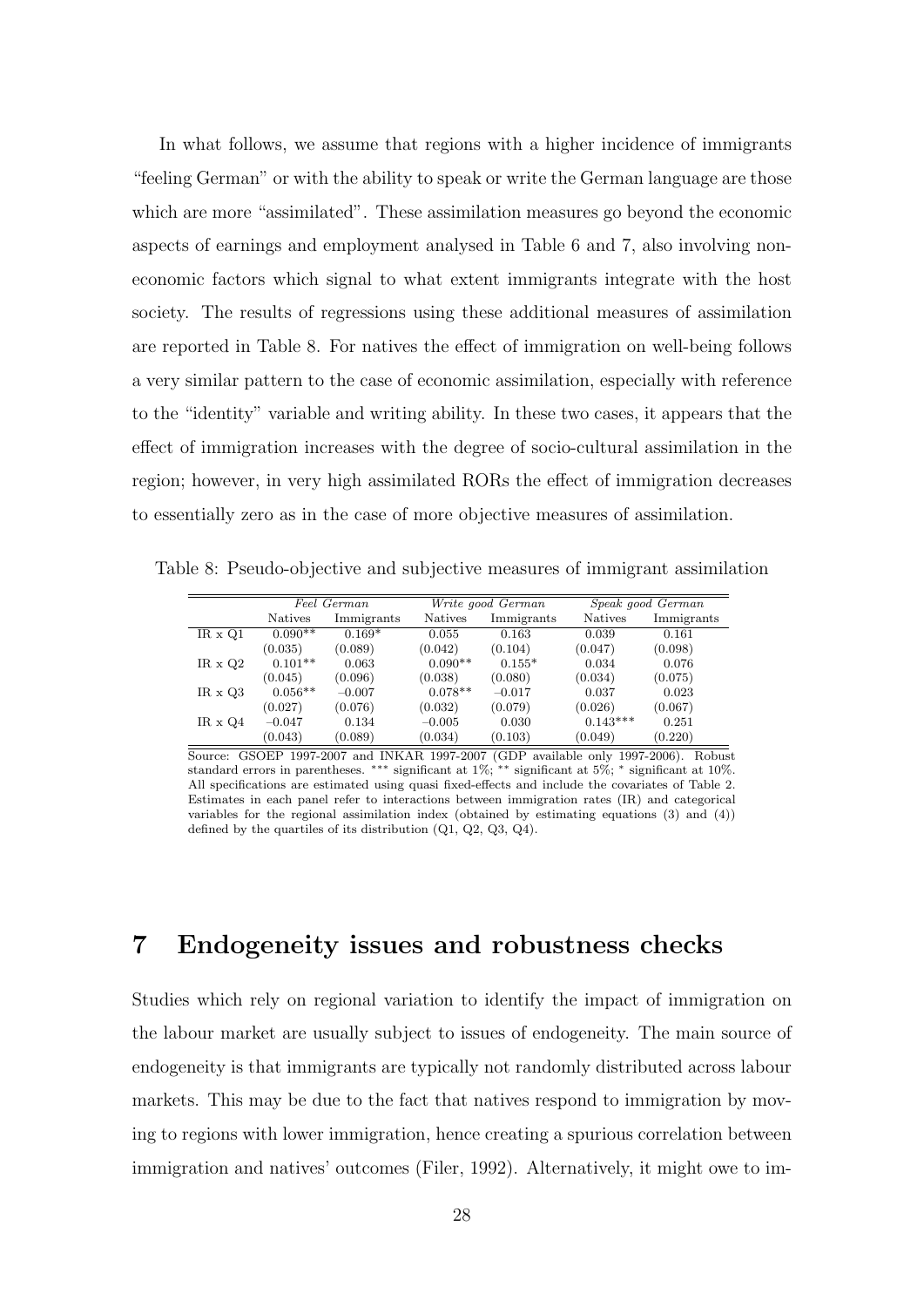migrants self-selecting as a function of labour market characteristics [\(Borjas,](#page--1-0) [1994,](#page--1-0) [2003\)](#page--1-3). If such characteristics correspond to (or are correlated with) the outcome of interest and cannot be controlled for in the analysis, then omitted variable bias or simultaneity bias will arise. In absence of exogenous variation (e.g., see [Card,](#page--1-4) [1990\)](#page--1-4), analysis of the impact of immigration on outcomes such as earnings and employment are hence subject to the problem of causal interpretation. In the literature, the standard approach to addressing endogeneity has been to seek an instrumental variable which is correlated with the immigration rate but not with the outcome of interest. For example, [Hatton and Tani](#page--1-15) [\(2005\)](#page--1-15) use lagged immigration rates as an instrument for current immigration rates. [Pischke and Velling](#page--1-19) [\(1997\)](#page--1-19) use the past level of unemployment rate. [Card](#page--1-5) [\(2001\)](#page--1-5) constructs an instrument based on the flows by country of birth. [Ortega and Peri](#page--1-33) [\(2009\)](#page--1-33) use a similar "country of origin" approach, whereby immigration in the destination region is instrumented by the "pushing" migration factors exerted at the source region.

In general, the "quest" for an instrument is justified by the endogeneity issues between objective measures of natives' welfare and the immigration rate. Is the degree of endogeneity which could occur in the case of subjective outcomes the same as with objective outcomes such as wages? The panel structure of our data already allows us to control for ROR fixed-effects. This means that any unobservable timeinvariant factor correlated with immigration rate and SWB is already absorbed by the ROR dummies. Furthermore, the presence of time-varying regional characteristics controls for other unobservable factors which can influence the immigration rate. Thus, the presence of these variables already substantially mitigates the presence of endogeneity.

Yet in this section we explore the extent to which potential causality issues could affect our results in depth. Our findings suggest that endogeneity issues when using "subjective" outcomes to study the impact of immigration are much more negligible than when using "objective" outcomes. We explore endogeneity issues by first investigating whether natives "respond" to immigration by moving to regions where there are fewer immigrants, and then by examining whether immigrants sort into regions where natives are happier. We also carry out a second set of tests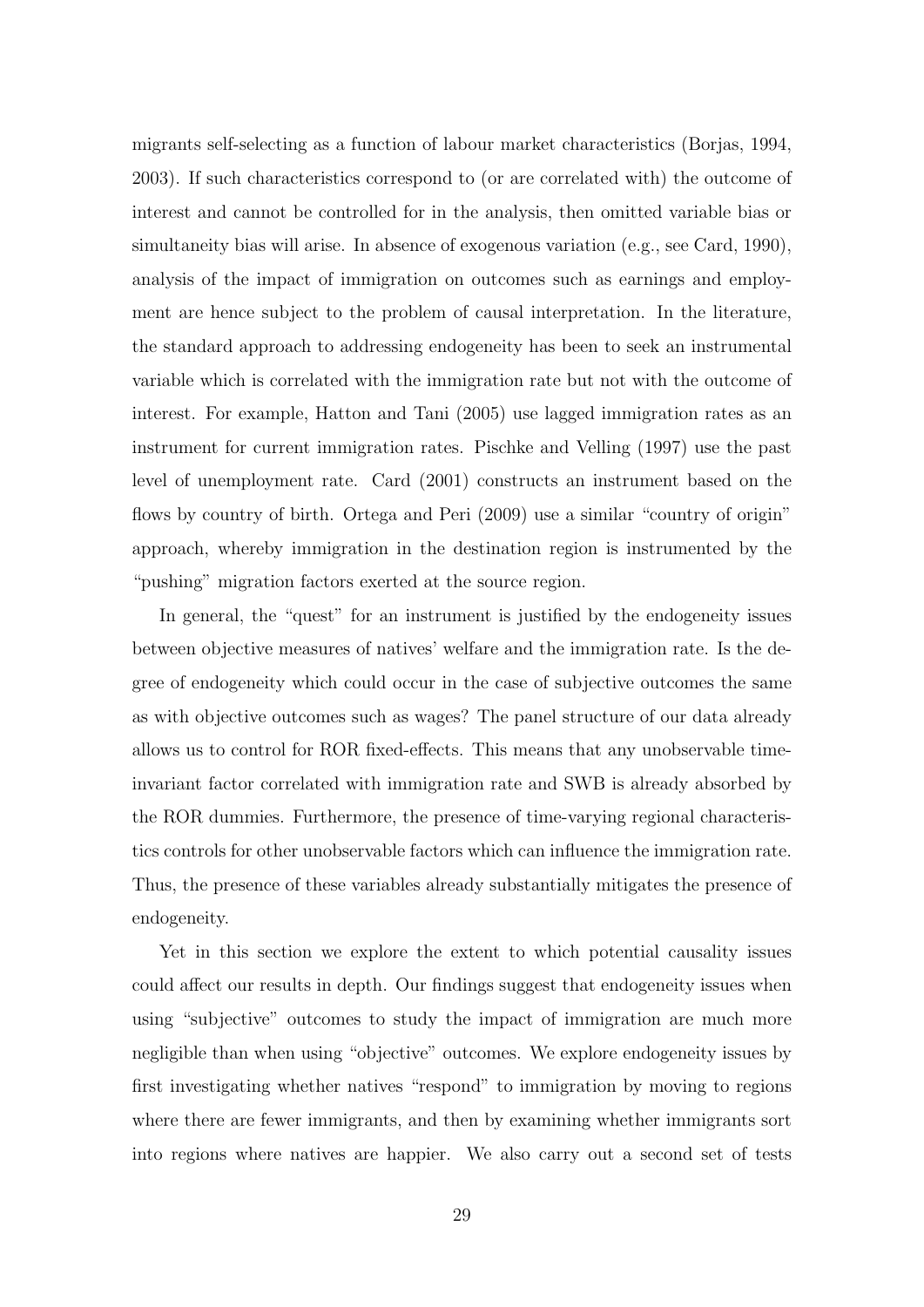to ensure that our results are not affected by the selection of the sample or the definition of the immigration variable.

#### 7.1 Selection 1: Do unhappy natives vote with their feet?

One of the important sources of selection bias is that natives living in a certain region decide to move to a different region as the number of immigrants changes in the region of origin. If the natives moving are actually those who experience a decrease in their utility as a consequence of immigration, then the remaining sample of natives will mechanically possess a high level of well-being. This may artificially generate the positive effect that we found above. If immigrants produce such a "displacement" effect, then the decision of natives to move away from the ROR will be *positively correlated* with immigration in the region of residence. This means that the probability of being displaced increases with the immigration rate. In order to directly test this hypothesis, we extract a sub-sample of natives who have changed ROR during the period of analysis (1997-2007) from the GSOEP, and use them to model the decision of internal migration as a function of the immigration rate. In practice we estimate the following linear regression model:

$$
move_{it} = 1 \left[ \mathbf{X}_{it}'\boldsymbol{\gamma} + \beta^O IR_{rt}^O + \beta^D IR_{rt}^D + \mathbf{Z}_{rt}^O \boldsymbol{\lambda}^O + \mathbf{Z}_{rt}'^D \boldsymbol{\lambda}^D + \epsilon_{it} > 0 \right]
$$
 (6)

<span id="page-32-0"></span>
$$
\epsilon_{it} = \alpha_i + \delta_r + \theta_t + \varepsilon_{it} \tag{7}
$$

where *move* is an indicator for whether a native individual moves from the ROR of origin  $O$  to the ROR of destination  $D$ . In the regression, further to all socioeconomic covariates considered in the analysis so far  $(X)$ , we add the labour market characteristics of the ROR of origin  $(\mathbf{Z}^O)$  and of the ROR of destination  $(\mathbf{Z}^D)$ . These include the unemployment rate (total and immigrant-specific) and GDP per capita. In equation [\(6\)](#page-32-0), we control for the immigration rate in the origin ROR,  $IR<sup>O</sup>$ , and the immigration rate in the destination ROR,  $IR<sup>D</sup>$ . The error structure is identical to that in equation [\(2\)](#page-12-0), and hence the model includes dummies for the ROR of residence (δ) and the time periods ( $\theta$ ). Furthermore, the probability of migrating is estimated through a QFE estimator, very much in line with the econometric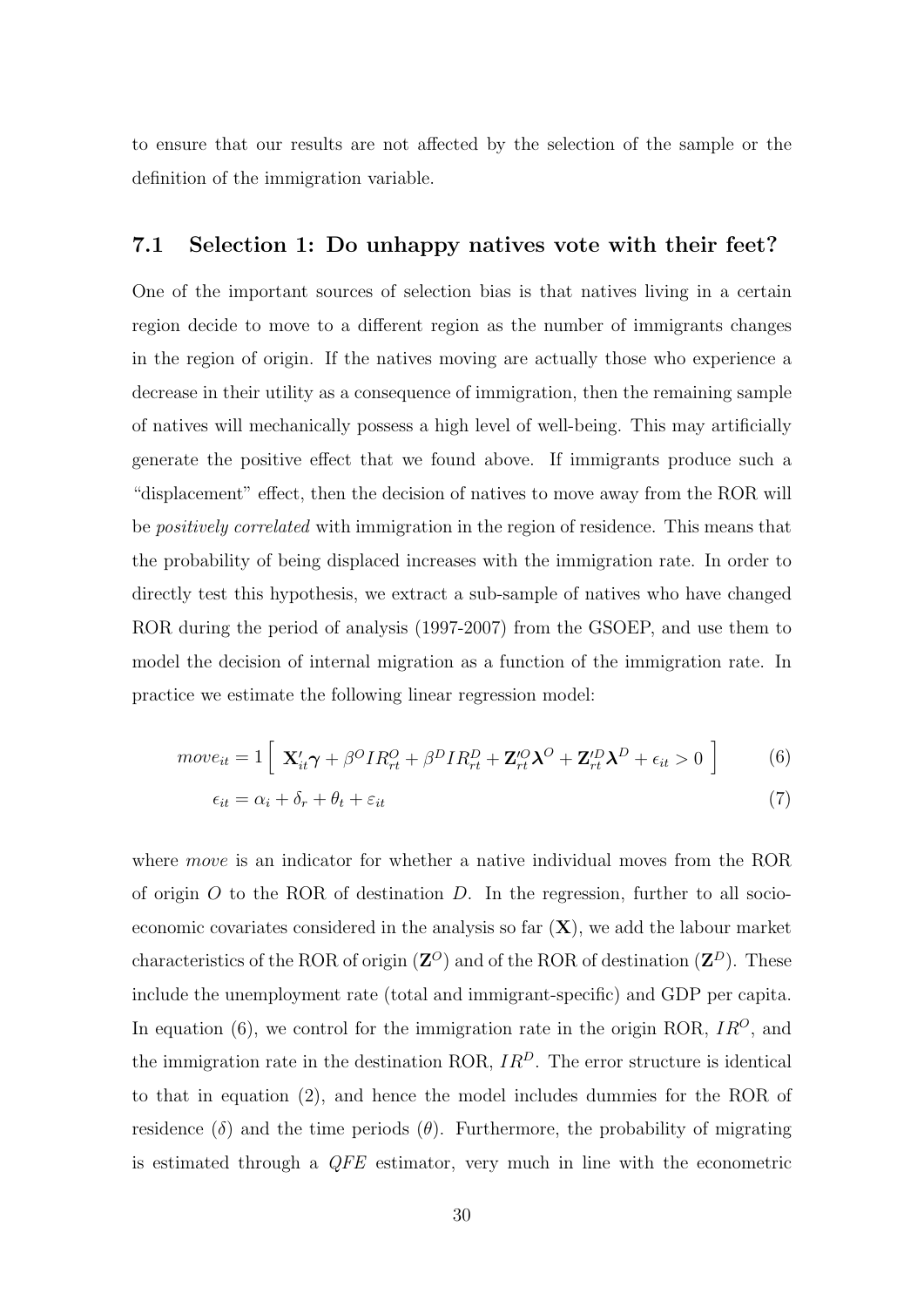strategy adopted so far. We report the results of these regressions in Table [9,](#page-33-0) where we estimate various alternatives of equation [\(6\)](#page-32-0). We are particularly interested in the effect of the immigration rate in the origin. The estimate of the parameter  $\beta^0$ informs about how the immigration rate in the ROR correlates with the probability of a native moving to a different region.

|                            |             | Selection I: Native out-migration |              |           | Selection II: Immigrants sorting |            |
|----------------------------|-------------|-----------------------------------|--------------|-----------|----------------------------------|------------|
| Immigration rate $(O)$     | 0.0069      | 0.0021                            | $-0.0006$    |           | $-0.0080$                        | 0.0003     |
|                            | (0.0098)    | (0.0108)                          | (0.0130)     |           | (0.0345)                         | (0.0403)   |
| Immigration rate $(D)$     | $0.0076***$ | $0.0053***$                       | $0.0034**$   |           | $-0.0045$                        | $-0.0058$  |
|                            | (0.0008)    | (0.0010)                          | (0.0016)     |           | (0.0039)                         | (0.0068)   |
| Unemployment rate $(O)$    |             | $0.0093**$                        | $0.0143***$  |           | $0.0312**$                       | $0.0379**$ |
|                            |             | (0.0037)                          | (0.0046)     |           | (0.0150)                         | (0.0171)   |
| Unemployment rate $(D)$    |             | $-0.0058***$                      | $-0.0059***$ |           | 0.0020                           | 0.0019     |
|                            |             | (0.0010)                          | (0.0012)     |           | (0.0046)                         | (0.0057)   |
| Per capita $log$ GDP $(O)$ |             |                                   | 0.1699       |           |                                  | 0.5620     |
|                            |             |                                   | (0.1339)     |           |                                  | (0.5023)   |
| Per capita $log GDP(D)$    |             |                                   | 0.0496       |           |                                  | $-0.0032$  |
|                            |             |                                   | (0.0318)     |           |                                  | (0.1263)   |
| $SWB$ (O)                  |             |                                   |              | 0.0208    | $-0.1101**$                      | $-0.0727$  |
|                            |             |                                   |              | (0.0464)  | (0.0553)                         | (0.0682)   |
| SWB(D)                     |             |                                   |              | $-0.0055$ | 0.0552                           | 0.0421     |
|                            |             |                                   |              | (0.0376)  | (0.0442)                         | (0.0531)   |
|                            |             |                                   |              |           |                                  |            |
| $R^2$                      | 0.079       | 0.083                             | 0.039        | 0.134     | 0.144                            | 0.121      |
| N                          | 31,398      | 29,148                            | 26,448       | 3,942     | 3,588                            | 3,300      |

<span id="page-33-0"></span>Table 9: Robustness checks

Source: GSOEP 1997-2007 and INKAR 1997-2007 (GDP available only 1997-2006). Robust standard errors in parentheses. ∗∗∗ significant at 1%; ∗∗ significant at 5%; <sup>∗</sup> significant at 10%. All specifications are estimated using quasi fixed-effects and include the covariates of Table [2.](#page-15-0)

The first column in Table 9 only includes immigration rates in the ROR of origin and destination. The estimates reveal that while immigration in the area of origin is positively correlated with the probability of moving, the size of the estimate is statistically insignificant. On the other hand, immigration in the destination areas appears to be a "pull factor" for natives. However, this effect could be obfuscated by other regional factors in the regions of origin and destination. For this reason, in the second column we add local unemployment rates and per capita GDP. While the effect of income appears to be irrelevant, the unemployment rate is a strong predictor for the probability of migration. In particular – and as predicted by economic theory – higher local unemployment in the region of origin induces natives to out-migrate, while higher unemployment in the destination decreases the probability of changing ROR. Remarkably, after controlling for these additional origin and destination local market characteristics, the immigration rate in the origin has essentially no impact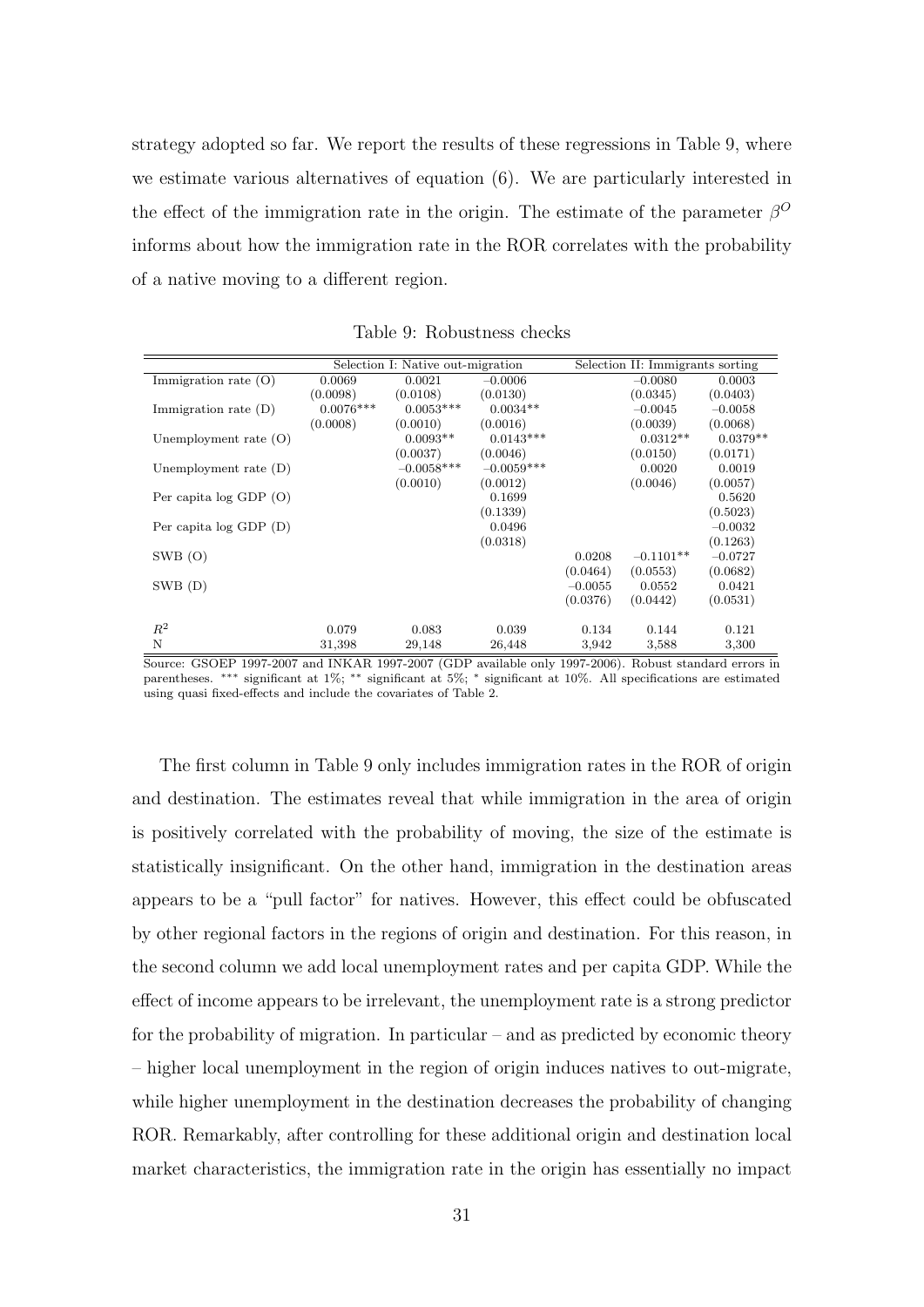on the probability of out-migration. Given these findings, it is possible to conclude that natives are not crowded out by the immigration rate, and hence our benchmark results are unlikely to be affected by this sort of self-selection.

#### 7.2 Selection 2: Do migrants move to happier regions?

Another potential source of endogeneity is that the immigrants sort themselves in regions where well-being is higher. If this is the case, reverse causality could potentially arise and the observed immigration rate would itself be a function of SWB. Before investigating this issue, it is informative to provide a brief account of the historical patterns of immigration in Germany. Most of the earlier cohorts of immigrants moved to Germany through "'guest workers programmes", through bilateral recruitment contracts stipulated between Germany and partner countries (for example, Turkey, Italy and Greece). After 1973, the programme was formally closed: albeit immigration to guest workers regions continued through other channels, such as family reunification. However, recent patterns of immigration have changed dramatically, especially after the fall of the Berlin wall (a relevant discussion about immigration in Germany is given in [Pischke and Velling,](#page--1-19) [1997](#page--1-19) and [D'Amuri et al.,](#page--1-20) [2010\)](#page--1-20). As a consequence, the "immigration rate" observed in a given region is the likely outcome of many complex factors such as economic characteristics and the presence of ethnic networks in the region of destination. The characteristics that determine the sorting of immigrants into a particular region – many of which are unobservable to the researcher – are often correlated with the outcome of interest (in our case SWB). By introducing fixed-ROR effects, the estimation strategy used in this paper allows to control for all regional time-invariant characteristics. To further control for the sorting of immigrants driven by time-variant "shocks" in the region, our models includes regional characteristics, such as unemployment rate and GDP per capita. Yet if immigrants decide to migrate internally after arrival in Germany, and if the SWB in the region of destination is a major determinant of this decision, the estimated impact of immigration on well-being will be affected by reverse causality.

To investigate this issue, we mimic the procedure above and select a sub-sample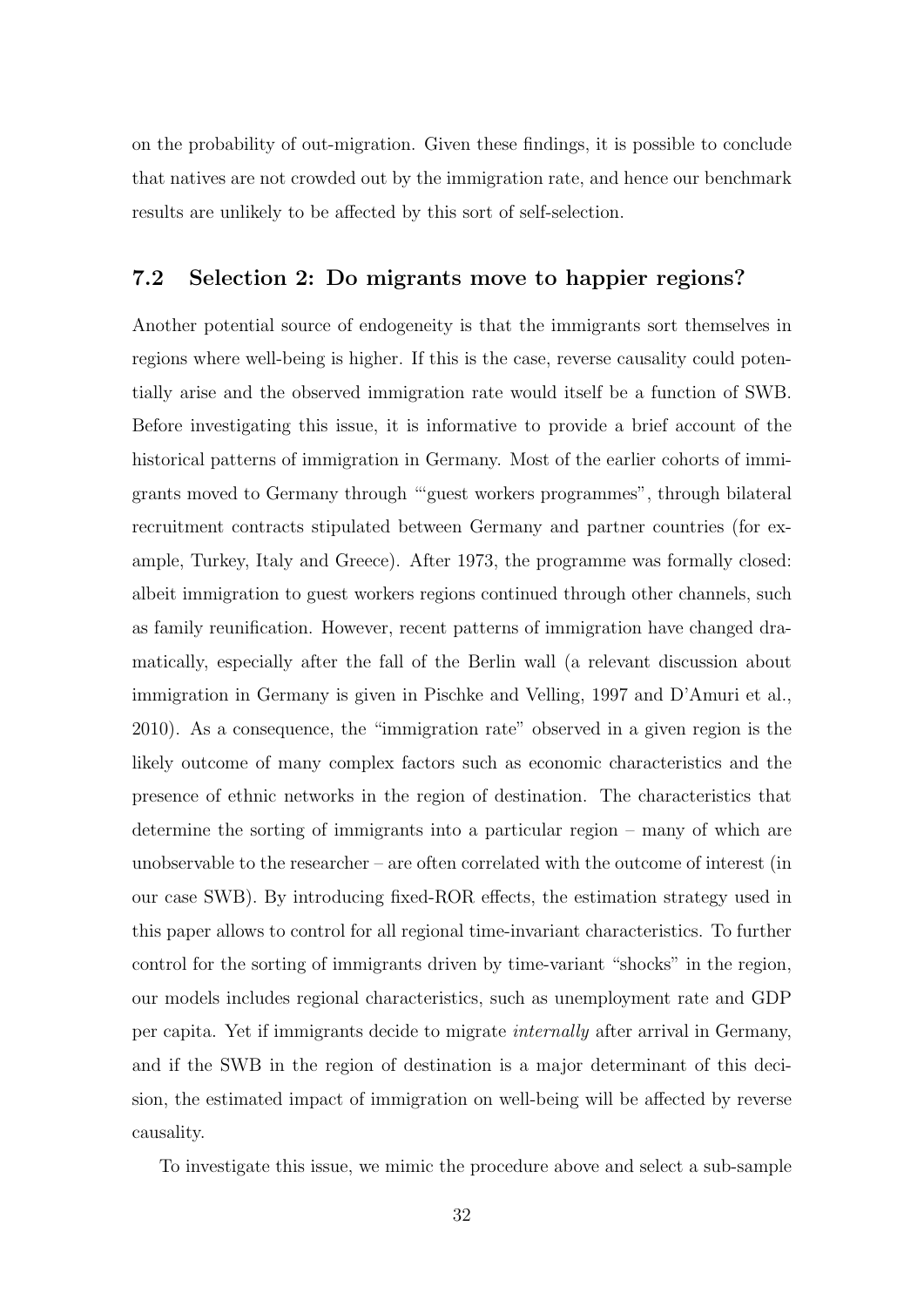of immigrants who have changed ROR during 1997-2007 from the data. We estimate the same model as in equation [\(6\)](#page-32-0), and add as control variables the average level of well-being in the ROR of origin and destination. If the average SWB in a region is a significant determinant of the internal sorting of immigrants, then one would expect to find strong positive correlation between the decision to migrate and the average level of well-being in the ROR of destination. However, the results in the fourth to sixth column of Table [9](#page-33-0) reveal a different picture. The well-being in the destination is not found to be a strong magnet for internal migration in any of the three specifications. Instead, the major factor "pushing" out immigrants from a ROR is the unemployment rate – as found in previous studies. Based on this result we conclude that the effect of immigrants' sorting due to higher SWB in regions is weak. However, below we further investigate this issue with various alternative robustness checks.

### 7.3 Sensitivity tests

The previous section highlights that our results are not likely to be substantially affected by natives' crowding-out or by immigrants' sorting. In this section, we conduct further tests to assess the sensitivity of our analysis to the selection of our sample and the definition of the immigration variable. The results from these additional tests are reported in Table [10.](#page-36-0) First, and to further corroborate the findings of Table [9,](#page-33-0) we explore whether there are substantial differences between the sample of movers (individuals who have changed ROR) and stayers. Table [9](#page-33-0) has already shown the natives are not crowded out because of immigration. Thus, we expect that the effect of the immigration rate for those who move out of the ROR and those who never changed ROR would generate similar results. This is essentially what we find in the second column of Table [10](#page-36-0) where estimates are slightly larger, albeit borderline significant at conventional levels. The same conclusion is reached in the case of immigrants, although, very much in line with the findings so far, the estimates are not statistically significant.

We then explore whether our results are confirmed if we consider West and East Germany separately. Since immigration patterns (as well as macroeconomic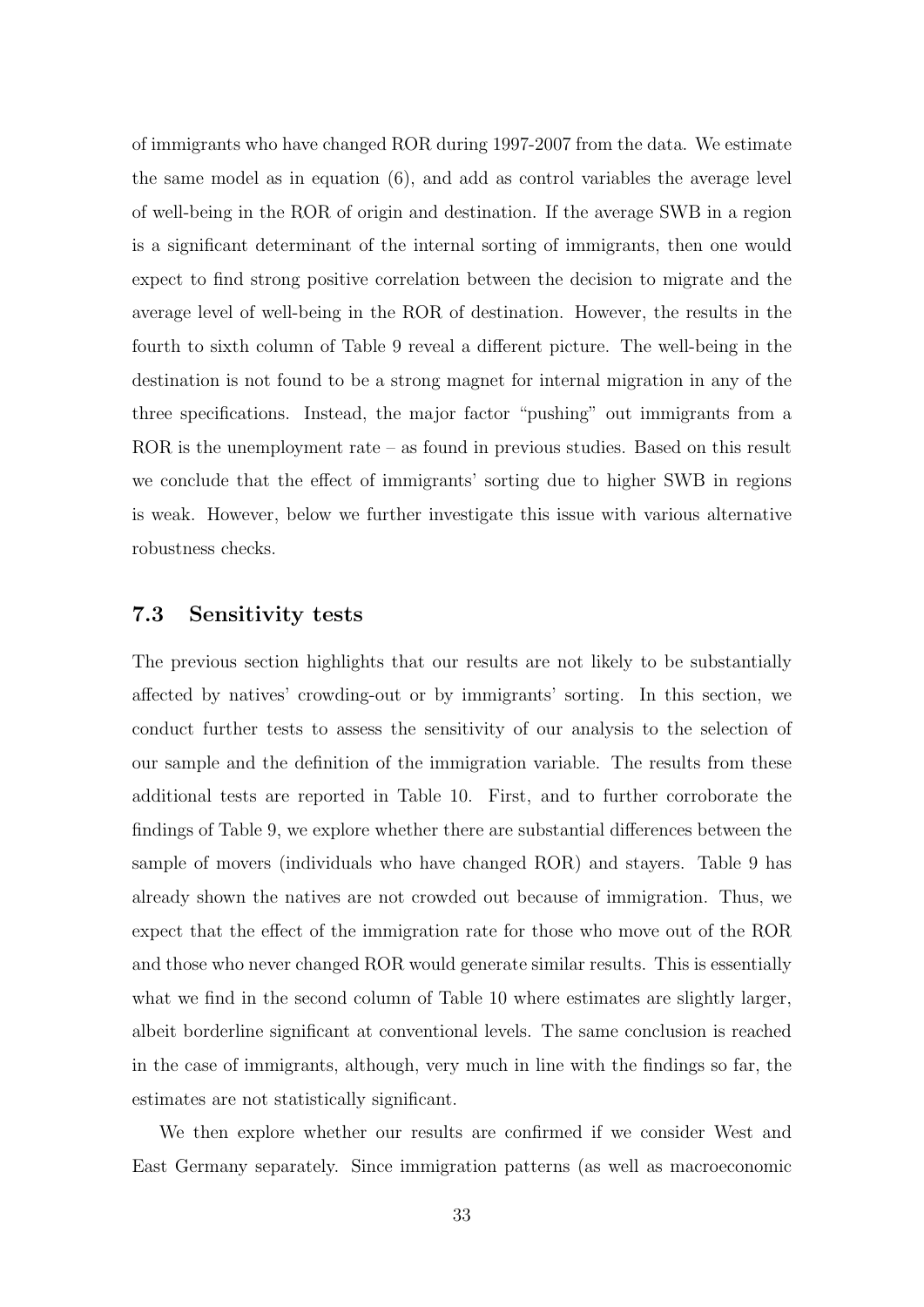|                  | <b>Movers</b> | <i>Stayers</i> | West     | East                              | Excl. top  | Excl. top  | Net inflow |
|------------------|---------------|----------------|----------|-----------------------------------|------------|------------|------------|
|                  |               |                |          |                                   | IR ROR     | SWB ROR    | rate       |
|                  |               |                |          | Selection I: Native out-migration |            |            |            |
| Immigration rate | $0.096*$      | $0.038**$      | $0.034*$ | $0.183***$                        | $0.101***$ | $0.070***$ | $0.015**$  |
|                  | (0.055)       | (0.019)        | (0.021)  | (0.058)                           | (0.027)    | (0.019)    | (0.007)    |
| $R^2$            | 0.263         | 0.281          | 0.253    | 0.268                             | 0.281      | 0.275      | 0.052      |
| N                | 9,556         | 108,107        | 84,941   | 32.722                            | 89,862     | 109,323    | 92,535     |
|                  |               |                |          | Selection II: Immigrants sorting  |            |            |            |
| Immigration rate | 0.110         | 0.059          | 0.068    | 0.029                             | $0.175**$  | 0.070      | 0.036      |
|                  | (0.197)       | (0.049)        | (0.049)  | (0.518)                           | (0.072)    | (0.052)    | (0.032)    |
| $R^2$            | 0.369         | 0.273          | 0.267    | 0.373                             | 0.282      | 0.266      | 0.062      |
| N                | 1,156         | 17,639         | 18,464   | 331                               | 12,202     | 17,525     | 14,791     |

<span id="page-36-0"></span>Table 10: Further tests

Source: GSOEP 1997-2007 and INKAR 1997-2007 (GDP available only 1997-2006). Robust standard errors in parentheses. ∗∗∗ significant at 1%; ∗∗ significant at 5%; <sup>∗</sup> significant at 10%. Movers are defined as individuals who live in a different ROR than the previous year. The excluded top migrant RORs correspond to the regions that make up the upper quartile of the immigration rate distribution (10 RORs). The excluded top SWB RORs correspond to the regions that make up the upper quartile of the SWB distribution (28 RORs). The immigration net flow rate corresponds to the difference between the number of foreign born individuals moving into a ROR and those moving out of the ROR, divided by current population in the ROR. All specifications are estimated using quasi fixed-effects and include the covariates of Table [2.](#page-15-0) ROR and year dummies are included in all models except the one in the last column.

fundamentals, and levels of well-being) differ substantially between the two areas, one wonders whether our benchmark results will be different as well. The results in the third and fourth column of Table [10](#page-36-0) appear to confirm our predictions. In particular, in the West the effect of immigration on SWB is somewhat smaller than the benchmark result, while in the East the estimate is far larger. Conversely, for the sample of immigrants, the point estimate for the West area is very close to the benchmark results, while the estimate for the East is somewhat negative, but also considerably imprecise due to the very small sample size.

In the fifth and sixth column we investigate how the results change when we exclude top immigration RORs or those with the highest levels of well-being. The rationale for these restrictions is to test whether our results are driven entirely by regions which absorb large inflows of immigrants (RORs which contain the largest cities) or by particularly "happy" regions which might affect the sorting of immigrants (or of natives). When we exclude the top 10 RORs, the effect of immigration on the well-being of natives becomes more than two times larger than the benchmark result. This suggests that the estimated effect is not driven by major migrant destinations in Germany. When we exclude the upper quartile of regions in terms of subjective well-being (28 RORs), the results are slightly larger than those in Table [2.](#page-15-0) One key remark for the group of immigrants is that by excluding top immigra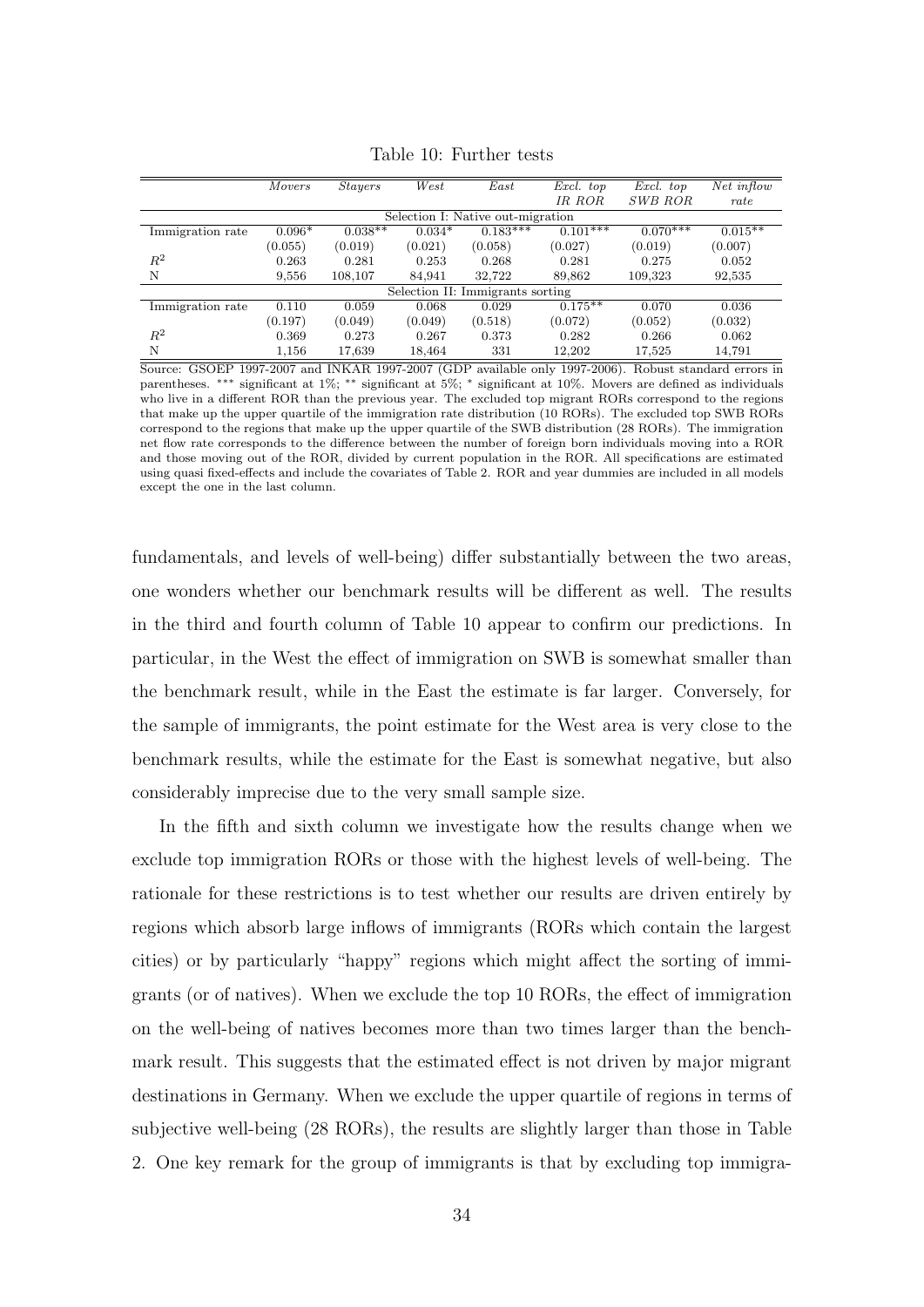tion destinations, the impact of immigration on well-being becomes substantially large and highly statistically significant. One possible explanation is that in top immigration RORs, labour competition among immigrants is rather strong and this generates some disutility, at least with respect to the observed level of well-being in RORs with lower immigrant populations.

Finally, in the last column we explore the sensitivity of our results to the choice of the immigration variable used. To this aim, we use information on immigrant net inflow rate (rather than immigrant *stocks* in the region), constructed as the difference between the *inflows* and *outflows* of immigrants in a ROR. This allows us to assess how sensitive our results are to the use of an alternative immigration variable. In practice, we estimate a model similar to that in equation [\(1\)](#page-12-1), except that all variables are expressed in *first differences*. This is because the net inflow rate of immigrants is itself a measure of change over time. The only difference from the specifications used so far is that we omit the ROR fixed-effects, because unobservable, local-specific characteristics are mechanically differenced out. A similar approach using measures of flows without "destination dummies" is adopted in [Or](#page--1-33)[tega and Peri](#page--1-33) [\(2009\)](#page--1-33). The results reveal a pattern that is remarkably similar to the one found when we use immigration stocks, albeit the estimates for both natives and immigrants are somewhat smaller when compared to the benchmark results.

### 7.4 Domain specific well-being: is the impact similar?

As further robustness checks, we explore in more depth our measure of well-being. So far, we have not been concerned with understanding what dimensions of well-being are particularly affected by immigration. Although a comprehensive investigation of this issue is beyond the scope of this paper, we are interested in exploring whether our results differ substantially across specific "domains" of well-being. These could be interpreted as components of the measure of well-being used so far. In practice, we look at five "satisfaction" dimensions: job, health, income, dwelling and leisure. While these do not constitute a complete taxonomy, they allow for the investigation of aspects of life which are more sensitive to being affected by immigration.

The results in Table [11](#page-38-0) reveal that the impact of immigration on natives' job sat-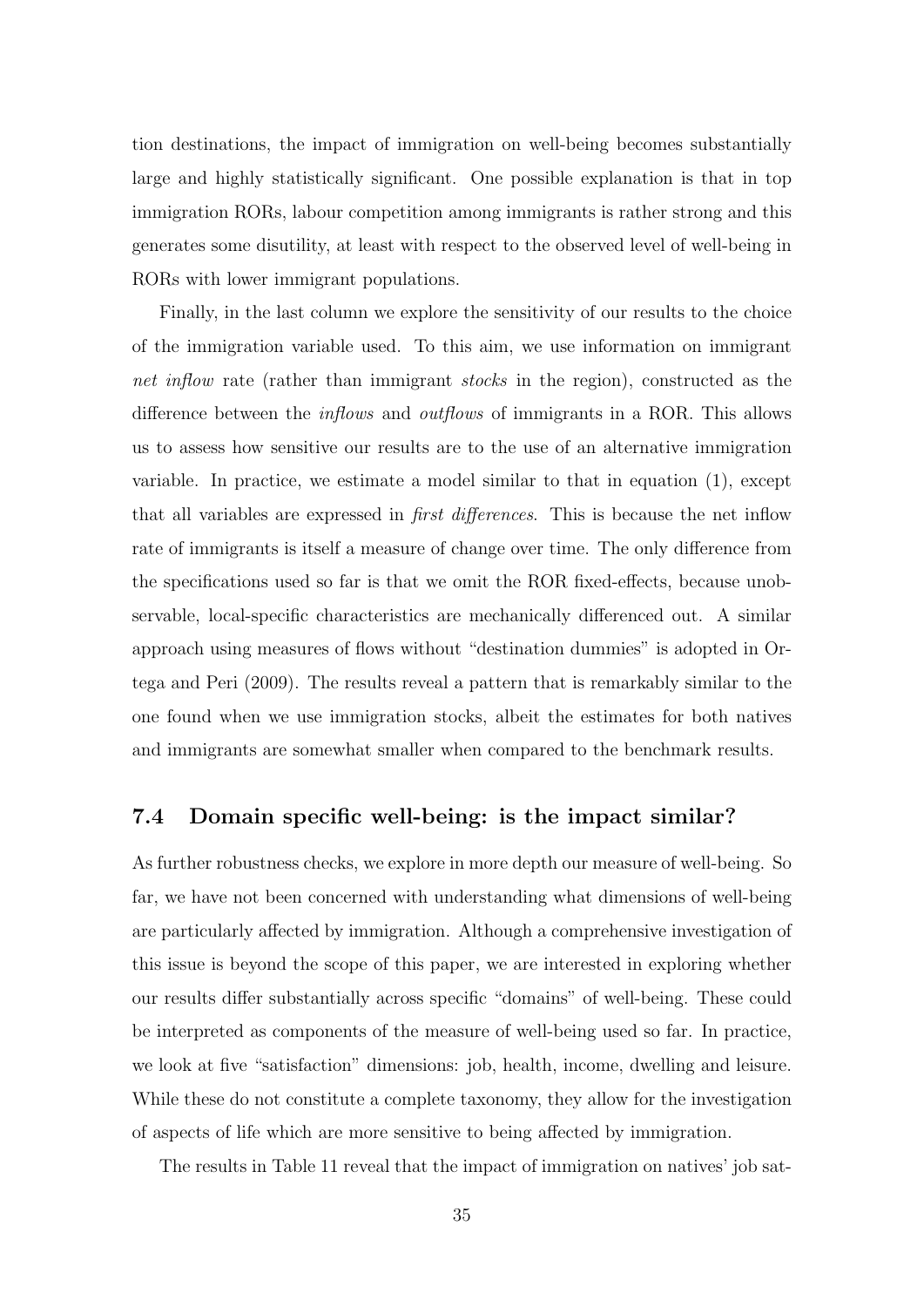|                  | Job      | Health    | <i>Income</i>  | Dwelling   | Leisure    |
|------------------|----------|-----------|----------------|------------|------------|
|                  |          |           | <b>Natives</b> |            |            |
| Immigration rate | $-0.005$ | 0.021     | 0.027          | $0.138***$ | $0.066***$ |
|                  | (0.023)  | (0.014)   | (0.019)        | (0.020)    | (0.022)    |
| $R^2$            | 0.166    | 0.587     | 0.321          | 0.109      | 0.123      |
| N                | 100,401  | 139,007   | 137,215        | 138,503    | 138,776    |
|                  |          |           | Immigrants     |            |            |
| Immigration rate | 0.075    | $0.073**$ | 0.016          | $-0.008$   | $0.129**$  |
|                  | (0.064)  | (0.036)   | (0.051)        | (0.053)    | (0.054)    |
| $R^2$            | 0.228    | 0.592     | 0.302          | 0.152      | 0.181      |
| N                | 14,674   | 22,529    | 22,398         | 22,495     | 22,490     |

<span id="page-38-0"></span>Table 11: Immigration and domain-specific SWB

Source: GSOEP 1997-2007 and INKAR 1997-2007 (GDP available only 1997-2006). Robust standard errors in parentheses. ∗∗∗ significant at 1%; ∗∗ significant at 5%; <sup>∗</sup> significant at 10%. Movers are defined as individuals who live in a different ROR than the previous year. Job correspond to the question "Satisfaction With Work"; Health correspond to the question "Satisfaction With Health"; Income correspond to the question "Satisfaction With Household Income"; Dwelling correspond to the question "Satisfaction With Dwelling"; Leisure correspond to the question "Satisfaction With Amount of Leisure Time". All specifications are estimated using quasi fixed-effects and include the covariates of Table [2.](#page-15-0)

isfaction is essentially zero, both economically and statistically. Neither the health nor the income satisfaction of natives appears to be affected by immigration. On the other hand our results indicate that satisfaction with dwelling and leisure appear to be the most affected domains. One possibility, albeit speculative, is that a higher immigration rate also lowers house rental prices for German-born individuals. This is compatible with the fact that natives do not move out as immigration increases, as seen in Table [9.](#page-33-0) As for leisure satisfaction, one potential interpretation is that immigrants bring amenities – such as "ethnic" or "multicultural" goods – which can increase the well-being of natives in terms of their living habits. For immigrants, the impact of immigration on well-being appears to be economically and statistically relevant in two domains, namely health and leisure satisfaction. These results are compatible with the findings of section 5, where it was shown that the assimilation of immigrants is found to be "neutral" in terms of labour market effects, while sociocultural integration has a positive impact – at least for certain levels of assimilation – on individuals' well-being.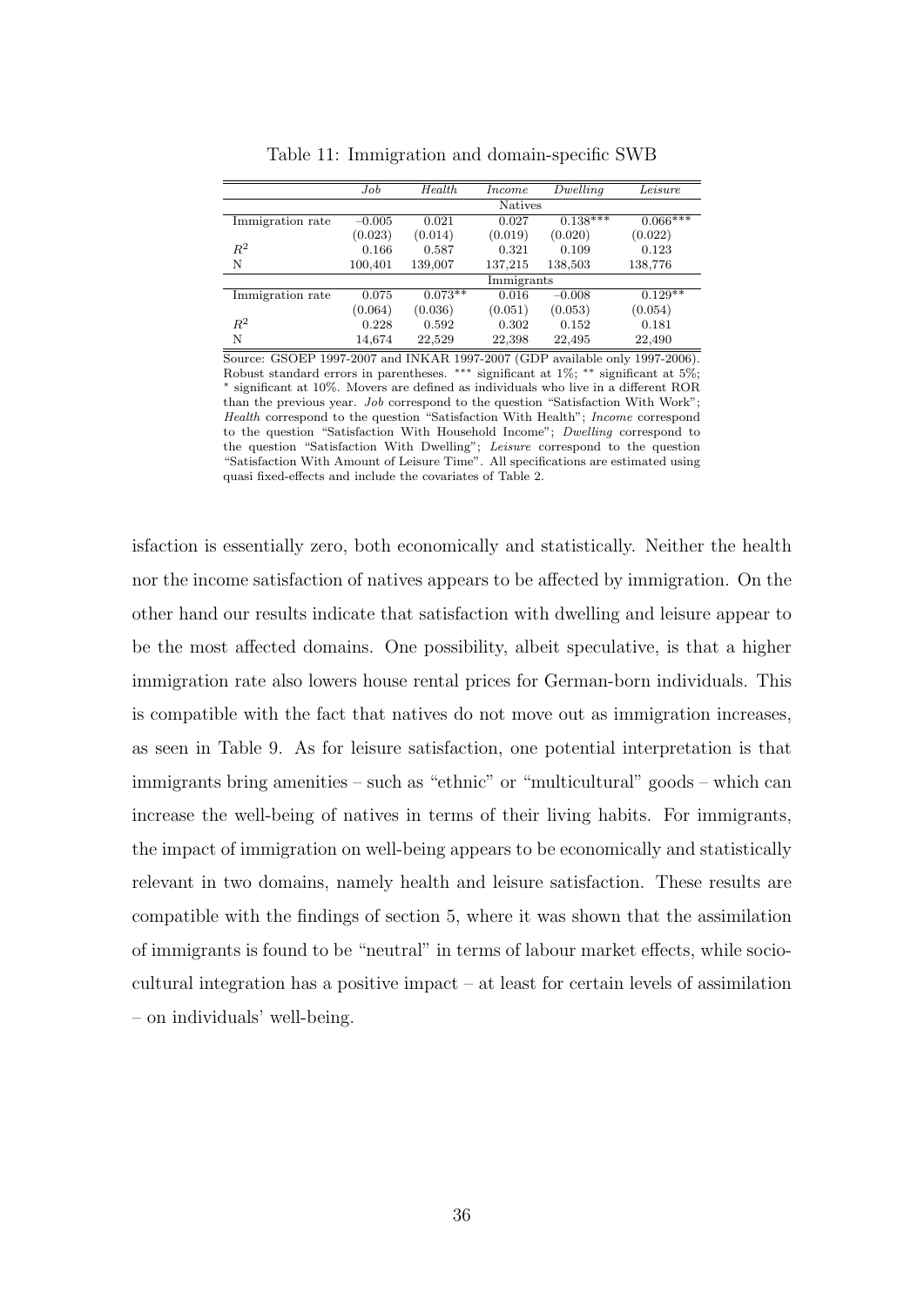## 8 Conclusion

This paper provides an innovative approach to directly testing the impact of immigration on the "utility" of natives. To the best of our knowledge, this is the first paper to explore such nexus. We exploit techniques developed in the well-being literature to answer a question at the heart of the economics of immigration: "What is the impact of immigration on the native population?" Hence we go beyond the traditional approach of only analysing labour market outcomes, and we consider the impact of immigration on a more comprehensive measure of utility, namely overall subjective well-being.

Merging panel data with detailed information on German local labour markets for the period 1997-2007, we explore how immigration in the region affects the well-being of natives and immigrants. Our major finding is that an increase of immigration in the region positively affects the well-being of natives. In other words, German-born individuals obtain welfare gains as immigration in their region of residence increases. For immigrants, we find similar results, albeit they are less robust throughout the many tests conducted. In the analysis, we control for a series of confounding factors at both the individual and regional level. In particular, we find that controlling for local labour market conditions does not influence our findings, a result which can be seen as a corollary of recent evidence that immigration does not have a detrimental effect on the German labour market [\(D'Amuri et al.,](#page--1-20) [2010\)](#page--1-20). We also investigate the effect of sorting by natives and immigrants. Our analysis suggests that the impact of sorting is not strong, given our subjective outcome.

One of the novel and important findings in this paper indicates that the impact of immigration is also a function of the degree of economic and cultural assimilation of immigrants in the region. According to our results, immigration increases wellbeing up to a certain level of an "assimilation threshold", beyond which its effect becomes essentially zero. This is perhaps the most important finding of the paper, and the investigation of the channels behind this result, as well its potential policy implications, will form the scope of future research.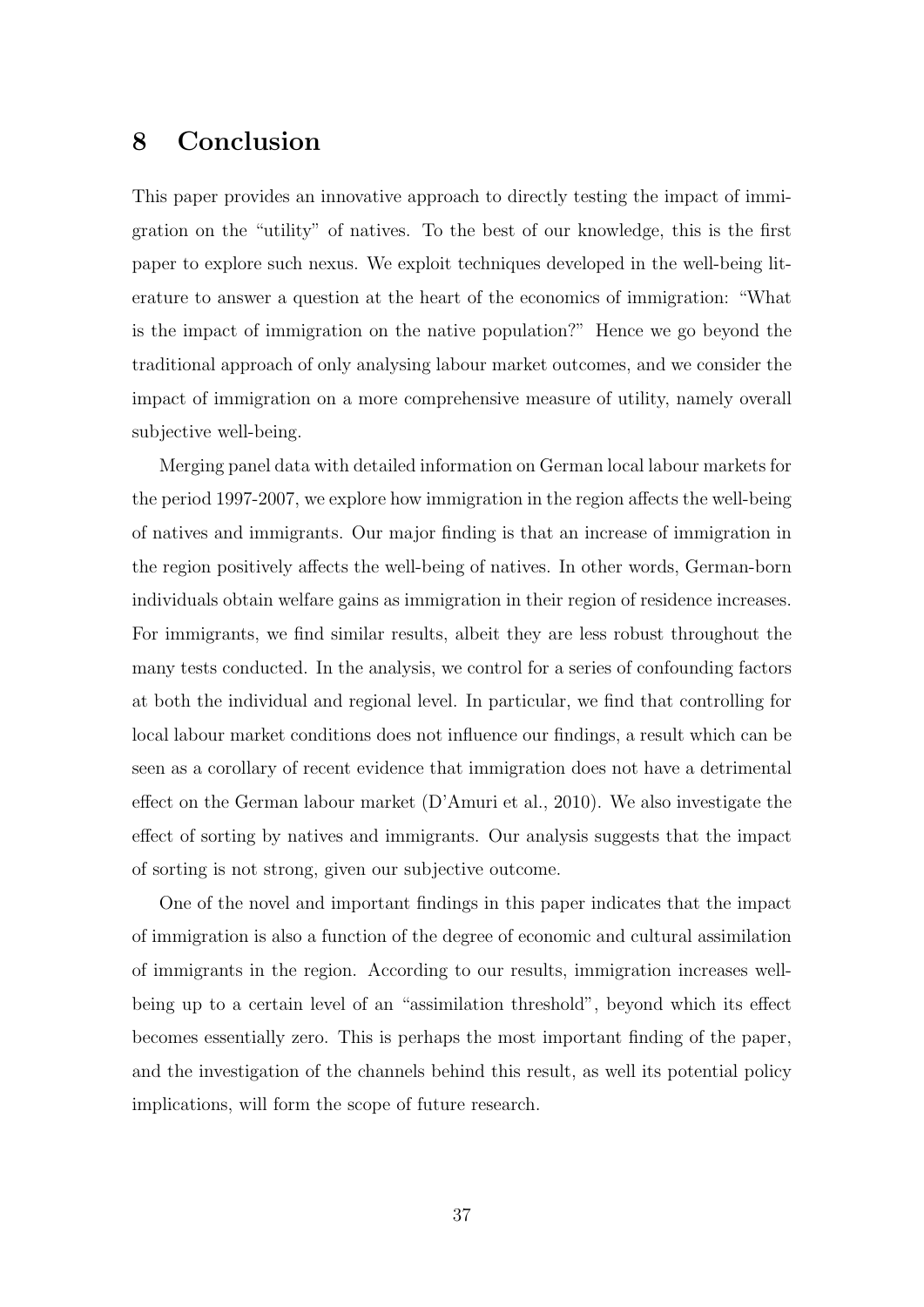# References

- Barth, E., B. Bratsberg, and O. Raaum (2004). Identifying earnings assimilation of immigrants under changing macroeconomic conditions. The Scandinavian Journal of Economics  $106(1)$ , 1–22.
- Boeri, T. (2010). Immigration to the land of redistribution. *Economica* 77(308), 651–687.
- Borjas, G. (1985). Assimilation, changes in cohort quality, and the earnings of immigrants. Journal of labor Economics  $3(4)$ , 463–89.
- Borjas, G. (1994). The economics of immigration. Journal of Economic Literature  $32(4)$ , 1667–1717.
- Borjas, G. (1999). The economic analysis of immigration. In Ashenfelter, O. and D.E. Card (Ed.), Handbook of labor economics, Volume 3, pp. 1697–1760. Elsevier.
- Borjas, G. (2003). The labor demand curve is downward sloping: Reexamining the impact of immigration on the labor market. Quarterly Journal of Economics  $118(4)$ , 1335–1374.
- Boyce, C. (2010). Understanding fixed effects in human well-being. *Journal of* Economic Psychology  $31(1)$ , 1–16.
- Brücker, H., G. Epstein, B. McCormick, G. Saint-Paul, A. Venturini, and K. Zimmermann (2002). Managing migration in the European welfare state. In Boeri, T. and Hanson, G. and McCormick, B. (Ed.), Immigration Policy and the Welfare System, pp. 1–167. Oxford University Press.
- Butcher, K. and D. Card (1991). Immigration and wages: Evidence from the 1980's. The American Economic Review 81 (2), 292–296.
- Card, D. (1990). The impact of the mariel boatlift on the Miami labor market. Industrial and Labor Relations Review 43 (2), 245–257.
- Card, D. (2001). Immigrant inflows, native outflows, and the local labor market impacts of higher immigration. Journal of Labor Economics  $19(1)$ ,  $22-64$ .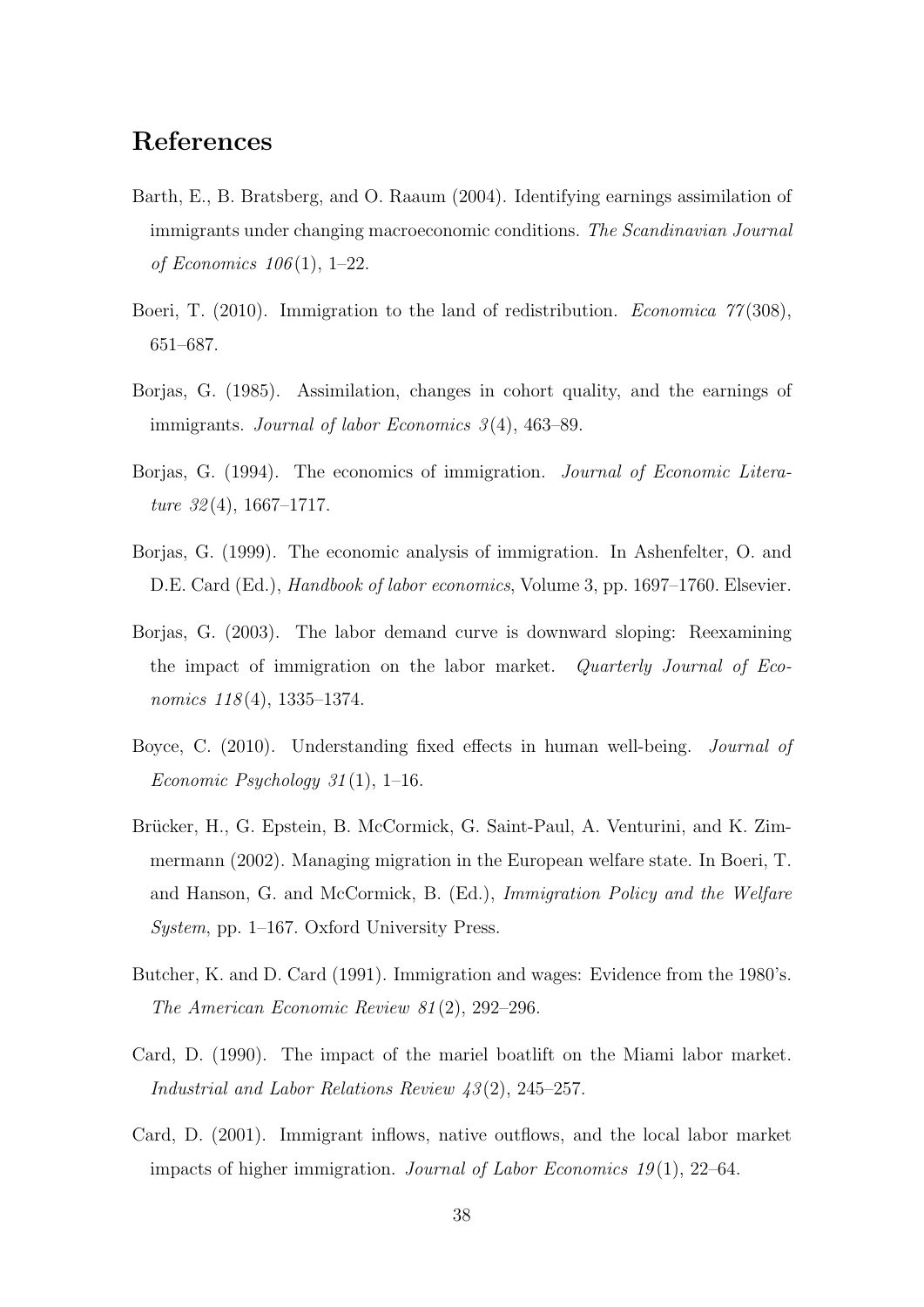- Card, D. (2005). Is the new immigration really so bad? The Economic Journal 115 (507), F300–F323.
- Chamberlain, G. (1984). Panel Data. In Griliches, Z. and M.D. Intriligator (Ed.), Handbook of Econometrics, Volume 2, pp. 1247–1318. North Holland.
- Chiswick, B. (1978). The effect of Americanization on the earnings of foreign-born men. The Journal of Political Economy 86 (5), 897–921.
- Clark, A. (2003). Unemployment as a social norm: Psychological evidence from panel data. Journal of Labor Economics 21 (2), 289–322.
- Clark, A., P. Frijters, and M. Shields (2008). Relative income, happiness, and utility: An explanation for the Easterlin paradox and other puzzles. Journal of Economic *Literature 46*(1), 95–144.
- Clark, A. and A. Oswald (1994). Unhappiness and unemployment. The Economic Journal 104 (424), 648–659.
- Clark, A. and A. Oswald (1996). Satisfaction and comparison income. Journal of public economics  $61(3)$ , 359–381.
- D'Amuri, F., G. Ottaviano, and G. Peri (2010). The labor market impact of immigration in Western Germany in the 1990s. European Economic Review  $54(4)$ , 550–570.
- Deaton, A. (2008). Income, health, and well-being around the world: Evidence from the Gallup World Poll. Journal of Economic Perspectives 22 (2), 53–72.
- Dolan, P., T. Peasgood, and M. White (2008). Do we really know what makes us happy? A review of the economic literature on the factors associated with subjective well-being. *Journal of Economic Psychology 29* $(1)$ , 94–122.
- Dustmann, C., F. Fabbri, and I. Preston (2005). The impact of immigration on the British labour market. Economic Journal 115 (507), F324–F341.
- Dustmann, C., T. Frattini, and C. Halls (2010). Assessing the fiscal costs and benefits of A8 migration to the UK. Fiscal Studies  $31(1)$ , 1–41.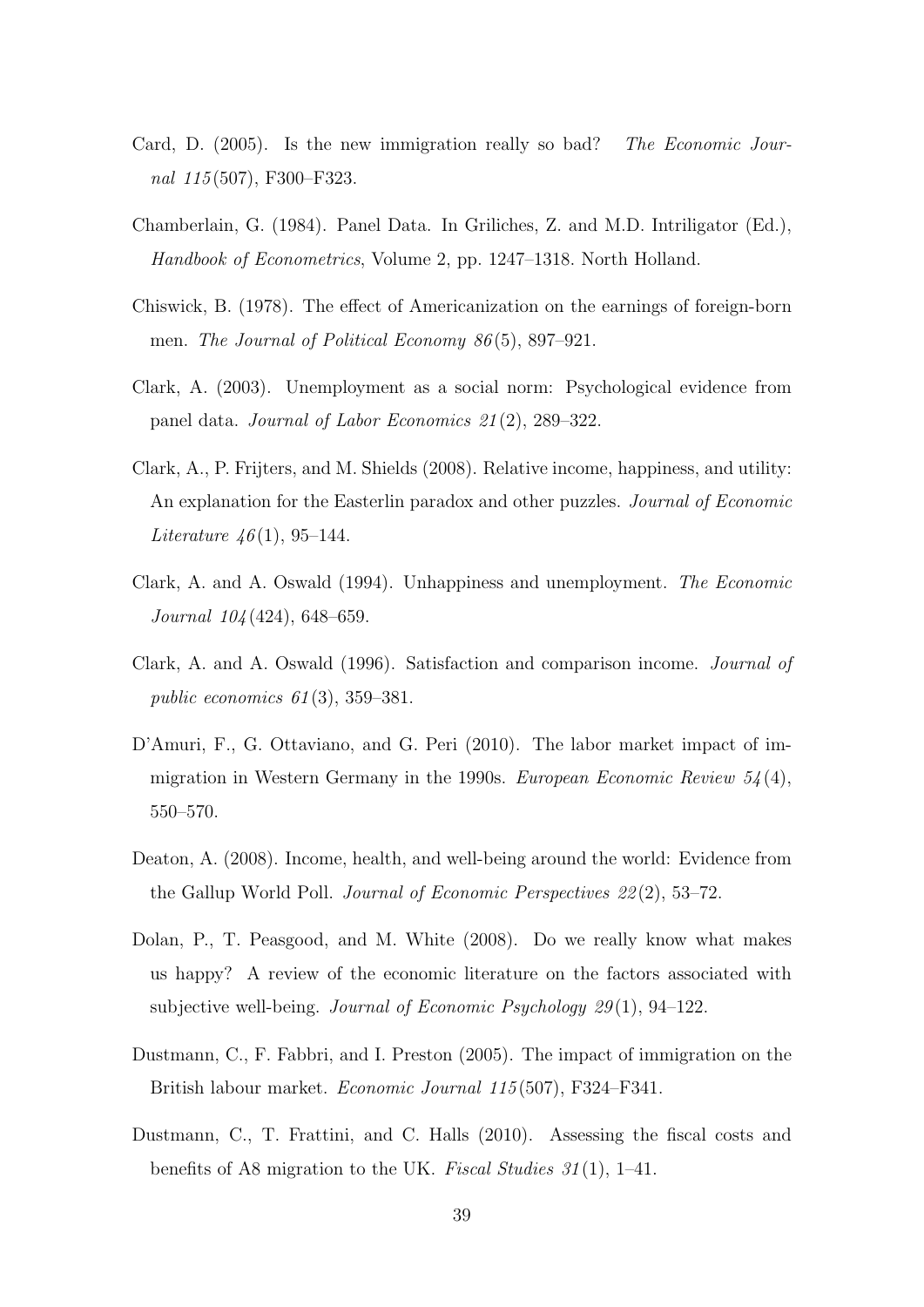- Easterlin, R. (1995). Will raising the incomes of all increase the happiness of all? Journal of Economic Behavior & Organization  $27(1)$ , 35-47.
- Ferrer-i Carbonell, A. (2005). Income and well-being: An empirical analysis of the comparison income effect. Journal of Public Economics 89 (5–6), 997–1019.
- Ferrer-i Carbonell, A. and P. Frijters (2004). How important is methodology for the estimates of the determinants of happiness? The Economic Journal 114 (497), 641–659.
- Filer, R. (1992). The effect of immigrant arrivals on migratory patterns of native workers. In G. Borjas and R. Freeman (Eds.), *Immigration and the Work Force:* Economic Consequences for the United States and Source Areas, pp. 245–269. University Chicago Press.
- Fleurbaey, M. (2009). Beyond GDP: The quest for a measure of social welfare. Journal of Economic Literature  $\angle 47(4)$ , 1029–1075.
- Frey, B. and A. Stutzer (2002). What can economists learn from happiness research? Journal of Economic Literature  $40(2)$ , 402-435.
- Friedberg, R. and J. Hunt (1995). The impact of immigrants on host country wages, employment and growth. The Journal of Economic Perspectives  $9(2)$ , 23-44.
- Hatton, T. and M. Tani (2005). Immigration and inter-regional mobility in the UK, 1982-2000. Economic Journal 115 (507), F342–F358.
- Kahneman, D. and R. Sugden (2005). Experienced utility as a standard of policy evaluation. *Environmental and resource economics 32(1)*, 161–181.
- Knies, G. and C. Spiess (2007). Regional data in the German Socio-Economic Panel Study (SOEP). DIW Data Documentation 17.
- Luttmer, E. (2005). Neighbors as negatives: Relative earnings and well-being. The Quarterly Journal of Economics 120 (3), 963–1002.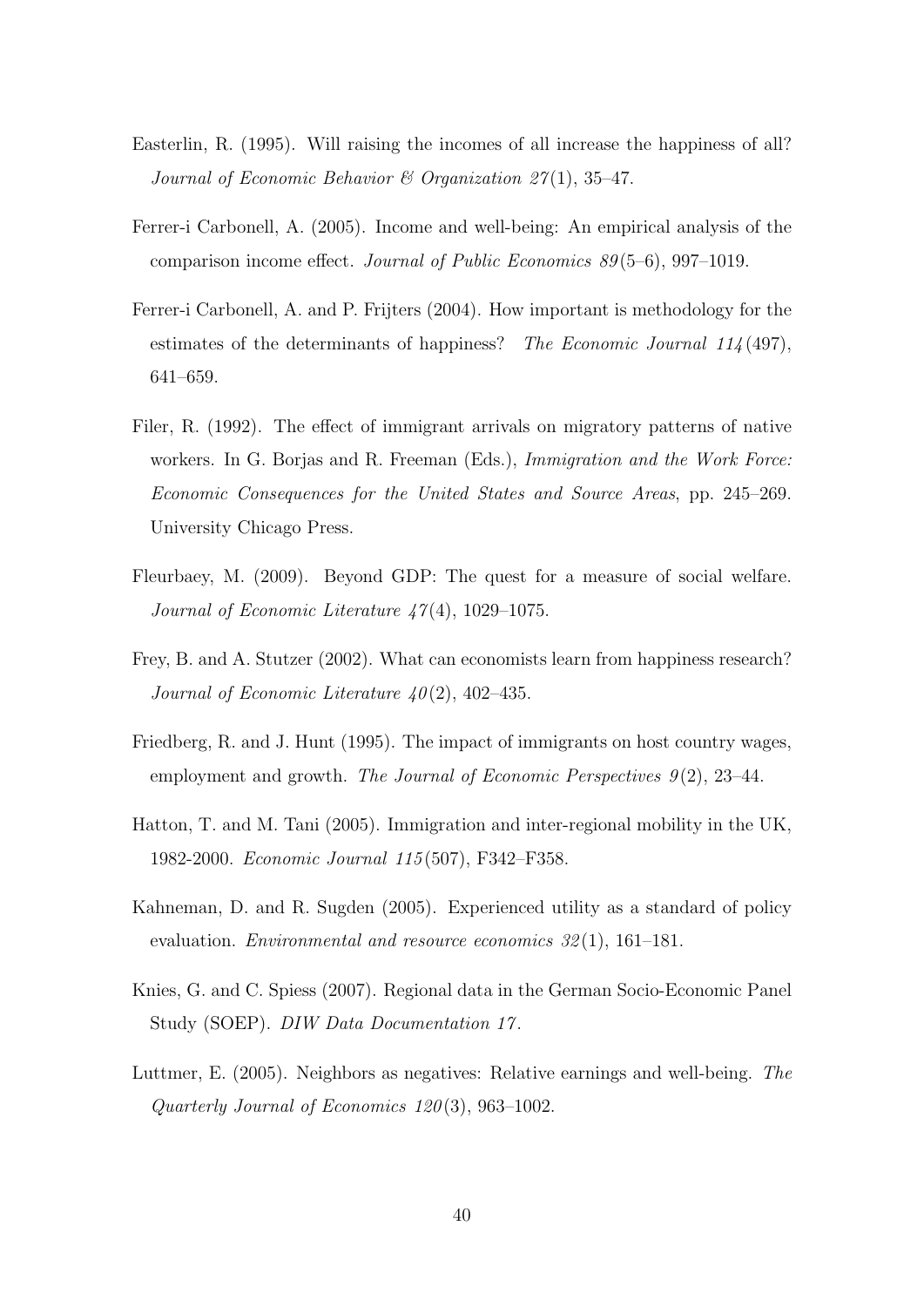- Manacorda, M., A. Manning, and J. Wadsworth (2012). The impact of immigration on the structure of wages: Theory and evidence from Britain. Journal of the European Economic Association  $10(1)$ , 120–151.
- Ortega, F. and G. Peri (2009). The causes and effects of international migrations: Evidence from OECD countries 1980-2005. NBER Working Papers 14833 .
- Ottaviano, G. and G. Peri (2012). Rethinking the effects of immigration on wages. Journal of the European Economic Association  $10(1)$ , 152–197.
- Pischke, J. and J. Velling (1997). Employment effects of immigration to Germany: An analysis based on local labor markets. Review of Economics and Statistics  $79(4)$ , 594–604.
- Senik, C. (2004). When information dominates comparison: Learning from Russian subjective panel data. Journal of Public Economics 88 (9-10), 2099–2123.
- Simpson, N. (2012). Happiness and Migration. In Constant, A.F. and K.F. Zimmermann (Ed.), International Handbook on the Economics of Migration. Edward Elgar Publishing, forthcoming.
- Stiglitz, J., A. Sen, and J. Fitoussi (2009). Report by the commission on the measurement of economic performance and social progress. Accessed on 22 February  $2012$  at: http://www.stiglitz-sen-fitoussi.fr/en/index.htm.
- Van Praag, B., P. Frijters, and A. Ferrer-i Carbonell (2003). The anatomy of subjective well-being. Journal of Economic Behavior & Organization 51(1), 29–49.
- Winkelmann, L. and R. Winkelmann (1998). Why are the unemployed so unhappy? Evidence from panel data. Economica 65 (257), 1–15.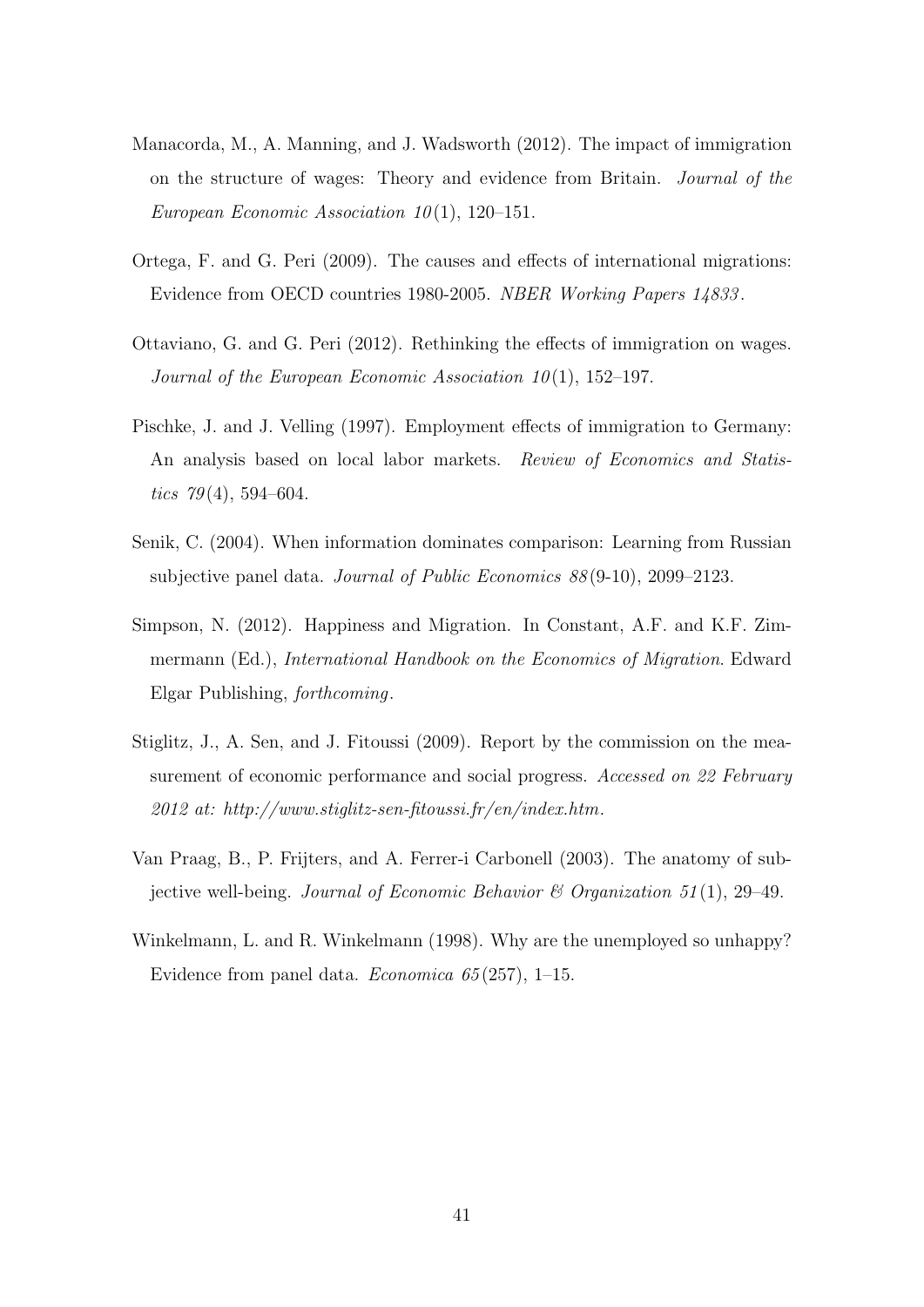## Appendix

| $\frac{1}{2}$            |                           |                        | <b>D</b> cheminal R Teb area |                        | 1100 1 V V V            |
|--------------------------|---------------------------|------------------------|------------------------------|------------------------|-------------------------|
|                          | $\overline{\mathrm{OLS}}$ | $\overline{OP}$        | RE                           | FE                     | $\overline{\text{QFE}}$ |
| Immigration rate         | $0.043***$                | $0.031***$             | $0.042***$                   | $0.040**$              | $0.046***$              |
|                          | (0.014)                   | (0.010)                | (0.015)                      | (0.016)                | (0.015)                 |
| Age                      | $-0.086***$               | $-0.058***$            | $-0.076***$                  | $-0.033***$            | $-0.190***$             |
|                          | (0.003)                   | (0.002)                | (0.004)                      | (0.007)                | (0.006)                 |
| Age squared              | $0.001***$                | $0.001***$             | $0.001***$                   | $0.000***$             | $0.001***$              |
|                          | (0.000)                   | (0.000)                | (0.000)                      | (0.000)                | (0.000)                 |
| Female                   | $0.119***$                | $0.084***$             | $0.139***$                   |                        | $0.119***$              |
|                          | (0.009)                   | (0.006)                | (0.015)                      |                        | (0.015)                 |
| East Germany             | $-0.332***$               | $-0.234***$            | $-0.406***$                  | $-0.201***$            | $-0.335***$             |
|                          | (0.026)                   | (0.017)                | (0.032)                      | (0.064)                | (0.032)                 |
| Years of education       | $0.010***$                | $0.007***$             | $0.026***$                   | 0.003                  | $0.013*$                |
|                          | (0.002)                   | (0.001)                | (0.003)                      | (0.007)                | (0.007)                 |
| Log household size       | $-0.376***$               | $-0.256***$            | $-0.244***$                  | $-0.171***$            | $-0.176***$             |
|                          | (0.016)                   | (0.011)                | (0.021)                      | (0.026)                | (0.024)                 |
| One child                | $0.097***$                | $0.062***$             | $0.095***$                   | $0.113***$             | $0.101***$              |
|                          | (0.013)                   | (0.009)                | (0.015)                      | (0.018)                | (0.015)                 |
| Two children             | $0.199***$                | $0.127***$             | $0.163***$                   | $0.166***$             | $0.178***$              |
|                          | (0.016)                   | (0.011)                | (0.021)                      | (0.026)                | (0.021)                 |
| Three or more children   | $0.234***$                | $0.169***$             | $0.173***$                   | $0.190***$             | $0.194***$              |
|                          | (0.025)                   | (0.017)                | (0.034)                      | (0.044)                | (0.034)                 |
| Separated                | $-0.580***$               | $-0.364***$            | $-0.431***$                  | $-0.296***$            | $-0.429***$             |
|                          | (0.034)<br>$-0.281***$    | (0.022)<br>$-0.194***$ | (0.040)<br>$-0.221***$       | (0.047)<br>$-0.159***$ | (0.040)<br>$-0.212***$  |
| Single                   |                           |                        |                              |                        | (0.022)                 |
| Divorced                 | (0.015)<br>$-0.311***$    | (0.010)<br>$-0.203***$ | (0.022)<br>$-0.208***$       | (0.032)<br>0.016       | $-0.188***$             |
|                          |                           | (0.012)                | (0.026)                      | (0.041)                | (0.026)                 |
| Widowed                  | (0.017)<br>$-0.290***$    | $-0.188***$            | $-0.334***$                  | $-0.531***$            | $-0.317***$             |
|                          | (0.032)                   | (0.021)                | (0.053)                      | (0.098)                | (0.053)                 |
| Spouse in native country | $-0.063$                  | $-0.148$               | $-0.079$                     | $0.285***$             | 0.055                   |
|                          | (0.145)                   | (0.100)                | (0.057)                      | (0.050)                | (0.066)                 |
| Very good                | $1.082***$                | $0.836***$             | $0.777***$                   | $0.577***$             | $0.763***$              |
|                          | (0.135)                   | (0.090)                | (0.124)                      | (0.128)                | (0.124)                 |
| Good                     | $0.504***$                | $0.328***$             | $0.360***$                   | $0.267**$              | $0.356***$              |
|                          | (0.134)                   | (0.090)                | (0.124)                      | (0.127)                | (0.124)                 |
| Satisfactory             | $-0.259*$                 | $-0.217**$             | $-0.174$                     | $-0.142$               | $-0.171$                |
|                          | (0.135)                   | (0.090)                | (0.124)                      | (0.127)                | (0.124)                 |
| Poor                     | $-1.048***$               | $-0.692***$            | $-0.808***$                  | $-0.668***$            | $-0.799***$             |
|                          | (0.135)                   | (0.090)                | (0.125)                      | (0.128)                | (0.124)                 |
| Bad                      | $-2.339***$               | $-1.356***$            | $-1.880***$                  | $-1.581***$            | $-1.866***$             |
|                          | (0.140)                   | (0.092)                | (0.132)                      | (0.137)                | (0.132)                 |
| Not in labour force      | 0.003                     | $-0.001$               | $-0.007$                     | $-0.016$               | $-0.015$                |
|                          | (0.027)                   | (0.019)                | (0.026)                      | (0.027)                | (0.026)                 |
| Retired                  | $-0.040$                  | $-0.037$               | $-0.030$                     | $-0.053$               | $-0.030$                |
|                          | (0.069)                   | (0.049)                | (0.062)                      | (0.070)                | (0.062)                 |
| In school/training       | $0.107***$                | $0.052**$              | $0.158***$                   | $0.100**$              | $0.126***$              |
|                          | (0.037)                   | (0.026)                | (0.037)                      | (0.041)                | (0.037)                 |
| Unemployed               | $-0.716***$               | $-0.433***$            | $-0.538***$                  | $-0.468***$            | $-0.541***$             |
|                          | (0.032)                   | (0.021)                | (0.032)                      | (0.034)                | (0.032)                 |
| Self-employed            | $-0.127***$               | $-0.070***$            | $-0.049**$                   | 0.028                  | $-0.058**$              |
|                          | (0.016)                   | (0.011)                | (0.024)                      | (0.034)                | (0.024)                 |
| Log wage                 | $0.006***$                | $0.004***$             | $0.007***$                   | 0.003                  | $0.006***$              |
|                          | (0.002)                   | (0.001)                | (0.002)                      | (0.002)                | (0.002)                 |
| Log working hours        | 0.001                     | $-0.006$               | $0.021***$                   | $0.028***$             | $0.026***$              |
|                          | (0.007)                   | (0.005)                | (0.007)                      | (0.007)                | (0.007)                 |
| Log household income     | $0.601***$                | $0.412***$             | $0.462***$                   | $0.324***$             | $0.311***$              |
|                          | (0.012)                   | (0.009)                | (0.016)                      | (0.019)                | (0.018)                 |
| $R^2$                    | 0.277                     | 0.083                  | 0.271                        | 0.232                  | 0.277                   |

Table A1: Immigration and SWB: Benchmark results – natives

Robust standard errors in parentheses. ∗∗∗ significant at 1%; ∗∗ significant at 5%; <sup>∗</sup> significant at 10%. OLS=Ordinary least square; OP=Ordered probit; RE=Random-effects; FE=Fixed-effects; QFE=Quasi fixed-effects. All specifications include ROR indicators and year dummies. QFE includes also individual averages over time of age, log household size, years of education, log household income and log working hours. The  $R^2$  for the OP specification refers to pseudo- $R^2$ .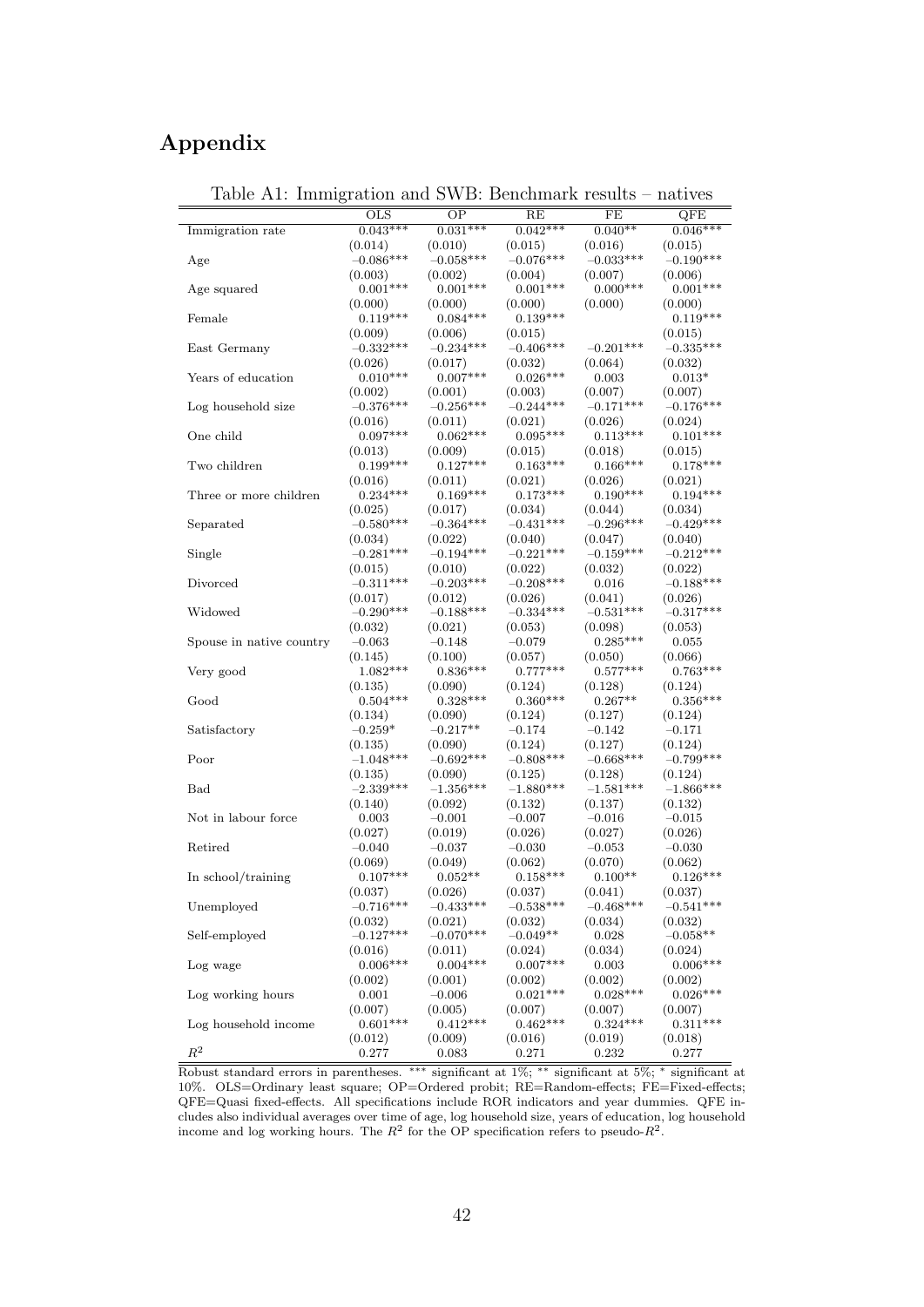| $0.078**$<br>$0.063**$<br>0.064<br>0.053<br>$0.066*$<br>Immigration rate<br>(0.038)<br>(0.025)<br>(0.040)<br>(0.043)<br>(0.040)<br>$-0.050***$<br>$-0.084***$<br>$-0.058***$<br>$-0.075***$<br>$-0.176***$<br>Age<br>(0.007)<br>(0.005)<br>(0.011)<br>(0.018)<br>(0.016)<br>$0.001***$<br>$0.001***$<br>$0.001***$<br>$0.001***$<br>$0.001***$<br>Age squared<br>(0.000)<br>(0.000)<br>(0.000)<br>(0.000)<br>(0.000)<br>$0.192***$<br>$0.125***$<br>$0.207***$<br>$0.174***$<br>Female<br>(0.023)<br>(0.016)<br>(0.039)<br>(0.041)<br>$-1.058***$<br>$-0.674***$<br>$-0.846***$<br>$-0.839***$<br>East Germany<br>$-0.294$<br>(0.628)<br>(0.161)<br>(0.099)<br>(0.250)<br>(0.248)<br>$0.018***$<br>$0.013***$<br>$0.023***$<br>Years of education<br>0.011<br>0.012<br>(0.005)<br>(0.003)<br>(0.008)<br>(0.016)<br>(0.016)<br>$-0.250***$<br>$-0.306***$<br>$-0.238***$<br>$-0.262***$<br>Log household size<br>$-0.355***$<br>(0.043)<br>(0.029)<br>(0.058)<br>(0.074)<br>(0.069)<br>$0.166***$<br>$0.119***$<br>$0.163***$<br>$0.155***$<br>$0.163***$<br>One child<br>(0.034)<br>(0.023)<br>(0.041)<br>(0.047)<br>(0.040)<br>$0.149***$<br>$0.210***$<br>$0.223***$<br>$0.192***$<br>$0.215***$<br>Two children<br>(0.040)<br>(0.027)<br>(0.053)<br>(0.066)<br>(0.053)<br>$0.178***$<br>$0.246***$<br>Three or more children<br>$0.282***$<br>$0.201**$<br>$0.257***$<br>(0.053)<br>(0.036)<br>(0.069)<br>(0.087)<br>(0.069)<br>$-0.400***$<br>$-0.539***$<br>$-0.350***$<br>$-0.462***$<br>$-0.460***$<br>Separated<br>(0.076)<br>(0.048)<br>(0.104)<br>(0.140)<br>(0.104)<br>$-0.115***$<br>$-0.088***$<br>$-0.137**$<br>$-0.174*$<br>$-0.120*$<br>Single<br>(0.103)<br>(0.063)<br>(0.042)<br>(0.028)<br>(0.062)<br>$-0.342***$<br>Divorced<br>$-0.433***$<br>$-0.286***$<br>$-0.398***$<br>$-0.388***$<br>(0.053)<br>(0.033)<br>(0.078)<br>(0.123)<br>(0.077)<br>$-0.426***$<br>$-0.276***$<br>$-0.438***$<br>$-0.411***$<br>Widowed<br>$-0.329$<br>(0.210)<br>(0.082)<br>(0.052)<br>(0.128)<br>(0.129)<br>$-0.812***$<br>$-0.540***$<br>$-0.584**$<br>0.957<br>$-0.488*$<br>Spouse in native country<br>(0.161)<br>(0.100)<br>(0.272)<br>(0.588)<br>(0.267)<br>$0.787***$<br>$0.705***$<br>$1.050***$<br>$0.528**$<br>$0.686***$<br>Very good<br>(0.346)<br>(0.254)<br>(0.257)<br>(0.227)<br>(0.258)<br>0.306<br>0.214<br>Good<br>0.512<br>0.348<br>0.289<br>(0.226)<br>(0.255)<br>(0.345)<br>(0.253)<br>(0.256)<br>Satisfactory<br>$-0.174$<br>$-0.136$<br>$-0.162$<br>$-0.149$<br>$-0.173$<br>(0.256)<br>(0.345)<br>(0.226)<br>(0.253)<br>(0.255)<br>$-0.843**$<br>$-0.708***$<br>$-0.627**$<br>$-0.716***$<br>Poor<br>$-0.544**$<br>(0.346)<br>(0.226)<br>(0.255)<br>(0.258)<br>(0.258)<br>$-2.096***$<br>$-1.209***$<br>$-1.721***$<br>$-1.491***$<br>$-1.726***$<br>Bad<br>(0.352)<br>(0.230)<br>(0.262)<br>(0.267)<br>(0.266)<br>Not in labour force<br>0.022<br>0.046<br>0.059<br>0.064<br>0.047<br>(0.077)<br>(0.074)<br>(0.049)<br>(0.073)<br>(0.073)<br>$-0.132$<br>$-0.105$<br>$-0.104$<br>$-0.117$<br>Retired<br>$-0.114$<br>(0.212)<br>(0.132)<br>(0.188)<br>(0.210)<br>(0.189)<br>In school/training<br>0.063<br>0.125<br>0.088<br>0.103<br>0.136<br>(0.074)<br>(0.114)<br>(0.107)<br>(0.128)<br>(0.114)<br>Unemployed<br>$-0.437***$<br>$-0.297***$<br>$-0.299***$<br>$-0.250***$<br>$-0.309***$<br>(0.080)<br>(0.052)<br>(0.082)<br>(0.087)<br>(0.082)<br>$-0.194***$<br>$-0.129***$<br>Self-employed<br>$-0.062$<br>0.036<br>$-0.092$<br>(0.053)<br>(0.035)<br>(0.076)<br>(0.106)<br>(0.076)<br>$0.009*$<br>$0.006**$<br>$0.008*$<br>0.007<br>$0.008*$<br>Log wage<br>(0.005)<br>(0.003)<br>(0.005)<br>(0.005)<br>(0.005)<br>$0.075***$<br>$0.062***$<br>$0.065***$<br>Log working hours<br>$0.035*$<br>0.015<br>(0.019)<br>(0.013)<br>(0.019)<br>(0.021)<br>(0.020)<br>$0.387***$<br>$0.492***$<br>$0.597***$<br>$0.375***$<br>$0.371***$<br>Log household income | <b>OLS</b> | ΟP      | RE      | FE      | QFE     |
|--------------------------------------------------------------------------------------------------------------------------------------------------------------------------------------------------------------------------------------------------------------------------------------------------------------------------------------------------------------------------------------------------------------------------------------------------------------------------------------------------------------------------------------------------------------------------------------------------------------------------------------------------------------------------------------------------------------------------------------------------------------------------------------------------------------------------------------------------------------------------------------------------------------------------------------------------------------------------------------------------------------------------------------------------------------------------------------------------------------------------------------------------------------------------------------------------------------------------------------------------------------------------------------------------------------------------------------------------------------------------------------------------------------------------------------------------------------------------------------------------------------------------------------------------------------------------------------------------------------------------------------------------------------------------------------------------------------------------------------------------------------------------------------------------------------------------------------------------------------------------------------------------------------------------------------------------------------------------------------------------------------------------------------------------------------------------------------------------------------------------------------------------------------------------------------------------------------------------------------------------------------------------------------------------------------------------------------------------------------------------------------------------------------------------------------------------------------------------------------------------------------------------------------------------------------------------------------------------------------------------------------------------------------------------------------------------------------------------------------------------------------------------------------------------------------------------------------------------------------------------------------------------------------------------------------------------------------------------------------------------------------------------------------------------------------------------------------------------------------------------------------------------------------------------------------------------------------------------------------------------------------------------------------------------------------------------------------------------------------------------------------------------------------------------------------------------------------------------------------------------------------------------------------------------------------------------------------------------------------------------------------------------------------------------------------------------------------------------------------------------------------------------------------------------------------------------------------------------------------------------------------------|------------|---------|---------|---------|---------|
|                                                                                                                                                                                                                                                                                                                                                                                                                                                                                                                                                                                                                                                                                                                                                                                                                                                                                                                                                                                                                                                                                                                                                                                                                                                                                                                                                                                                                                                                                                                                                                                                                                                                                                                                                                                                                                                                                                                                                                                                                                                                                                                                                                                                                                                                                                                                                                                                                                                                                                                                                                                                                                                                                                                                                                                                                                                                                                                                                                                                                                                                                                                                                                                                                                                                                                                                                                                                                                                                                                                                                                                                                                                                                                                                                                                                                                                                                            |            |         |         |         |         |
|                                                                                                                                                                                                                                                                                                                                                                                                                                                                                                                                                                                                                                                                                                                                                                                                                                                                                                                                                                                                                                                                                                                                                                                                                                                                                                                                                                                                                                                                                                                                                                                                                                                                                                                                                                                                                                                                                                                                                                                                                                                                                                                                                                                                                                                                                                                                                                                                                                                                                                                                                                                                                                                                                                                                                                                                                                                                                                                                                                                                                                                                                                                                                                                                                                                                                                                                                                                                                                                                                                                                                                                                                                                                                                                                                                                                                                                                                            |            |         |         |         |         |
|                                                                                                                                                                                                                                                                                                                                                                                                                                                                                                                                                                                                                                                                                                                                                                                                                                                                                                                                                                                                                                                                                                                                                                                                                                                                                                                                                                                                                                                                                                                                                                                                                                                                                                                                                                                                                                                                                                                                                                                                                                                                                                                                                                                                                                                                                                                                                                                                                                                                                                                                                                                                                                                                                                                                                                                                                                                                                                                                                                                                                                                                                                                                                                                                                                                                                                                                                                                                                                                                                                                                                                                                                                                                                                                                                                                                                                                                                            |            |         |         |         |         |
|                                                                                                                                                                                                                                                                                                                                                                                                                                                                                                                                                                                                                                                                                                                                                                                                                                                                                                                                                                                                                                                                                                                                                                                                                                                                                                                                                                                                                                                                                                                                                                                                                                                                                                                                                                                                                                                                                                                                                                                                                                                                                                                                                                                                                                                                                                                                                                                                                                                                                                                                                                                                                                                                                                                                                                                                                                                                                                                                                                                                                                                                                                                                                                                                                                                                                                                                                                                                                                                                                                                                                                                                                                                                                                                                                                                                                                                                                            |            |         |         |         |         |
|                                                                                                                                                                                                                                                                                                                                                                                                                                                                                                                                                                                                                                                                                                                                                                                                                                                                                                                                                                                                                                                                                                                                                                                                                                                                                                                                                                                                                                                                                                                                                                                                                                                                                                                                                                                                                                                                                                                                                                                                                                                                                                                                                                                                                                                                                                                                                                                                                                                                                                                                                                                                                                                                                                                                                                                                                                                                                                                                                                                                                                                                                                                                                                                                                                                                                                                                                                                                                                                                                                                                                                                                                                                                                                                                                                                                                                                                                            |            |         |         |         |         |
|                                                                                                                                                                                                                                                                                                                                                                                                                                                                                                                                                                                                                                                                                                                                                                                                                                                                                                                                                                                                                                                                                                                                                                                                                                                                                                                                                                                                                                                                                                                                                                                                                                                                                                                                                                                                                                                                                                                                                                                                                                                                                                                                                                                                                                                                                                                                                                                                                                                                                                                                                                                                                                                                                                                                                                                                                                                                                                                                                                                                                                                                                                                                                                                                                                                                                                                                                                                                                                                                                                                                                                                                                                                                                                                                                                                                                                                                                            |            |         |         |         |         |
|                                                                                                                                                                                                                                                                                                                                                                                                                                                                                                                                                                                                                                                                                                                                                                                                                                                                                                                                                                                                                                                                                                                                                                                                                                                                                                                                                                                                                                                                                                                                                                                                                                                                                                                                                                                                                                                                                                                                                                                                                                                                                                                                                                                                                                                                                                                                                                                                                                                                                                                                                                                                                                                                                                                                                                                                                                                                                                                                                                                                                                                                                                                                                                                                                                                                                                                                                                                                                                                                                                                                                                                                                                                                                                                                                                                                                                                                                            |            |         |         |         |         |
|                                                                                                                                                                                                                                                                                                                                                                                                                                                                                                                                                                                                                                                                                                                                                                                                                                                                                                                                                                                                                                                                                                                                                                                                                                                                                                                                                                                                                                                                                                                                                                                                                                                                                                                                                                                                                                                                                                                                                                                                                                                                                                                                                                                                                                                                                                                                                                                                                                                                                                                                                                                                                                                                                                                                                                                                                                                                                                                                                                                                                                                                                                                                                                                                                                                                                                                                                                                                                                                                                                                                                                                                                                                                                                                                                                                                                                                                                            |            |         |         |         |         |
|                                                                                                                                                                                                                                                                                                                                                                                                                                                                                                                                                                                                                                                                                                                                                                                                                                                                                                                                                                                                                                                                                                                                                                                                                                                                                                                                                                                                                                                                                                                                                                                                                                                                                                                                                                                                                                                                                                                                                                                                                                                                                                                                                                                                                                                                                                                                                                                                                                                                                                                                                                                                                                                                                                                                                                                                                                                                                                                                                                                                                                                                                                                                                                                                                                                                                                                                                                                                                                                                                                                                                                                                                                                                                                                                                                                                                                                                                            |            |         |         |         |         |
|                                                                                                                                                                                                                                                                                                                                                                                                                                                                                                                                                                                                                                                                                                                                                                                                                                                                                                                                                                                                                                                                                                                                                                                                                                                                                                                                                                                                                                                                                                                                                                                                                                                                                                                                                                                                                                                                                                                                                                                                                                                                                                                                                                                                                                                                                                                                                                                                                                                                                                                                                                                                                                                                                                                                                                                                                                                                                                                                                                                                                                                                                                                                                                                                                                                                                                                                                                                                                                                                                                                                                                                                                                                                                                                                                                                                                                                                                            |            |         |         |         |         |
|                                                                                                                                                                                                                                                                                                                                                                                                                                                                                                                                                                                                                                                                                                                                                                                                                                                                                                                                                                                                                                                                                                                                                                                                                                                                                                                                                                                                                                                                                                                                                                                                                                                                                                                                                                                                                                                                                                                                                                                                                                                                                                                                                                                                                                                                                                                                                                                                                                                                                                                                                                                                                                                                                                                                                                                                                                                                                                                                                                                                                                                                                                                                                                                                                                                                                                                                                                                                                                                                                                                                                                                                                                                                                                                                                                                                                                                                                            |            |         |         |         |         |
|                                                                                                                                                                                                                                                                                                                                                                                                                                                                                                                                                                                                                                                                                                                                                                                                                                                                                                                                                                                                                                                                                                                                                                                                                                                                                                                                                                                                                                                                                                                                                                                                                                                                                                                                                                                                                                                                                                                                                                                                                                                                                                                                                                                                                                                                                                                                                                                                                                                                                                                                                                                                                                                                                                                                                                                                                                                                                                                                                                                                                                                                                                                                                                                                                                                                                                                                                                                                                                                                                                                                                                                                                                                                                                                                                                                                                                                                                            |            |         |         |         |         |
|                                                                                                                                                                                                                                                                                                                                                                                                                                                                                                                                                                                                                                                                                                                                                                                                                                                                                                                                                                                                                                                                                                                                                                                                                                                                                                                                                                                                                                                                                                                                                                                                                                                                                                                                                                                                                                                                                                                                                                                                                                                                                                                                                                                                                                                                                                                                                                                                                                                                                                                                                                                                                                                                                                                                                                                                                                                                                                                                                                                                                                                                                                                                                                                                                                                                                                                                                                                                                                                                                                                                                                                                                                                                                                                                                                                                                                                                                            |            |         |         |         |         |
|                                                                                                                                                                                                                                                                                                                                                                                                                                                                                                                                                                                                                                                                                                                                                                                                                                                                                                                                                                                                                                                                                                                                                                                                                                                                                                                                                                                                                                                                                                                                                                                                                                                                                                                                                                                                                                                                                                                                                                                                                                                                                                                                                                                                                                                                                                                                                                                                                                                                                                                                                                                                                                                                                                                                                                                                                                                                                                                                                                                                                                                                                                                                                                                                                                                                                                                                                                                                                                                                                                                                                                                                                                                                                                                                                                                                                                                                                            |            |         |         |         |         |
|                                                                                                                                                                                                                                                                                                                                                                                                                                                                                                                                                                                                                                                                                                                                                                                                                                                                                                                                                                                                                                                                                                                                                                                                                                                                                                                                                                                                                                                                                                                                                                                                                                                                                                                                                                                                                                                                                                                                                                                                                                                                                                                                                                                                                                                                                                                                                                                                                                                                                                                                                                                                                                                                                                                                                                                                                                                                                                                                                                                                                                                                                                                                                                                                                                                                                                                                                                                                                                                                                                                                                                                                                                                                                                                                                                                                                                                                                            |            |         |         |         |         |
|                                                                                                                                                                                                                                                                                                                                                                                                                                                                                                                                                                                                                                                                                                                                                                                                                                                                                                                                                                                                                                                                                                                                                                                                                                                                                                                                                                                                                                                                                                                                                                                                                                                                                                                                                                                                                                                                                                                                                                                                                                                                                                                                                                                                                                                                                                                                                                                                                                                                                                                                                                                                                                                                                                                                                                                                                                                                                                                                                                                                                                                                                                                                                                                                                                                                                                                                                                                                                                                                                                                                                                                                                                                                                                                                                                                                                                                                                            |            |         |         |         |         |
|                                                                                                                                                                                                                                                                                                                                                                                                                                                                                                                                                                                                                                                                                                                                                                                                                                                                                                                                                                                                                                                                                                                                                                                                                                                                                                                                                                                                                                                                                                                                                                                                                                                                                                                                                                                                                                                                                                                                                                                                                                                                                                                                                                                                                                                                                                                                                                                                                                                                                                                                                                                                                                                                                                                                                                                                                                                                                                                                                                                                                                                                                                                                                                                                                                                                                                                                                                                                                                                                                                                                                                                                                                                                                                                                                                                                                                                                                            |            |         |         |         |         |
|                                                                                                                                                                                                                                                                                                                                                                                                                                                                                                                                                                                                                                                                                                                                                                                                                                                                                                                                                                                                                                                                                                                                                                                                                                                                                                                                                                                                                                                                                                                                                                                                                                                                                                                                                                                                                                                                                                                                                                                                                                                                                                                                                                                                                                                                                                                                                                                                                                                                                                                                                                                                                                                                                                                                                                                                                                                                                                                                                                                                                                                                                                                                                                                                                                                                                                                                                                                                                                                                                                                                                                                                                                                                                                                                                                                                                                                                                            |            |         |         |         |         |
|                                                                                                                                                                                                                                                                                                                                                                                                                                                                                                                                                                                                                                                                                                                                                                                                                                                                                                                                                                                                                                                                                                                                                                                                                                                                                                                                                                                                                                                                                                                                                                                                                                                                                                                                                                                                                                                                                                                                                                                                                                                                                                                                                                                                                                                                                                                                                                                                                                                                                                                                                                                                                                                                                                                                                                                                                                                                                                                                                                                                                                                                                                                                                                                                                                                                                                                                                                                                                                                                                                                                                                                                                                                                                                                                                                                                                                                                                            |            |         |         |         |         |
|                                                                                                                                                                                                                                                                                                                                                                                                                                                                                                                                                                                                                                                                                                                                                                                                                                                                                                                                                                                                                                                                                                                                                                                                                                                                                                                                                                                                                                                                                                                                                                                                                                                                                                                                                                                                                                                                                                                                                                                                                                                                                                                                                                                                                                                                                                                                                                                                                                                                                                                                                                                                                                                                                                                                                                                                                                                                                                                                                                                                                                                                                                                                                                                                                                                                                                                                                                                                                                                                                                                                                                                                                                                                                                                                                                                                                                                                                            |            |         |         |         |         |
|                                                                                                                                                                                                                                                                                                                                                                                                                                                                                                                                                                                                                                                                                                                                                                                                                                                                                                                                                                                                                                                                                                                                                                                                                                                                                                                                                                                                                                                                                                                                                                                                                                                                                                                                                                                                                                                                                                                                                                                                                                                                                                                                                                                                                                                                                                                                                                                                                                                                                                                                                                                                                                                                                                                                                                                                                                                                                                                                                                                                                                                                                                                                                                                                                                                                                                                                                                                                                                                                                                                                                                                                                                                                                                                                                                                                                                                                                            |            |         |         |         |         |
|                                                                                                                                                                                                                                                                                                                                                                                                                                                                                                                                                                                                                                                                                                                                                                                                                                                                                                                                                                                                                                                                                                                                                                                                                                                                                                                                                                                                                                                                                                                                                                                                                                                                                                                                                                                                                                                                                                                                                                                                                                                                                                                                                                                                                                                                                                                                                                                                                                                                                                                                                                                                                                                                                                                                                                                                                                                                                                                                                                                                                                                                                                                                                                                                                                                                                                                                                                                                                                                                                                                                                                                                                                                                                                                                                                                                                                                                                            |            |         |         |         |         |
|                                                                                                                                                                                                                                                                                                                                                                                                                                                                                                                                                                                                                                                                                                                                                                                                                                                                                                                                                                                                                                                                                                                                                                                                                                                                                                                                                                                                                                                                                                                                                                                                                                                                                                                                                                                                                                                                                                                                                                                                                                                                                                                                                                                                                                                                                                                                                                                                                                                                                                                                                                                                                                                                                                                                                                                                                                                                                                                                                                                                                                                                                                                                                                                                                                                                                                                                                                                                                                                                                                                                                                                                                                                                                                                                                                                                                                                                                            |            |         |         |         |         |
|                                                                                                                                                                                                                                                                                                                                                                                                                                                                                                                                                                                                                                                                                                                                                                                                                                                                                                                                                                                                                                                                                                                                                                                                                                                                                                                                                                                                                                                                                                                                                                                                                                                                                                                                                                                                                                                                                                                                                                                                                                                                                                                                                                                                                                                                                                                                                                                                                                                                                                                                                                                                                                                                                                                                                                                                                                                                                                                                                                                                                                                                                                                                                                                                                                                                                                                                                                                                                                                                                                                                                                                                                                                                                                                                                                                                                                                                                            |            |         |         |         |         |
|                                                                                                                                                                                                                                                                                                                                                                                                                                                                                                                                                                                                                                                                                                                                                                                                                                                                                                                                                                                                                                                                                                                                                                                                                                                                                                                                                                                                                                                                                                                                                                                                                                                                                                                                                                                                                                                                                                                                                                                                                                                                                                                                                                                                                                                                                                                                                                                                                                                                                                                                                                                                                                                                                                                                                                                                                                                                                                                                                                                                                                                                                                                                                                                                                                                                                                                                                                                                                                                                                                                                                                                                                                                                                                                                                                                                                                                                                            |            |         |         |         |         |
|                                                                                                                                                                                                                                                                                                                                                                                                                                                                                                                                                                                                                                                                                                                                                                                                                                                                                                                                                                                                                                                                                                                                                                                                                                                                                                                                                                                                                                                                                                                                                                                                                                                                                                                                                                                                                                                                                                                                                                                                                                                                                                                                                                                                                                                                                                                                                                                                                                                                                                                                                                                                                                                                                                                                                                                                                                                                                                                                                                                                                                                                                                                                                                                                                                                                                                                                                                                                                                                                                                                                                                                                                                                                                                                                                                                                                                                                                            |            |         |         |         |         |
|                                                                                                                                                                                                                                                                                                                                                                                                                                                                                                                                                                                                                                                                                                                                                                                                                                                                                                                                                                                                                                                                                                                                                                                                                                                                                                                                                                                                                                                                                                                                                                                                                                                                                                                                                                                                                                                                                                                                                                                                                                                                                                                                                                                                                                                                                                                                                                                                                                                                                                                                                                                                                                                                                                                                                                                                                                                                                                                                                                                                                                                                                                                                                                                                                                                                                                                                                                                                                                                                                                                                                                                                                                                                                                                                                                                                                                                                                            |            |         |         |         |         |
|                                                                                                                                                                                                                                                                                                                                                                                                                                                                                                                                                                                                                                                                                                                                                                                                                                                                                                                                                                                                                                                                                                                                                                                                                                                                                                                                                                                                                                                                                                                                                                                                                                                                                                                                                                                                                                                                                                                                                                                                                                                                                                                                                                                                                                                                                                                                                                                                                                                                                                                                                                                                                                                                                                                                                                                                                                                                                                                                                                                                                                                                                                                                                                                                                                                                                                                                                                                                                                                                                                                                                                                                                                                                                                                                                                                                                                                                                            |            |         |         |         |         |
|                                                                                                                                                                                                                                                                                                                                                                                                                                                                                                                                                                                                                                                                                                                                                                                                                                                                                                                                                                                                                                                                                                                                                                                                                                                                                                                                                                                                                                                                                                                                                                                                                                                                                                                                                                                                                                                                                                                                                                                                                                                                                                                                                                                                                                                                                                                                                                                                                                                                                                                                                                                                                                                                                                                                                                                                                                                                                                                                                                                                                                                                                                                                                                                                                                                                                                                                                                                                                                                                                                                                                                                                                                                                                                                                                                                                                                                                                            |            |         |         |         |         |
|                                                                                                                                                                                                                                                                                                                                                                                                                                                                                                                                                                                                                                                                                                                                                                                                                                                                                                                                                                                                                                                                                                                                                                                                                                                                                                                                                                                                                                                                                                                                                                                                                                                                                                                                                                                                                                                                                                                                                                                                                                                                                                                                                                                                                                                                                                                                                                                                                                                                                                                                                                                                                                                                                                                                                                                                                                                                                                                                                                                                                                                                                                                                                                                                                                                                                                                                                                                                                                                                                                                                                                                                                                                                                                                                                                                                                                                                                            |            |         |         |         |         |
|                                                                                                                                                                                                                                                                                                                                                                                                                                                                                                                                                                                                                                                                                                                                                                                                                                                                                                                                                                                                                                                                                                                                                                                                                                                                                                                                                                                                                                                                                                                                                                                                                                                                                                                                                                                                                                                                                                                                                                                                                                                                                                                                                                                                                                                                                                                                                                                                                                                                                                                                                                                                                                                                                                                                                                                                                                                                                                                                                                                                                                                                                                                                                                                                                                                                                                                                                                                                                                                                                                                                                                                                                                                                                                                                                                                                                                                                                            |            |         |         |         |         |
|                                                                                                                                                                                                                                                                                                                                                                                                                                                                                                                                                                                                                                                                                                                                                                                                                                                                                                                                                                                                                                                                                                                                                                                                                                                                                                                                                                                                                                                                                                                                                                                                                                                                                                                                                                                                                                                                                                                                                                                                                                                                                                                                                                                                                                                                                                                                                                                                                                                                                                                                                                                                                                                                                                                                                                                                                                                                                                                                                                                                                                                                                                                                                                                                                                                                                                                                                                                                                                                                                                                                                                                                                                                                                                                                                                                                                                                                                            |            |         |         |         |         |
|                                                                                                                                                                                                                                                                                                                                                                                                                                                                                                                                                                                                                                                                                                                                                                                                                                                                                                                                                                                                                                                                                                                                                                                                                                                                                                                                                                                                                                                                                                                                                                                                                                                                                                                                                                                                                                                                                                                                                                                                                                                                                                                                                                                                                                                                                                                                                                                                                                                                                                                                                                                                                                                                                                                                                                                                                                                                                                                                                                                                                                                                                                                                                                                                                                                                                                                                                                                                                                                                                                                                                                                                                                                                                                                                                                                                                                                                                            |            |         |         |         |         |
|                                                                                                                                                                                                                                                                                                                                                                                                                                                                                                                                                                                                                                                                                                                                                                                                                                                                                                                                                                                                                                                                                                                                                                                                                                                                                                                                                                                                                                                                                                                                                                                                                                                                                                                                                                                                                                                                                                                                                                                                                                                                                                                                                                                                                                                                                                                                                                                                                                                                                                                                                                                                                                                                                                                                                                                                                                                                                                                                                                                                                                                                                                                                                                                                                                                                                                                                                                                                                                                                                                                                                                                                                                                                                                                                                                                                                                                                                            |            |         |         |         |         |
|                                                                                                                                                                                                                                                                                                                                                                                                                                                                                                                                                                                                                                                                                                                                                                                                                                                                                                                                                                                                                                                                                                                                                                                                                                                                                                                                                                                                                                                                                                                                                                                                                                                                                                                                                                                                                                                                                                                                                                                                                                                                                                                                                                                                                                                                                                                                                                                                                                                                                                                                                                                                                                                                                                                                                                                                                                                                                                                                                                                                                                                                                                                                                                                                                                                                                                                                                                                                                                                                                                                                                                                                                                                                                                                                                                                                                                                                                            |            |         |         |         |         |
|                                                                                                                                                                                                                                                                                                                                                                                                                                                                                                                                                                                                                                                                                                                                                                                                                                                                                                                                                                                                                                                                                                                                                                                                                                                                                                                                                                                                                                                                                                                                                                                                                                                                                                                                                                                                                                                                                                                                                                                                                                                                                                                                                                                                                                                                                                                                                                                                                                                                                                                                                                                                                                                                                                                                                                                                                                                                                                                                                                                                                                                                                                                                                                                                                                                                                                                                                                                                                                                                                                                                                                                                                                                                                                                                                                                                                                                                                            |            |         |         |         |         |
|                                                                                                                                                                                                                                                                                                                                                                                                                                                                                                                                                                                                                                                                                                                                                                                                                                                                                                                                                                                                                                                                                                                                                                                                                                                                                                                                                                                                                                                                                                                                                                                                                                                                                                                                                                                                                                                                                                                                                                                                                                                                                                                                                                                                                                                                                                                                                                                                                                                                                                                                                                                                                                                                                                                                                                                                                                                                                                                                                                                                                                                                                                                                                                                                                                                                                                                                                                                                                                                                                                                                                                                                                                                                                                                                                                                                                                                                                            |            |         |         |         |         |
|                                                                                                                                                                                                                                                                                                                                                                                                                                                                                                                                                                                                                                                                                                                                                                                                                                                                                                                                                                                                                                                                                                                                                                                                                                                                                                                                                                                                                                                                                                                                                                                                                                                                                                                                                                                                                                                                                                                                                                                                                                                                                                                                                                                                                                                                                                                                                                                                                                                                                                                                                                                                                                                                                                                                                                                                                                                                                                                                                                                                                                                                                                                                                                                                                                                                                                                                                                                                                                                                                                                                                                                                                                                                                                                                                                                                                                                                                            |            |         |         |         |         |
|                                                                                                                                                                                                                                                                                                                                                                                                                                                                                                                                                                                                                                                                                                                                                                                                                                                                                                                                                                                                                                                                                                                                                                                                                                                                                                                                                                                                                                                                                                                                                                                                                                                                                                                                                                                                                                                                                                                                                                                                                                                                                                                                                                                                                                                                                                                                                                                                                                                                                                                                                                                                                                                                                                                                                                                                                                                                                                                                                                                                                                                                                                                                                                                                                                                                                                                                                                                                                                                                                                                                                                                                                                                                                                                                                                                                                                                                                            |            |         |         |         |         |
|                                                                                                                                                                                                                                                                                                                                                                                                                                                                                                                                                                                                                                                                                                                                                                                                                                                                                                                                                                                                                                                                                                                                                                                                                                                                                                                                                                                                                                                                                                                                                                                                                                                                                                                                                                                                                                                                                                                                                                                                                                                                                                                                                                                                                                                                                                                                                                                                                                                                                                                                                                                                                                                                                                                                                                                                                                                                                                                                                                                                                                                                                                                                                                                                                                                                                                                                                                                                                                                                                                                                                                                                                                                                                                                                                                                                                                                                                            |            |         |         |         |         |
|                                                                                                                                                                                                                                                                                                                                                                                                                                                                                                                                                                                                                                                                                                                                                                                                                                                                                                                                                                                                                                                                                                                                                                                                                                                                                                                                                                                                                                                                                                                                                                                                                                                                                                                                                                                                                                                                                                                                                                                                                                                                                                                                                                                                                                                                                                                                                                                                                                                                                                                                                                                                                                                                                                                                                                                                                                                                                                                                                                                                                                                                                                                                                                                                                                                                                                                                                                                                                                                                                                                                                                                                                                                                                                                                                                                                                                                                                            |            |         |         |         |         |
|                                                                                                                                                                                                                                                                                                                                                                                                                                                                                                                                                                                                                                                                                                                                                                                                                                                                                                                                                                                                                                                                                                                                                                                                                                                                                                                                                                                                                                                                                                                                                                                                                                                                                                                                                                                                                                                                                                                                                                                                                                                                                                                                                                                                                                                                                                                                                                                                                                                                                                                                                                                                                                                                                                                                                                                                                                                                                                                                                                                                                                                                                                                                                                                                                                                                                                                                                                                                                                                                                                                                                                                                                                                                                                                                                                                                                                                                                            |            |         |         |         |         |
|                                                                                                                                                                                                                                                                                                                                                                                                                                                                                                                                                                                                                                                                                                                                                                                                                                                                                                                                                                                                                                                                                                                                                                                                                                                                                                                                                                                                                                                                                                                                                                                                                                                                                                                                                                                                                                                                                                                                                                                                                                                                                                                                                                                                                                                                                                                                                                                                                                                                                                                                                                                                                                                                                                                                                                                                                                                                                                                                                                                                                                                                                                                                                                                                                                                                                                                                                                                                                                                                                                                                                                                                                                                                                                                                                                                                                                                                                            |            |         |         |         |         |
|                                                                                                                                                                                                                                                                                                                                                                                                                                                                                                                                                                                                                                                                                                                                                                                                                                                                                                                                                                                                                                                                                                                                                                                                                                                                                                                                                                                                                                                                                                                                                                                                                                                                                                                                                                                                                                                                                                                                                                                                                                                                                                                                                                                                                                                                                                                                                                                                                                                                                                                                                                                                                                                                                                                                                                                                                                                                                                                                                                                                                                                                                                                                                                                                                                                                                                                                                                                                                                                                                                                                                                                                                                                                                                                                                                                                                                                                                            |            |         |         |         |         |
|                                                                                                                                                                                                                                                                                                                                                                                                                                                                                                                                                                                                                                                                                                                                                                                                                                                                                                                                                                                                                                                                                                                                                                                                                                                                                                                                                                                                                                                                                                                                                                                                                                                                                                                                                                                                                                                                                                                                                                                                                                                                                                                                                                                                                                                                                                                                                                                                                                                                                                                                                                                                                                                                                                                                                                                                                                                                                                                                                                                                                                                                                                                                                                                                                                                                                                                                                                                                                                                                                                                                                                                                                                                                                                                                                                                                                                                                                            |            |         |         |         |         |
|                                                                                                                                                                                                                                                                                                                                                                                                                                                                                                                                                                                                                                                                                                                                                                                                                                                                                                                                                                                                                                                                                                                                                                                                                                                                                                                                                                                                                                                                                                                                                                                                                                                                                                                                                                                                                                                                                                                                                                                                                                                                                                                                                                                                                                                                                                                                                                                                                                                                                                                                                                                                                                                                                                                                                                                                                                                                                                                                                                                                                                                                                                                                                                                                                                                                                                                                                                                                                                                                                                                                                                                                                                                                                                                                                                                                                                                                                            |            |         |         |         |         |
|                                                                                                                                                                                                                                                                                                                                                                                                                                                                                                                                                                                                                                                                                                                                                                                                                                                                                                                                                                                                                                                                                                                                                                                                                                                                                                                                                                                                                                                                                                                                                                                                                                                                                                                                                                                                                                                                                                                                                                                                                                                                                                                                                                                                                                                                                                                                                                                                                                                                                                                                                                                                                                                                                                                                                                                                                                                                                                                                                                                                                                                                                                                                                                                                                                                                                                                                                                                                                                                                                                                                                                                                                                                                                                                                                                                                                                                                                            |            |         |         |         |         |
|                                                                                                                                                                                                                                                                                                                                                                                                                                                                                                                                                                                                                                                                                                                                                                                                                                                                                                                                                                                                                                                                                                                                                                                                                                                                                                                                                                                                                                                                                                                                                                                                                                                                                                                                                                                                                                                                                                                                                                                                                                                                                                                                                                                                                                                                                                                                                                                                                                                                                                                                                                                                                                                                                                                                                                                                                                                                                                                                                                                                                                                                                                                                                                                                                                                                                                                                                                                                                                                                                                                                                                                                                                                                                                                                                                                                                                                                                            |            |         |         |         |         |
|                                                                                                                                                                                                                                                                                                                                                                                                                                                                                                                                                                                                                                                                                                                                                                                                                                                                                                                                                                                                                                                                                                                                                                                                                                                                                                                                                                                                                                                                                                                                                                                                                                                                                                                                                                                                                                                                                                                                                                                                                                                                                                                                                                                                                                                                                                                                                                                                                                                                                                                                                                                                                                                                                                                                                                                                                                                                                                                                                                                                                                                                                                                                                                                                                                                                                                                                                                                                                                                                                                                                                                                                                                                                                                                                                                                                                                                                                            |            |         |         |         |         |
|                                                                                                                                                                                                                                                                                                                                                                                                                                                                                                                                                                                                                                                                                                                                                                                                                                                                                                                                                                                                                                                                                                                                                                                                                                                                                                                                                                                                                                                                                                                                                                                                                                                                                                                                                                                                                                                                                                                                                                                                                                                                                                                                                                                                                                                                                                                                                                                                                                                                                                                                                                                                                                                                                                                                                                                                                                                                                                                                                                                                                                                                                                                                                                                                                                                                                                                                                                                                                                                                                                                                                                                                                                                                                                                                                                                                                                                                                            |            |         |         |         |         |
|                                                                                                                                                                                                                                                                                                                                                                                                                                                                                                                                                                                                                                                                                                                                                                                                                                                                                                                                                                                                                                                                                                                                                                                                                                                                                                                                                                                                                                                                                                                                                                                                                                                                                                                                                                                                                                                                                                                                                                                                                                                                                                                                                                                                                                                                                                                                                                                                                                                                                                                                                                                                                                                                                                                                                                                                                                                                                                                                                                                                                                                                                                                                                                                                                                                                                                                                                                                                                                                                                                                                                                                                                                                                                                                                                                                                                                                                                            |            |         |         |         |         |
|                                                                                                                                                                                                                                                                                                                                                                                                                                                                                                                                                                                                                                                                                                                                                                                                                                                                                                                                                                                                                                                                                                                                                                                                                                                                                                                                                                                                                                                                                                                                                                                                                                                                                                                                                                                                                                                                                                                                                                                                                                                                                                                                                                                                                                                                                                                                                                                                                                                                                                                                                                                                                                                                                                                                                                                                                                                                                                                                                                                                                                                                                                                                                                                                                                                                                                                                                                                                                                                                                                                                                                                                                                                                                                                                                                                                                                                                                            |            |         |         |         |         |
|                                                                                                                                                                                                                                                                                                                                                                                                                                                                                                                                                                                                                                                                                                                                                                                                                                                                                                                                                                                                                                                                                                                                                                                                                                                                                                                                                                                                                                                                                                                                                                                                                                                                                                                                                                                                                                                                                                                                                                                                                                                                                                                                                                                                                                                                                                                                                                                                                                                                                                                                                                                                                                                                                                                                                                                                                                                                                                                                                                                                                                                                                                                                                                                                                                                                                                                                                                                                                                                                                                                                                                                                                                                                                                                                                                                                                                                                                            |            |         |         |         |         |
|                                                                                                                                                                                                                                                                                                                                                                                                                                                                                                                                                                                                                                                                                                                                                                                                                                                                                                                                                                                                                                                                                                                                                                                                                                                                                                                                                                                                                                                                                                                                                                                                                                                                                                                                                                                                                                                                                                                                                                                                                                                                                                                                                                                                                                                                                                                                                                                                                                                                                                                                                                                                                                                                                                                                                                                                                                                                                                                                                                                                                                                                                                                                                                                                                                                                                                                                                                                                                                                                                                                                                                                                                                                                                                                                                                                                                                                                                            |            |         |         |         |         |
|                                                                                                                                                                                                                                                                                                                                                                                                                                                                                                                                                                                                                                                                                                                                                                                                                                                                                                                                                                                                                                                                                                                                                                                                                                                                                                                                                                                                                                                                                                                                                                                                                                                                                                                                                                                                                                                                                                                                                                                                                                                                                                                                                                                                                                                                                                                                                                                                                                                                                                                                                                                                                                                                                                                                                                                                                                                                                                                                                                                                                                                                                                                                                                                                                                                                                                                                                                                                                                                                                                                                                                                                                                                                                                                                                                                                                                                                                            |            |         |         |         |         |
|                                                                                                                                                                                                                                                                                                                                                                                                                                                                                                                                                                                                                                                                                                                                                                                                                                                                                                                                                                                                                                                                                                                                                                                                                                                                                                                                                                                                                                                                                                                                                                                                                                                                                                                                                                                                                                                                                                                                                                                                                                                                                                                                                                                                                                                                                                                                                                                                                                                                                                                                                                                                                                                                                                                                                                                                                                                                                                                                                                                                                                                                                                                                                                                                                                                                                                                                                                                                                                                                                                                                                                                                                                                                                                                                                                                                                                                                                            | (0.033)    | (0.022) | (0.044) | (0.052) | (0.051) |
| $\mathbb{R}^2$<br>$_{0.277}$<br>0.080<br>0.269<br>0.143<br>0.272                                                                                                                                                                                                                                                                                                                                                                                                                                                                                                                                                                                                                                                                                                                                                                                                                                                                                                                                                                                                                                                                                                                                                                                                                                                                                                                                                                                                                                                                                                                                                                                                                                                                                                                                                                                                                                                                                                                                                                                                                                                                                                                                                                                                                                                                                                                                                                                                                                                                                                                                                                                                                                                                                                                                                                                                                                                                                                                                                                                                                                                                                                                                                                                                                                                                                                                                                                                                                                                                                                                                                                                                                                                                                                                                                                                                                           |            |         |         |         |         |

Table A2: Immigration and SWB: Benchmark results – immigrants

Robust standard errors in parentheses. ∗∗∗ significant at 1%; ∗∗ significant at 5%; <sup>∗</sup> significant at 10%. OLS=Ordinary least square; OP=Ordered probit; RE=Random-effects; FE=Fixed-effects; QFE=Quasi fixed-effects. All specifications include ROR indicators and year dummies. QFE includes also individual averages over time of age, log household size, years of education, log household income and log working hours. The  $R^2$  for the OP specification refers to pseudo- $R^2$ .